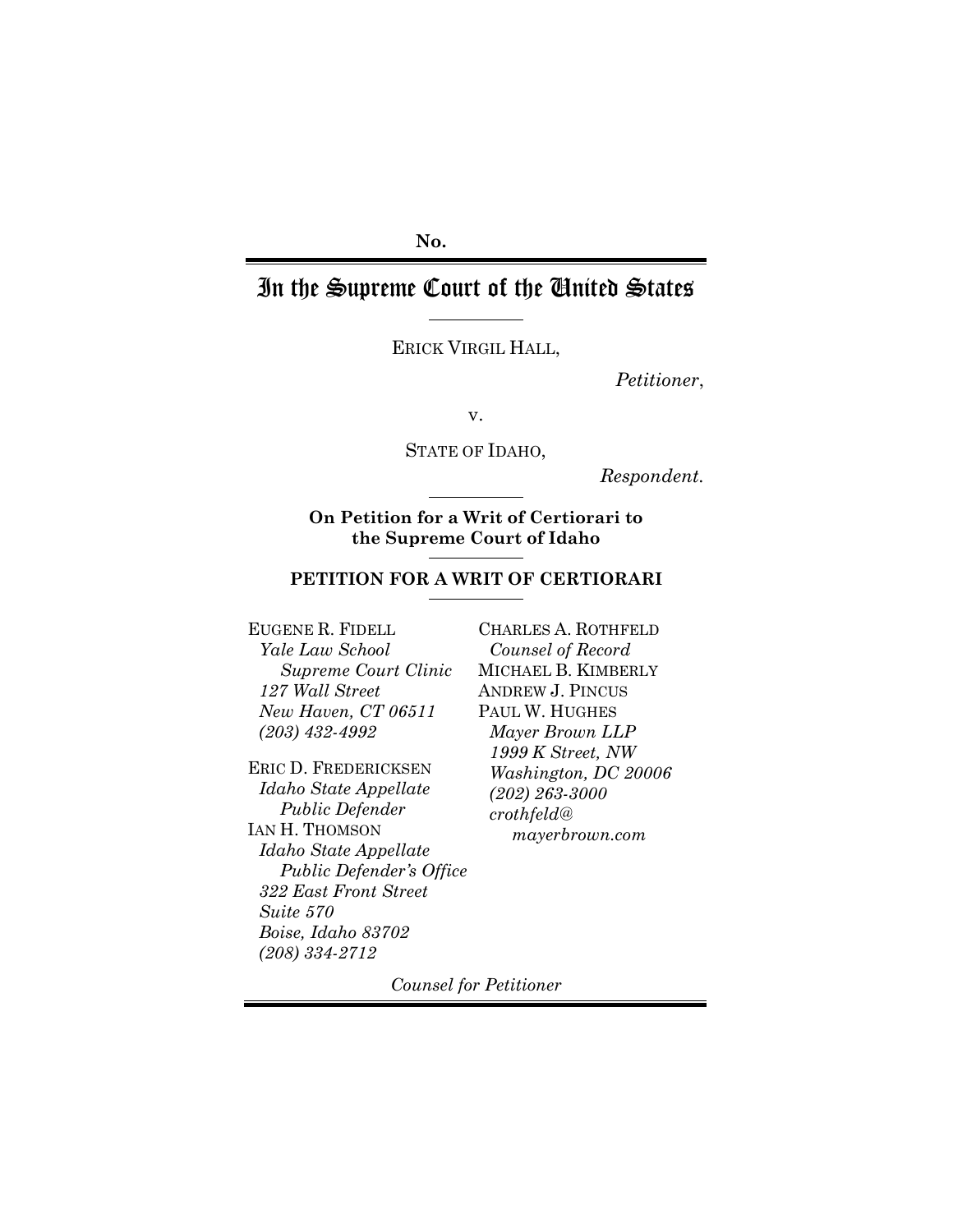#### **\*\*\* CAPITAL CASE \*\*\***

#### **QUESTIONS PRESENTED**

To prevent arbitrary imposition of the death penalty, this Court has required use of "'clear and objective standards' that provide 'specific and detailed guidance'" to the sentencing authority responsible for determining whether imposition of a capital sentence is warranted. *Godfrey* v. *Georgia*, 446 U.S. 420, 428 (1980) (footnotes and citations omitted). The Court also has emphasized that "an aggravating circumstance must genuinely narrow the class of persons eligible for the death penalty and must reasonably justify the imposition of a more severe sentence on the defendant compared to others found guilty of murder." *Zant* v. *Stephens*, 462 U.S. 862, 874 (1983). In this case, petitioner contends that Idaho's capital sentencing regime fails to satisfy both of these requirements.

The questions presented are:

1. Whether certain of the "aggravating circumstances" used by Idaho to determine whether a defendant may be sentenced to death—those that ask whether the crime was especially "heinous, atrocious or cruel, manifesting exceptional depravity"; whether the defendant exhibited "utter disregard for human life"; and whether the defendant "has exhibited a propensity to commit murder"—fail to provide sentencing juries with constitutionally adequate guidance.

2. Whether Idaho's felony-murder aggravating circumstance, which substantially duplicates the State's felony-murder statute, violates the constitutional requirement that Idaho sufficiently narrow the class of persons subject to the death penalty.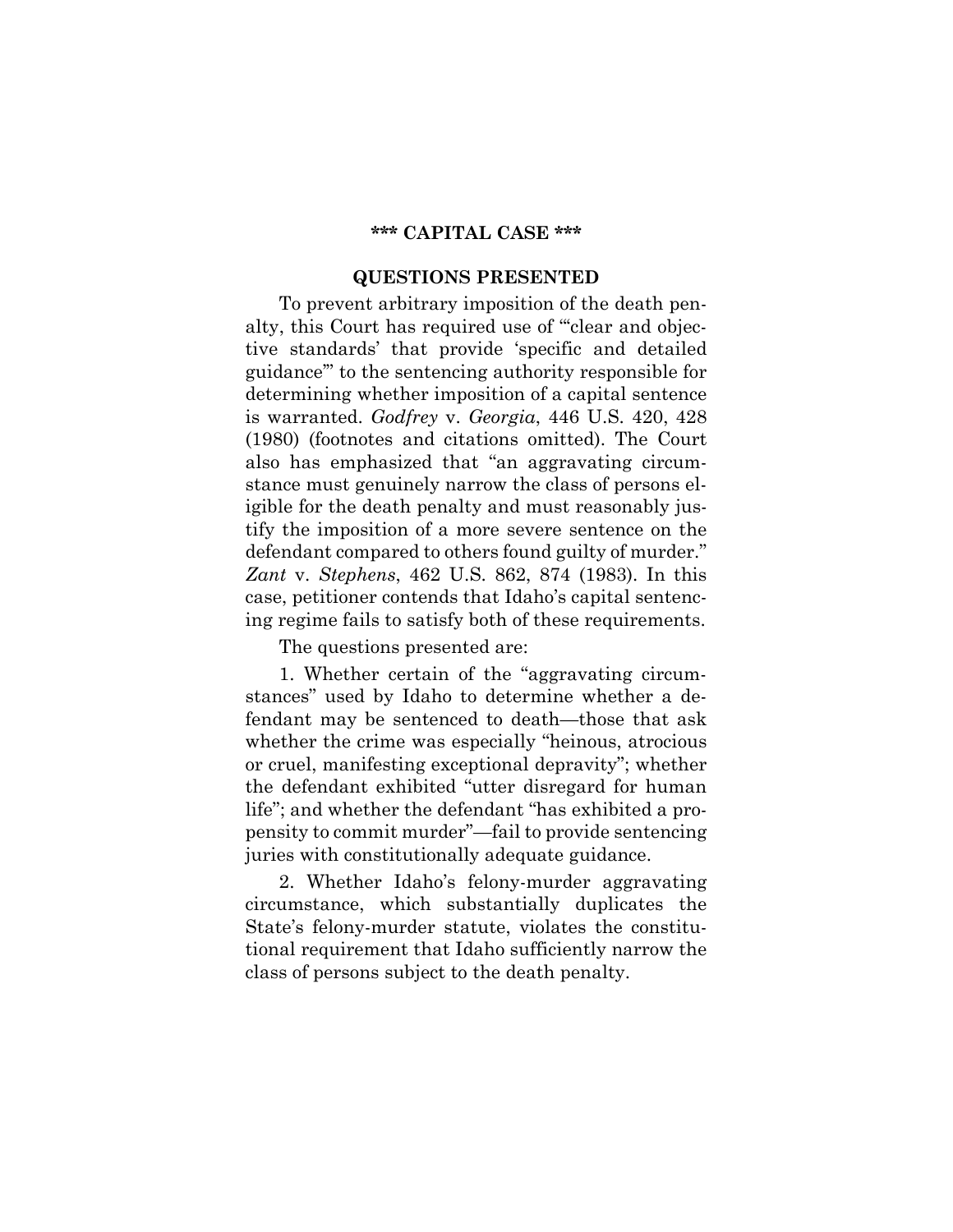## **TABLE OF CONTENTS**

| CONSTITUTIONAL AND STATUTORY                                          |
|-----------------------------------------------------------------------|
|                                                                       |
|                                                                       |
| A. The governing death penalty principles3                            |
|                                                                       |
|                                                                       |
| <b>REASONS FOR GRANTING THE PETITION 10</b>                           |
| <b>IDAHO'S AGGRAVATING CIRCUM-</b><br>I.                              |
| STANCES ARE UNCONSTITUTIONALLY                                        |
|                                                                       |
| A. The Idaho Supreme Court's holding on                               |
| the HAC aggravator directly contravenes                               |
| this Court's decision in Maynard v.                                   |
|                                                                       |
| B. The Idaho Supreme Court rejected the                               |
| Eighth Circuit's holding that the<br>"exceptional depravity" limiting |
| construction of the HAC aggravator is                                 |
|                                                                       |
| C. The shift to jury sentencing in capital                            |
| cases calls into question the adequacy of                             |
| the HAC narrowing construction15                                      |
| D. The "utter disregard" and "propensity"                             |
| aggravators also are unconstitutionally                               |
|                                                                       |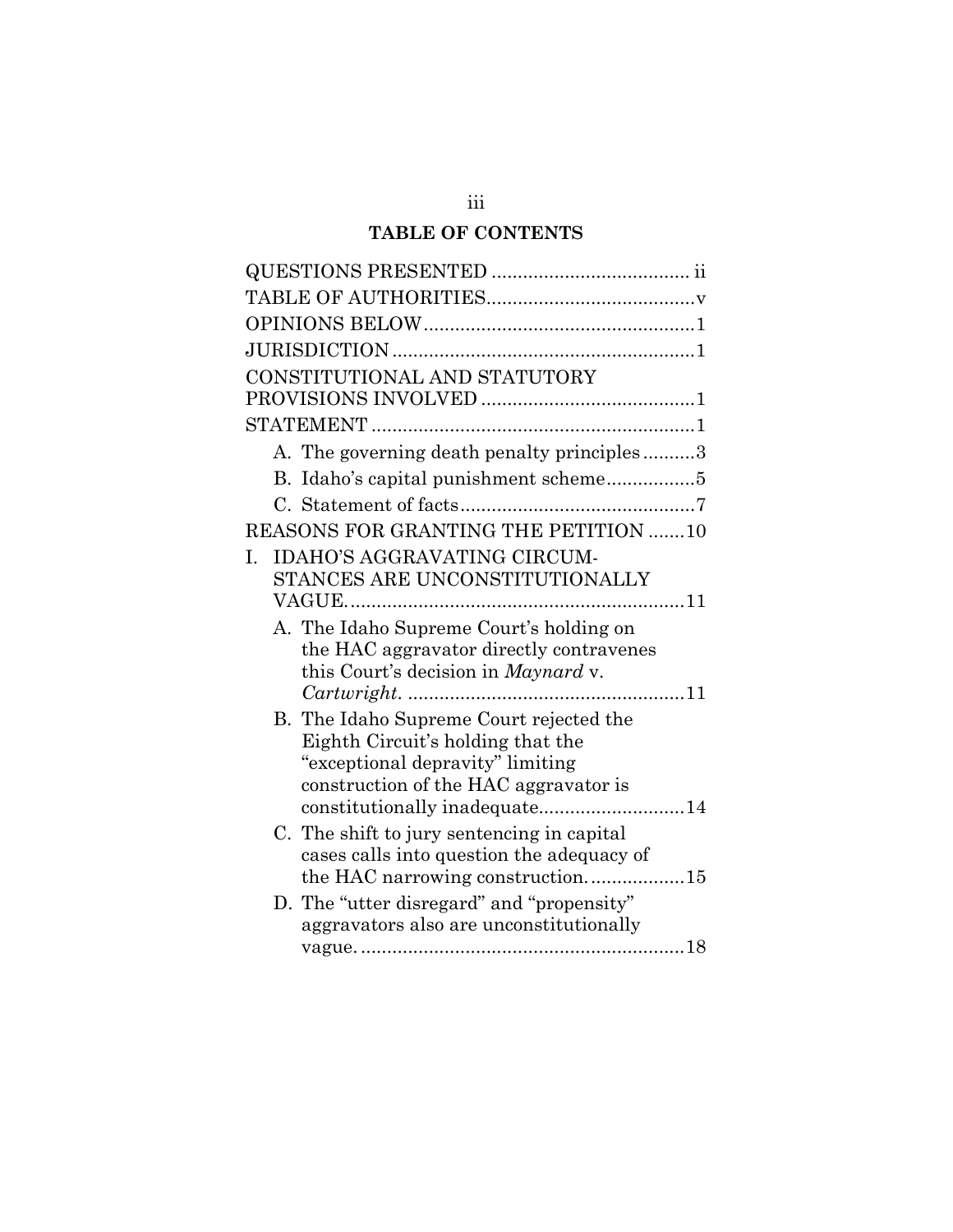| II. IDAHO'S FELONY-MURDER AGGRA-            |
|---------------------------------------------|
| VATOR DOES NOT SUFFICIENTLY                 |
| NARROW THE CLASS OF DEFENDANTS              |
| WHO ARE SENTENCED TO DEATH. 21              |
| A. State supreme courts are divided on the  |
| constitutionality of felony-murder          |
|                                             |
| 1. The conflict between the Idaho and       |
| Nevada Supreme Courts is a product          |
| of confusion over the meaning of the        |
| narrowing requirement23                     |
| 2. Other state supreme courts are           |
| divided on the narrowing                    |
| requirement as applied to felony-           |
|                                             |
| B. The Idaho Supreme Court's felony-        |
| murder holding is inconsistent with this    |
|                                             |
| <b>III.THIS CASE IS AN APPROPRIATE</b>      |
| VEHICLE TO RESOLVE THESE                    |
|                                             |
|                                             |
| <b>APPENDICES</b>                           |
| Appendix $A -$ Opinion of the Supreme       |
|                                             |
| Appendix $B -$ Orders and opinions of the   |
| District Court of the State of Idaho 182a   |
| Appendix C – Order of the Supreme Court     |
|                                             |
| Appendix D – relevant jury instructions     |
|                                             |
| Appendix $E$ – constitutional and statutory |
|                                             |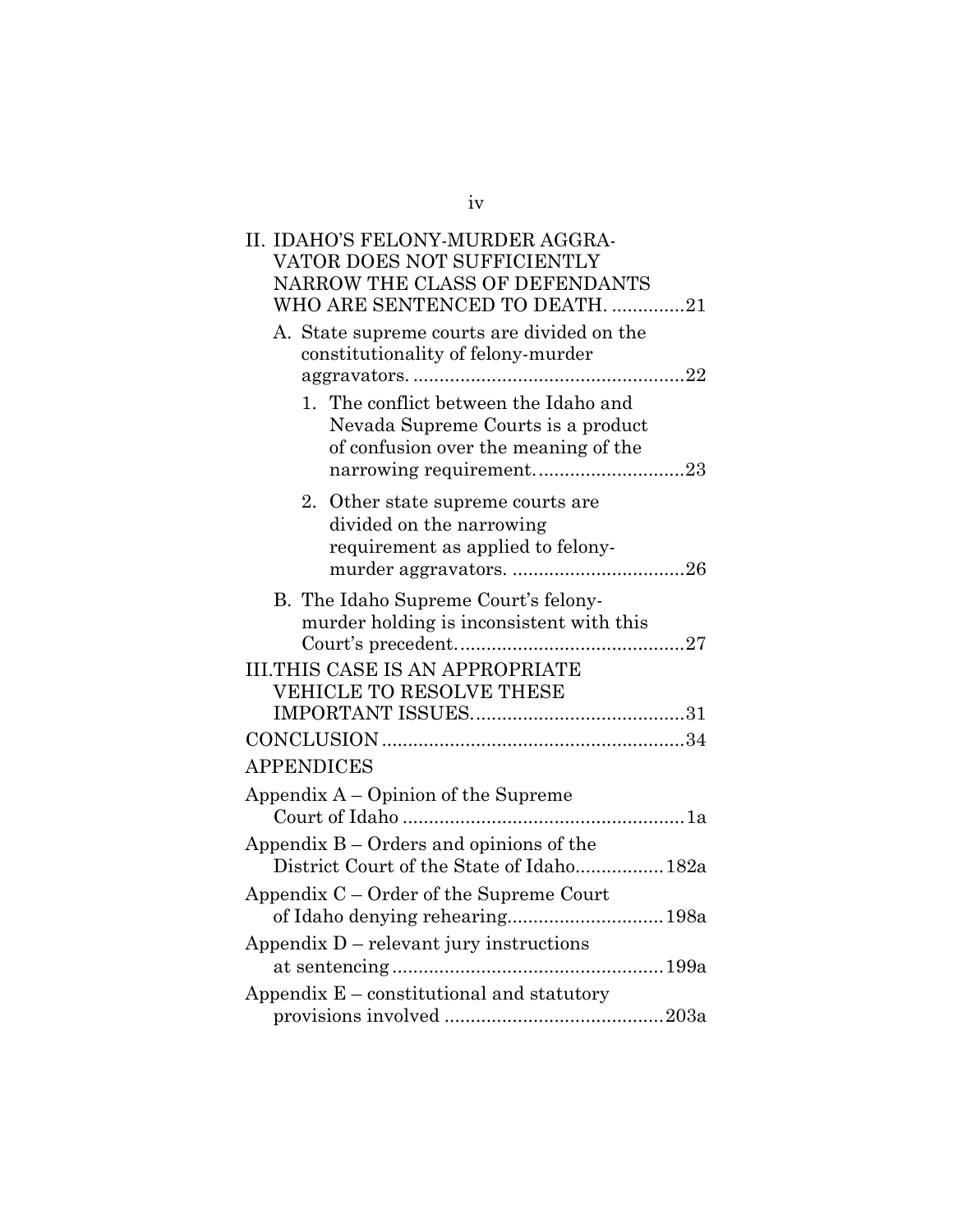## **TABLE OF AUTHORITIES**

| Arave v. Creech,         |
|--------------------------|
|                          |
| Ballenger v. State,      |
|                          |
| Brown v. Sanders,        |
|                          |
| California v. Ramos,     |
|                          |
| Deputy v. Taylor,        |
|                          |
| <i>Engberg v. Meyer,</i> |
|                          |
| Enmund v. Florida,       |
|                          |
| Ferguson v. State,       |
|                          |
| Furman v. Georgia,       |
|                          |
| Godfrey v. Georgia,      |
|                          |
| Gregg v. Georgia.,       |
|                          |
| Johnson v. Dugger,       |
|                          |
| Kansas v. Marsh,         |
|                          |
| Leavitt v. Arave,        |
|                          |

v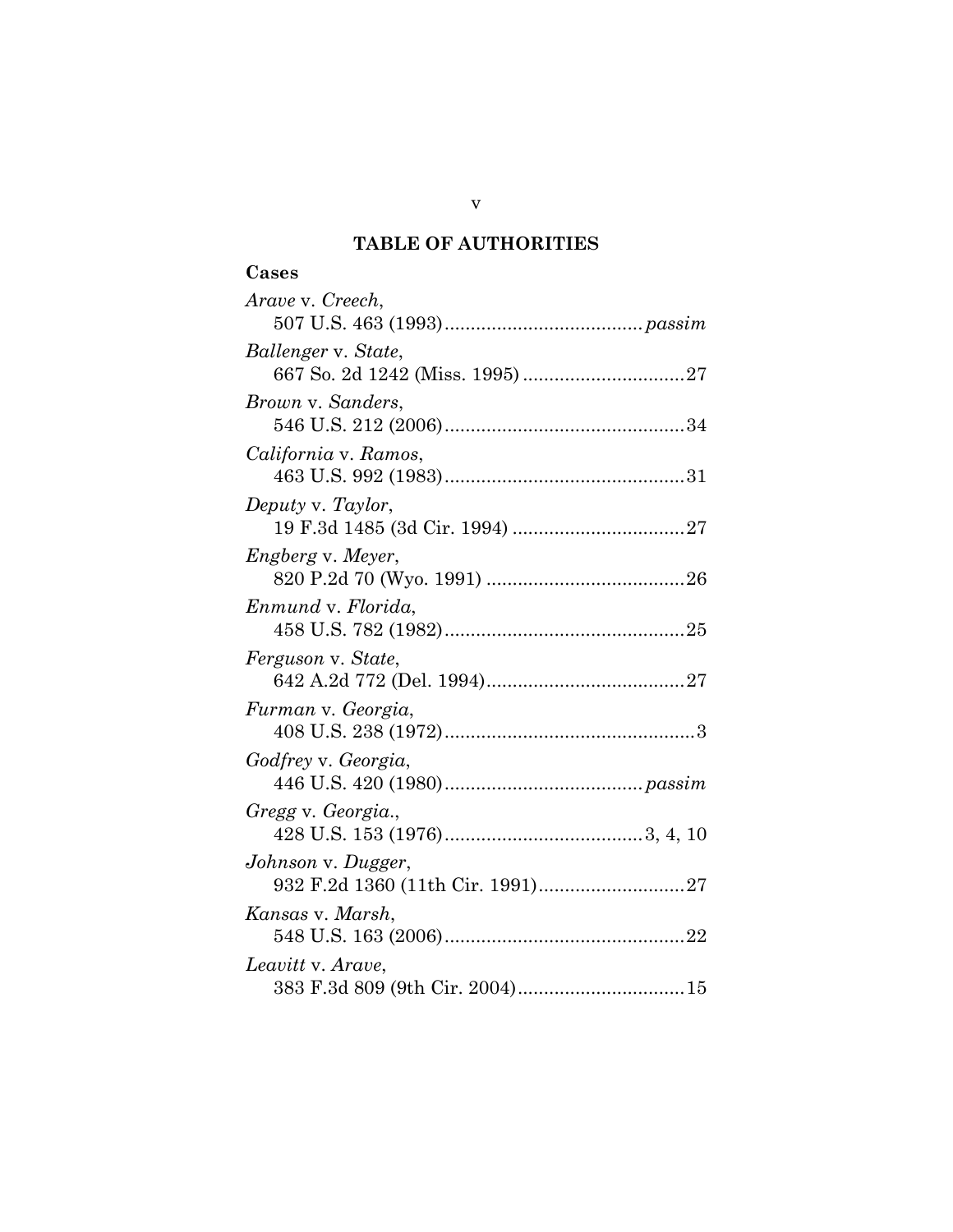| Cases-continued                                             |
|-------------------------------------------------------------|
| Loving v. United States,                                    |
| Lowenfield v. Phelps,                                       |
| Maynard v. Cartwright,                                      |
| McConnell v. State,                                         |
| Moore v. Clarke,                                            |
| Perry v. Lockhart,                                          |
| Proffitt v. Florida,                                        |
| Ring v. Arizona,                                            |
| State v. Cherry,                                            |
| State v. Middlebrooks,<br>840 S.W.2d 317 (Tenn. 1992)26, 31 |
| State v. Osborn,<br>631 P.2d 187 (Idaho 1981)  12, 19       |
| State v. Superior Court,                                    |
| State v. Wood,                                              |
| Tennessee v. Middlebrooks,                                  |
| Tennessee v. Middlebrooks,                                  |

vi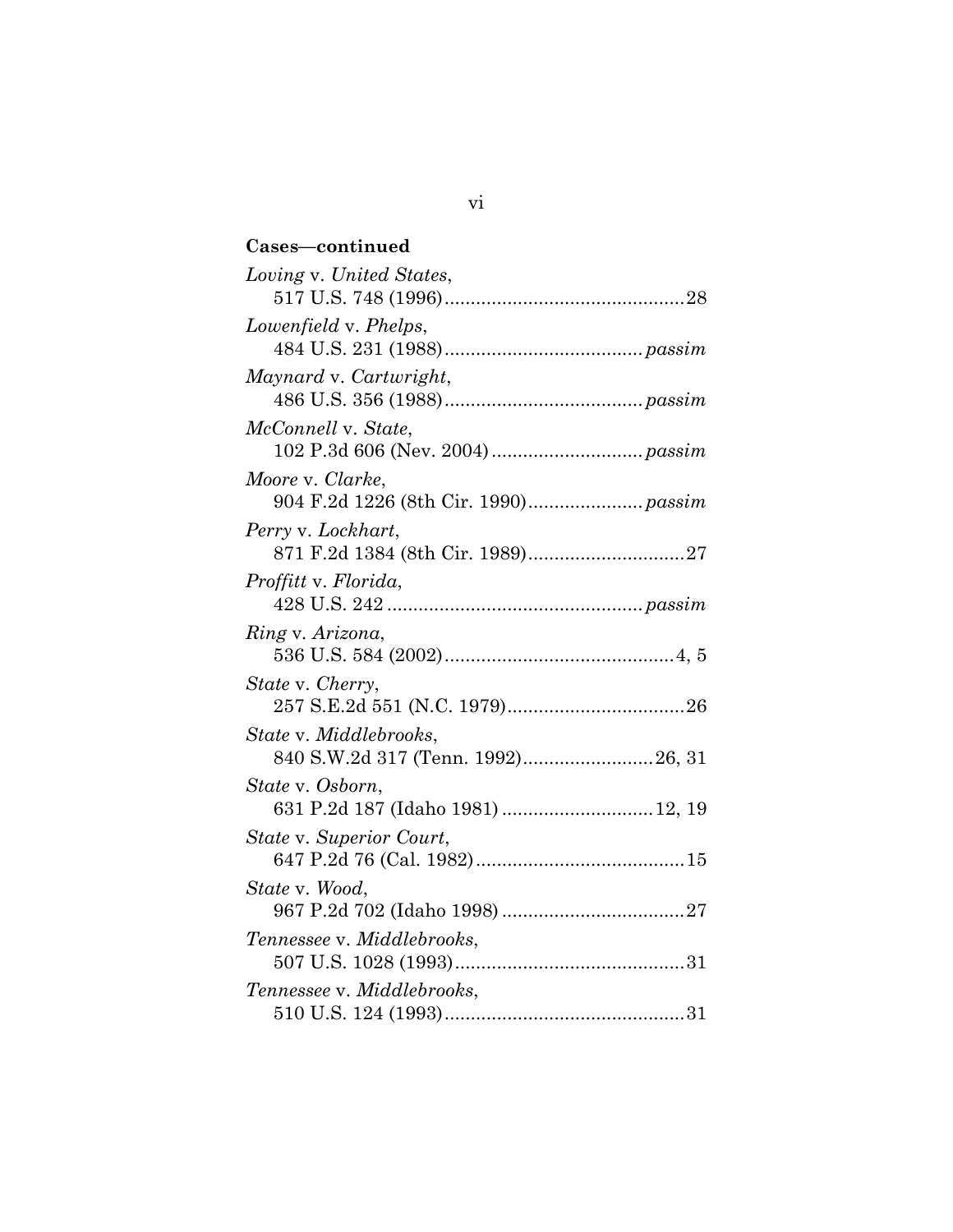## **Cases—continued**

| Tuilaepa v. California, |
|-------------------------|
|                         |
| Walton v. Arizona,      |
|                         |
| Zant v. Stephens,       |
|                         |

## **Statutes**

vii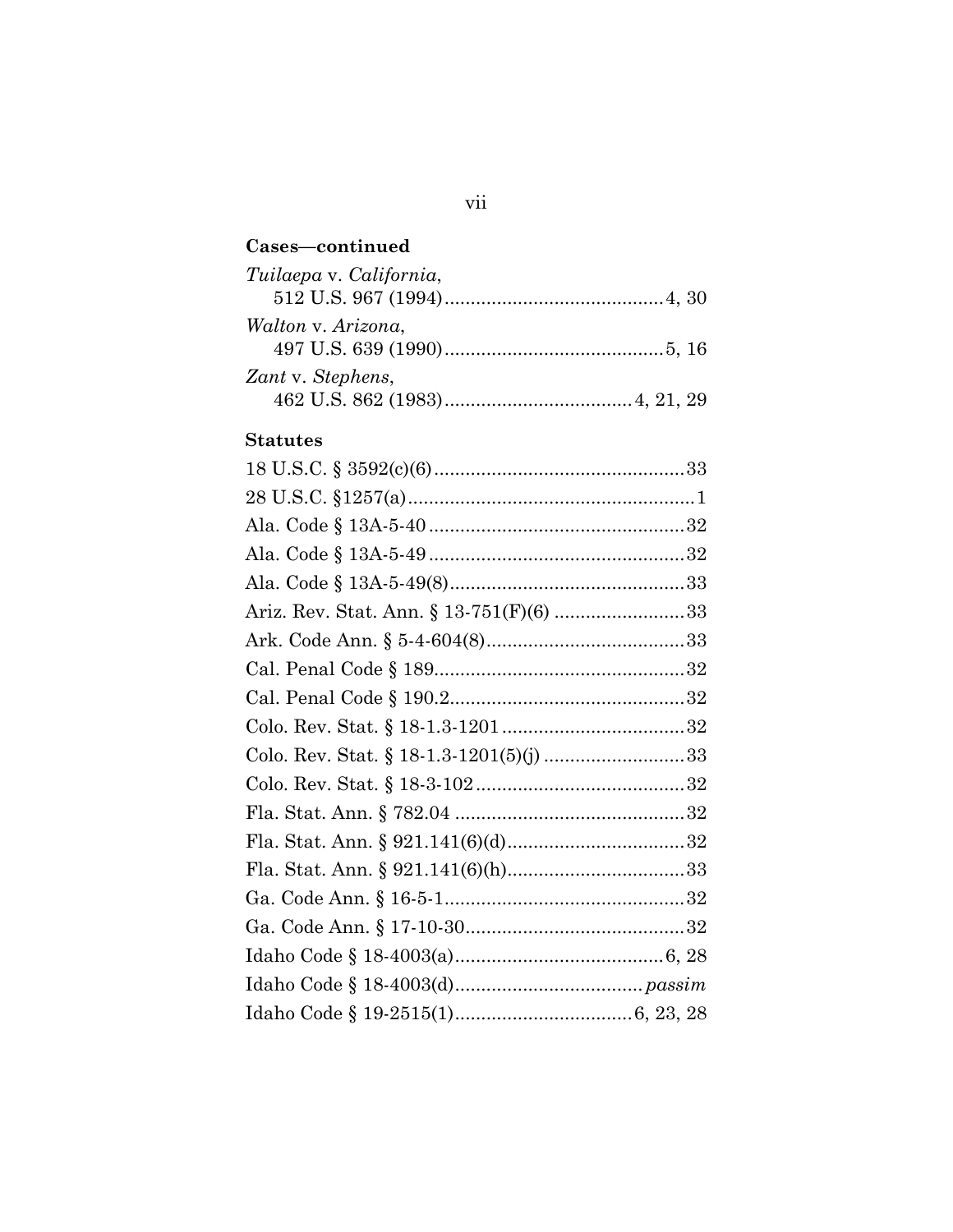## **Statutes—continued**

| La. Code Crim. Proc. Ann. art. 905.4 32      |  |
|----------------------------------------------|--|
| La. Code Crim. Proc. Ann. art. 905.4(A)(7)33 |  |
|                                              |  |
| Miss. Code Ann. § 97-3-19(2)(e)-(f) 32       |  |
| Miss. Code Ann. § 99-19-101(5)(d)32          |  |
|                                              |  |
|                                              |  |
|                                              |  |
| N.H. Rev. Stat. Ann. § 630:5(VII)(h) 33      |  |
| Neb. Rev. Stat. Ann. § 29-2523(1)(d)33       |  |
|                                              |  |
| Nev. Rev. Stat. Ann. § 200.033(4)32          |  |
|                                              |  |
| Ohio Rev. Code Ann. § 2929.04(A)(7) 32       |  |
|                                              |  |
|                                              |  |
|                                              |  |
|                                              |  |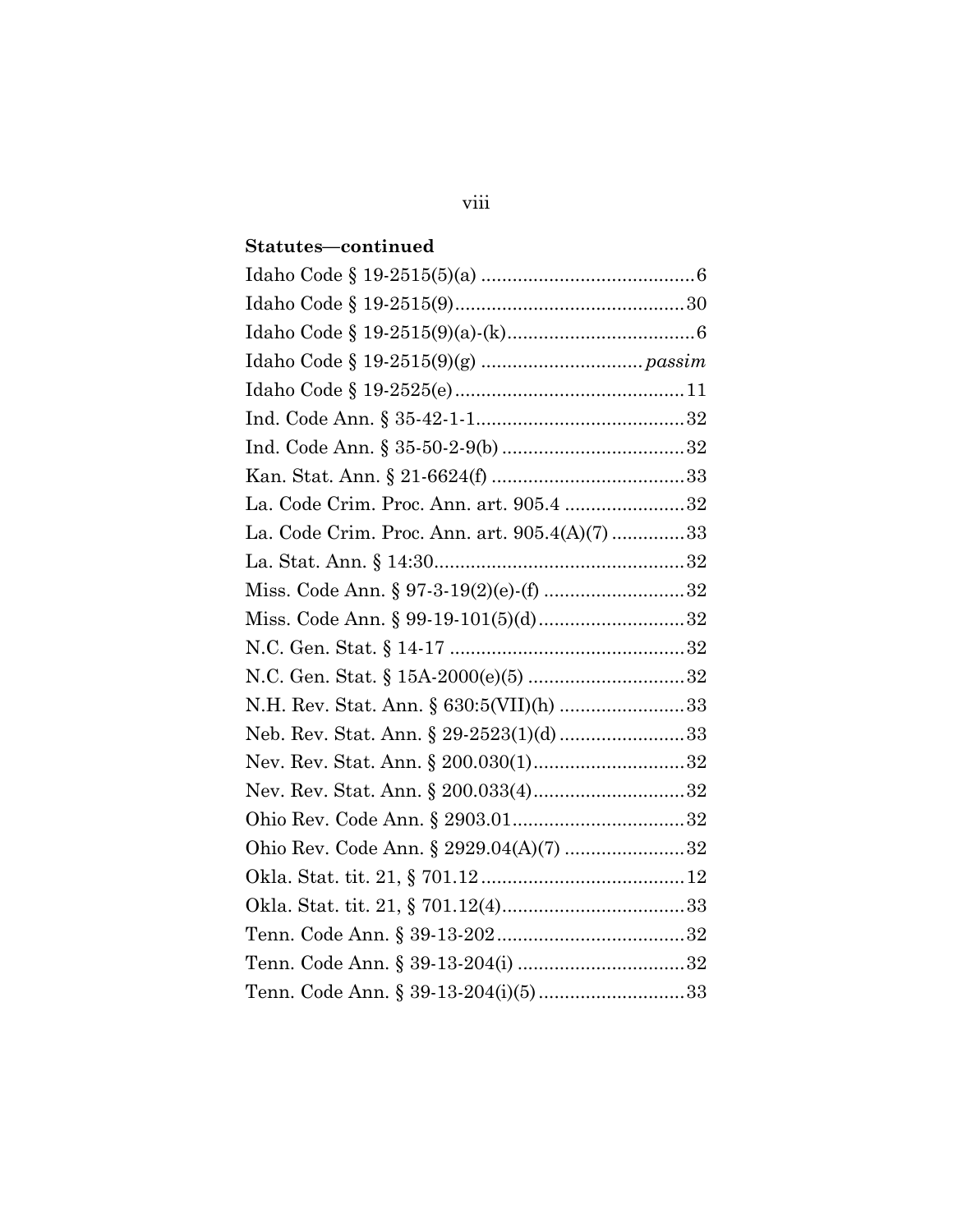## **Statutes—continued**

## **Other Authorities**

| David McCord, Should Commission of a            |
|-------------------------------------------------|
| Contemporaneous Arson, Burglary,                |
| Kidnapping, Rape, or Robbery Be                 |
| Sufficient to Make a Murderer Eligible for      |
| a Death Sentence—An Empirical and               |
| <i>Normative Analysis, 49 SANTA CLARA. L.</i>   |
|                                                 |
| James Luginbuhl & Julie Howe, <i>Discretion</i> |
| in Capital Sentencing Instructions:             |
| Guided or Misguided?, 70 IND. L.J. 1161         |
|                                                 |
| Michael Mello, Florida's "Heinous, Atrocious    |
| or Cruel" Aggravating Circumstance:             |
| Narrowing the Class of Death-Eligible           |
| Cases Without Making It Smaller, 13             |
|                                                 |
| 5 Oxford English Dictionary (2d ed. 1989)13     |
| <i>Report</i> , NAACP LEGAL DEFENSE FUND (Apr.  |
| 1, 2018), https://www.naacpldf.org/wp-          |
| content/uploads/DRUSASpring2018_pdf 33          |
| Richard A. Rosen, Felony Murder and the         |
| Eighth Amendment Jurisprudence of               |
|                                                 |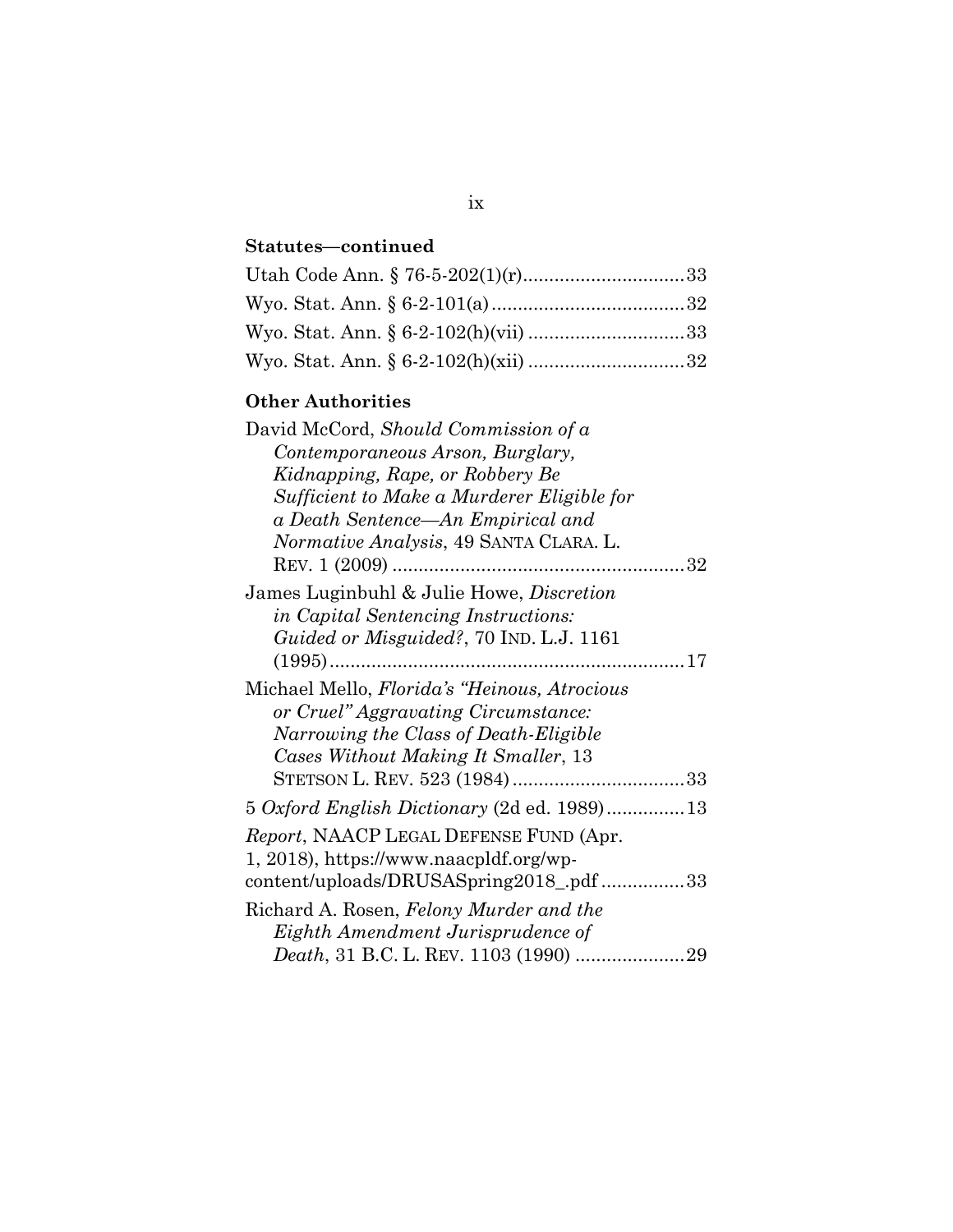## **Other Authorities—continued**

| Srikanth Srinivasan, Note, Capital                  |  |
|-----------------------------------------------------|--|
| Sentencing Doctrine and the Weighing-               |  |
| Nonweighing Distinction, 47 STAN. L.                |  |
|                                                     |  |
| Webster's Third New International                   |  |
|                                                     |  |
| William J. Bowers et al., <i>The Decision Maker</i> |  |
| Matters: An Empirical Examination of the            |  |
| Way the Role of the Judge and the Jury              |  |
| <i>Influence Death Penalty Decision-Making,</i>     |  |
| 63 WASH. & LEE L. REV. 931 (2006)17                 |  |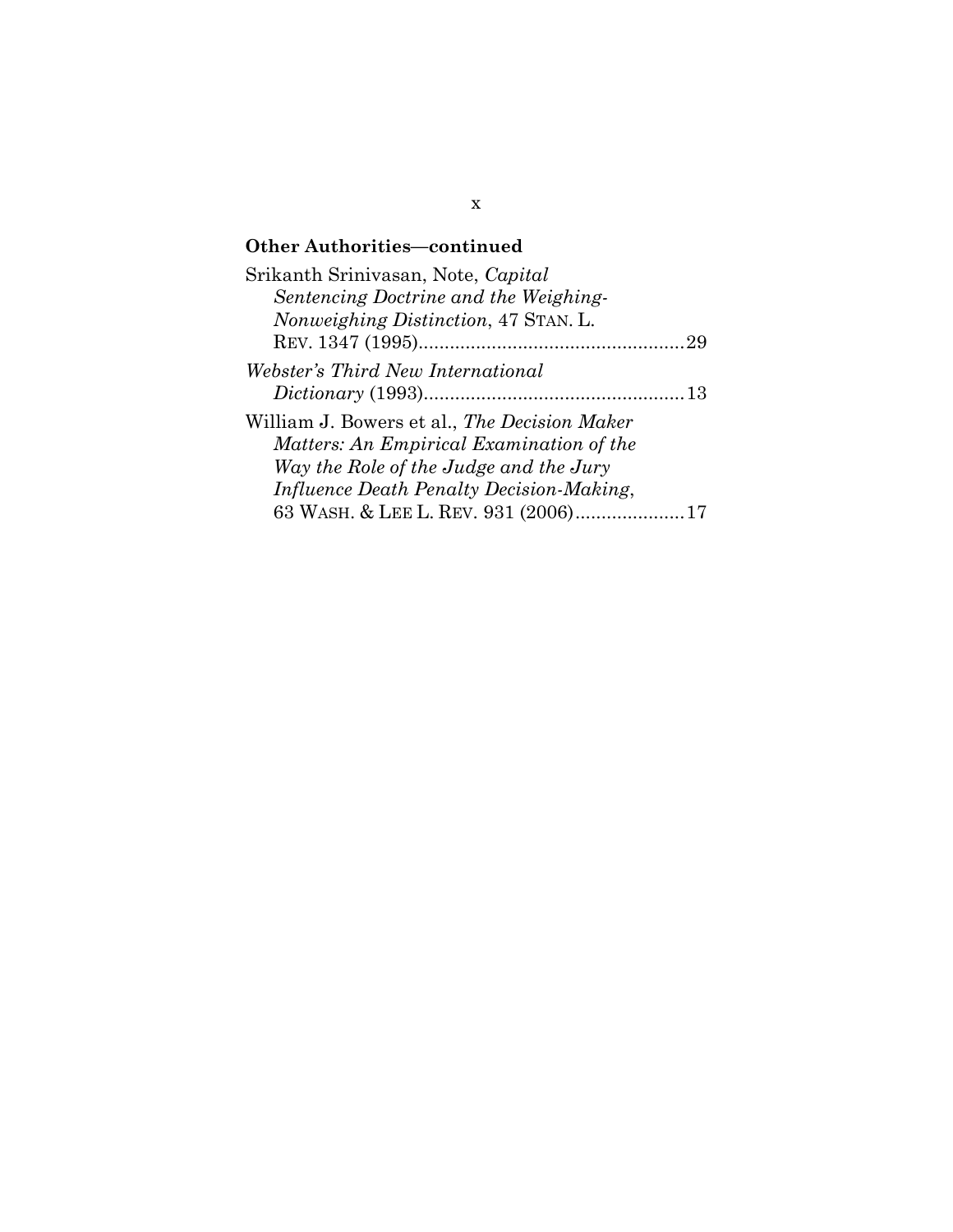#### **PETITION FOR A WRIT OF CERTIORARI**

Erick Virgil Hall respectfully petitions for a writ of certiorari to review the judgment of the Supreme Court of Idaho in this case.

### **OPINIONS BELOW**

The opinion of the Idaho Supreme Court (App., *infra*, 1a-181a) is reported at 419 P.3d 1042. The relevant orders of the Idaho District Court (App., *infra*, 182-197) are unreported.

#### **JURISDICTION**

The Supreme Court of Idaho entered judgment on April 11, 2018, and denied a timely petition for rehearing on June 28, 2018. On September 14, 2018, the Chief Justice extended the time to file a petition for a writ of certiorari to November 25, 2018. This Court has jurisdiction under 28 U.S.C. §1257(a).

## **CONSTITUTIONAL AND STATUTORY PROVISIONS INVOLVED**

The constitutional and statutory provisions involved are reproduced at App., *infra*, 203a-205a.

### **STATEMENT**

The standards Idaho uses to govern imposition of the death penalty—and that it applied in this case when sentencing petitioner to death—are not constitutional. This Court has recognized that capital sentencing regimes must both (1) effectively channel sentencing discretion and (2) narrow the class of defendants subject to the death penalty to those most deserving of capital punishment. Idaho's capital sentencing regime satisfies neither requirement.

*First*, certain of the aggravating circumstances that Idaho requires a jury to find in determining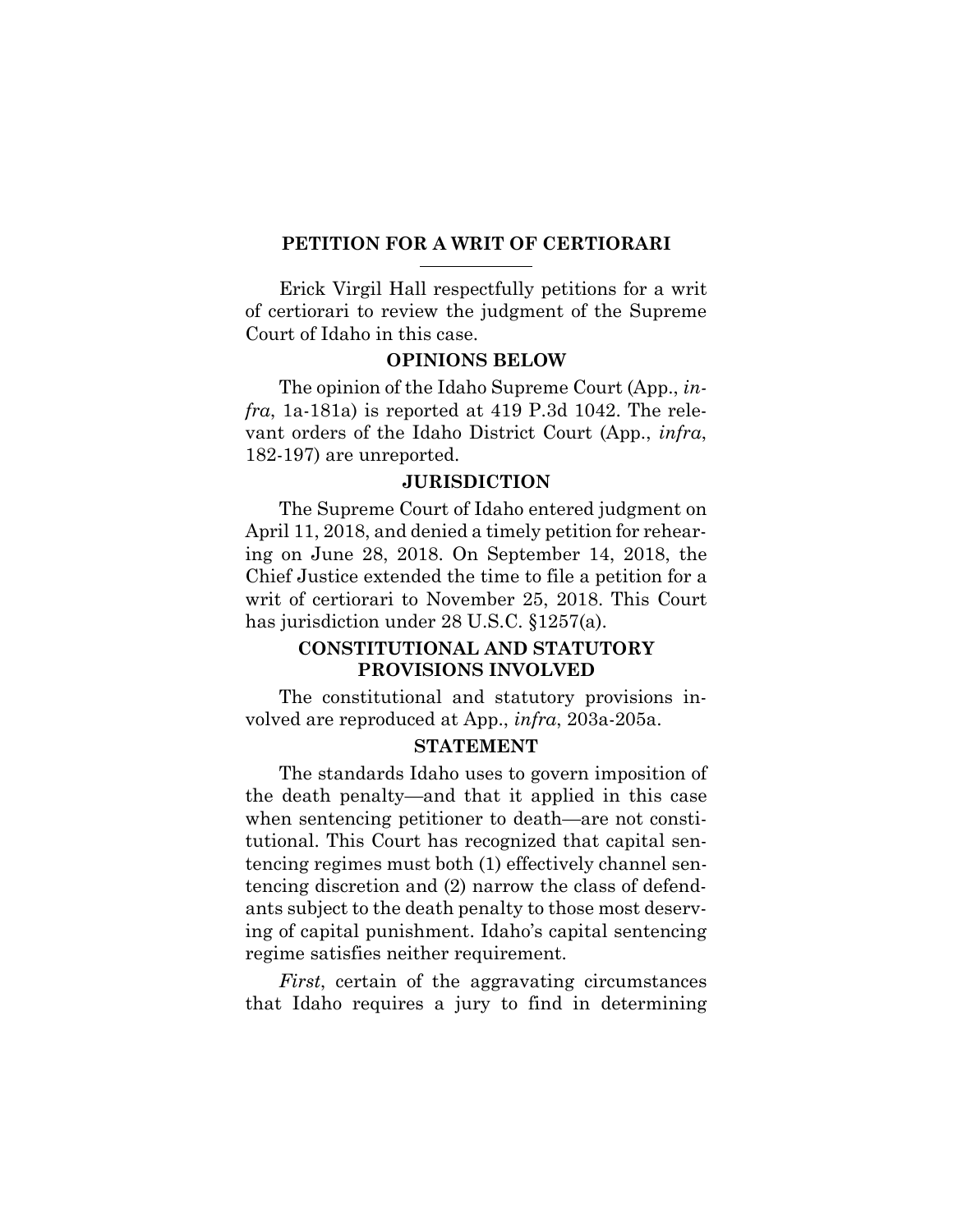whether a capital sentence is warranted—among them whether the crime was especially "heinous, atrocious or cruel, manifesting exceptional depravity"; whether the defendant exhibited "utter disregard for human life"; and whether the defendant "has exhibited a propensity to commit murder"—are so vague and lacking in intelligible standards as to provide juries with constitutionally inadequate guidance. The Idaho Supreme Court's decision upholding use of these "aggravators" cannot be reconciled with this Court's decision in *Maynard* v. *Cartwright*, 486 U.S. 356 (1988), which invalidated a materially identical "heinous, atrocious, or cruel" aggravator. The holding below also created an acknowledged conflict with a decision of the Eighth Circuit, which properly applied this Court's holding in *Maynard*.

*Second*, Idaho's felony-murder aggravator, which substantially duplicates its felony-murder statute, fails to narrow the class of persons subject to the death penalty in a constitutionally adequate manner. The decision below upholding that aggravator also contributes to a growing conflict among the state courts on application of the "narrowing" requirement to felonymurder aggravators—as the court below appeared to recognize in expressly declining to follow a contrary decision of the Nevada Supreme Court.

At bottom, as Justice Kidwell noted in dissent below, "jurors need specific and detailed guidance on which murderers should receive the death penalty as opposed to only life in prison. The aggravators in Idaho do not provide such guidance, and result in the arbitrary, capricious and unconstitutional imposition of the death penalty." App., *infra*, 180a. Because "channeling and limiting of the sentencer's discretion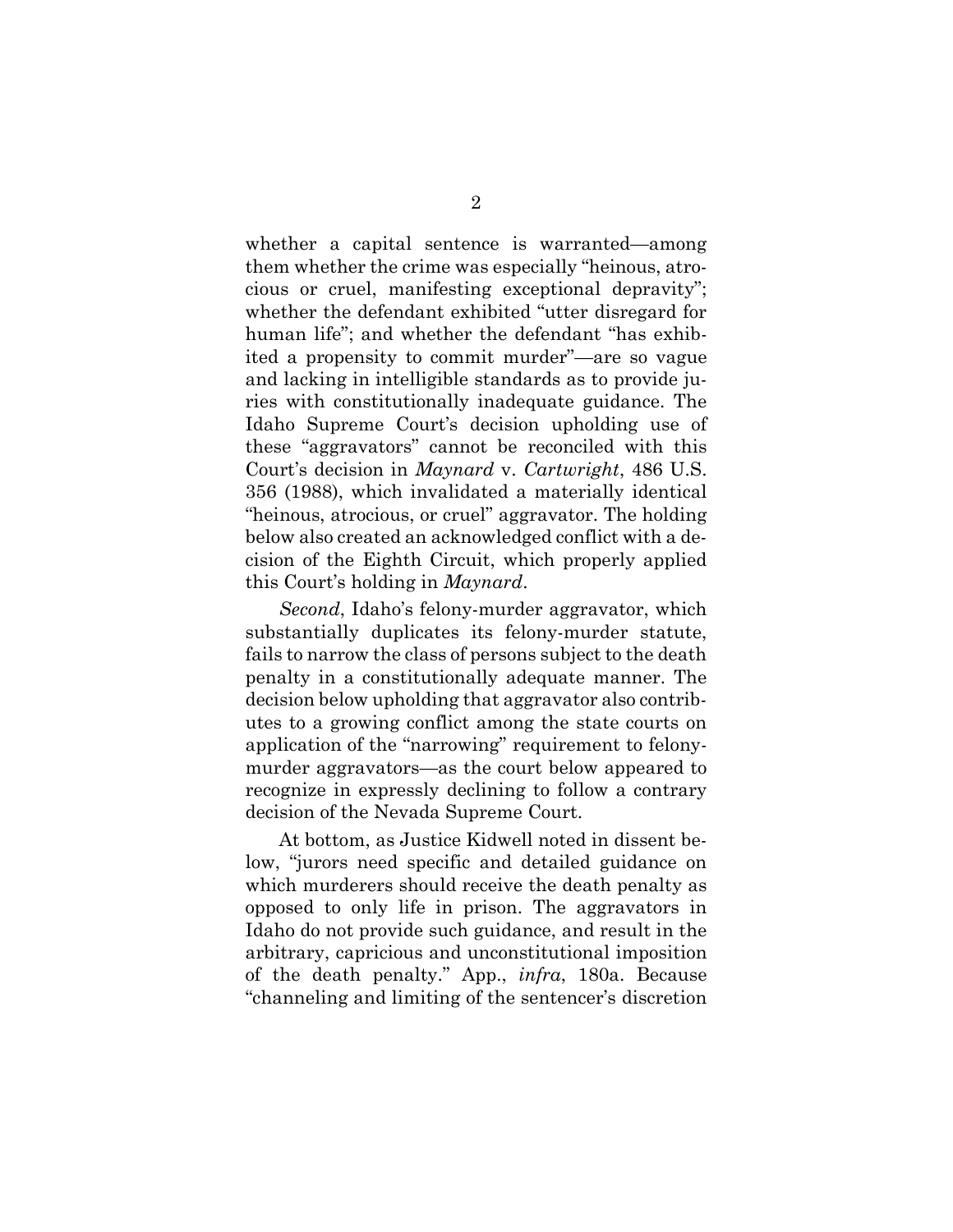in imposing the death penalty is a fundamental constitutional requirement for sufficiently minimizing the risk of wholly arbitrary and capricious action" (*Maynard*, 486 U.S. at 362), review by this Court is warranted.

#### **A. The governing death penalty principles**

1. This Court has recognized that the Eighth Amendment "cannot tolerate the infliction of a sentence of death under legal systems that permit this unique penalty to be \* \* \* wantonly and \* \* \* freakishly imposed." *Furman* v*. Georgia*, 408 U.S. 238, 310 (1972) (Stewart, J., concurring). In *Furman*, the Court found that States had failed to provide sentencers with sufficient guidance in capital cases, leading to the arbitrary imposition of the death penalty throughout the United States. With unbridled sentence discretion, imposition of the death penalty had become "cruel and unusual in the same way that being struck by lightning is cruel and unusual." *Id.* at 309.

The Court reiterated the importance of carefully guiding capital sentencer discretion in *Gregg* v*. Georgia*. "*Furman* mandates that where discretion is afforded a sentencing body on a matter so grave as the determination of whether a human life should be taken or spared, that discretion must be suitably directed and limited so as to minimize the risk of wholly arbitrary and capricious action." 428 U.S. 153, 189 (1976) (opinion of Stewart, Powell, and Stevens, JJ.).

In subsequent years, the Court has implemented this constitutional requirement by holding that the Eighth Amendment's ban on cruel and unusual punishment requires States to narrow the class of offenders eligible for the death penalty. Such narrowing, the Court has indicated, may occur in one of two ways: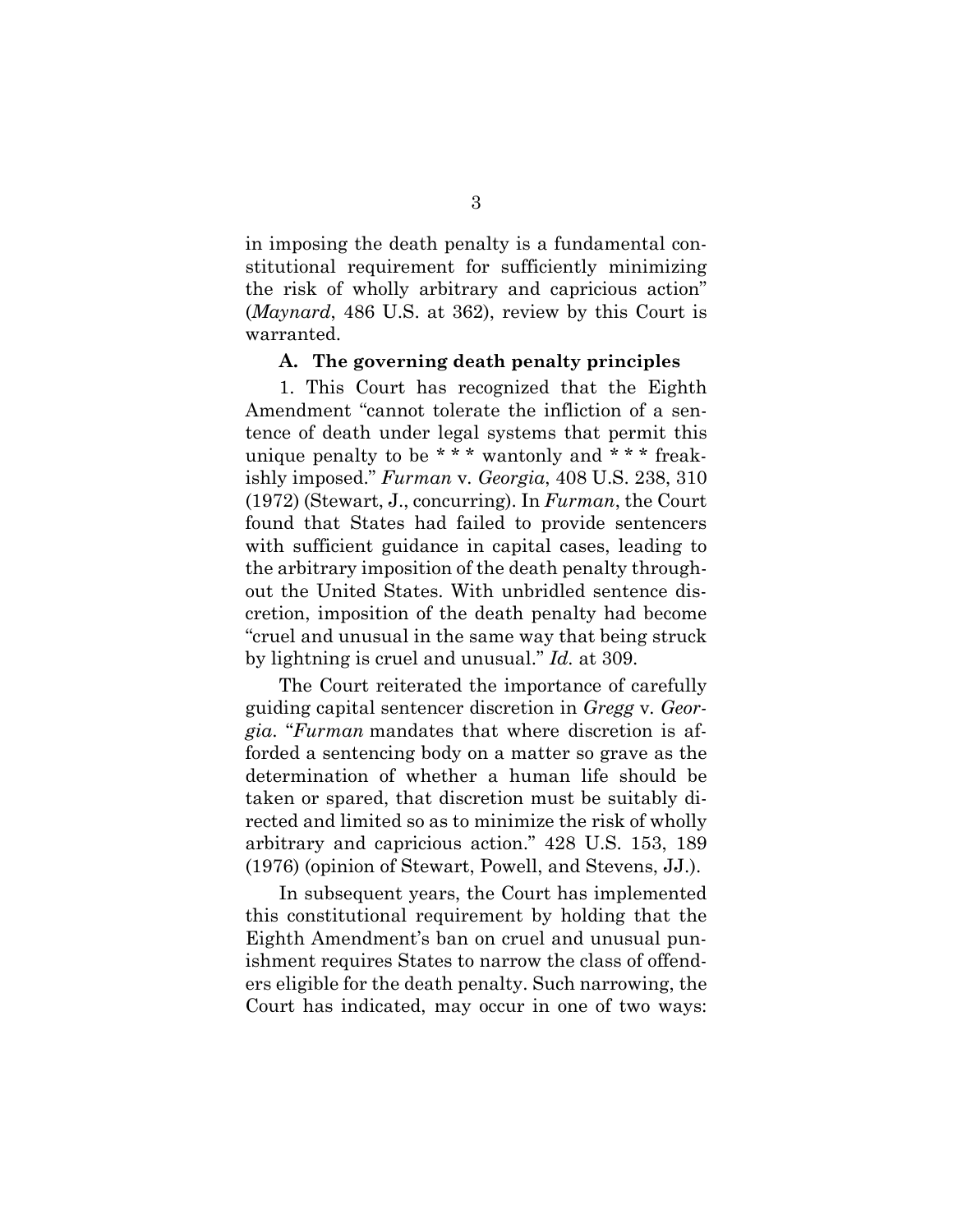"The legislature may itself narrow the definition of capital offenses, \* \* \* so that the jury finding of guilt responds to this concern, or the legislature may more broadly define capital offenses and provide for narrowing by jury findings of aggravating circumstances at the penalty phase." *Lowenfield* v. *Phelps*, 484 U.S. 231, 246 (1988). When a State uses the latter approach, the aggravating factors must "adequately differentiate" defendants sentenced to death "in an objective, evenhanded, and substantively rational way from the many" defendants on whom the death penalty may not be imposed. *Zant* v. *Stephens*, 462 U.S. 862, 879 (1983)

In addition to the narrowing requirement, the Court has attempted to minimize arbitrary imposition of the death penalty by precluding the use of aggravating factors that are too vague to provide meaningful guidance. This vagueness analysis asks whether the challenged provision offers "'clear and objective standards' that provide 'specific and detailed guidance.'" *Godfrey* v. *Georgia*, 446 U.S. 420, 428 (1980) (footnotes omitted) (quoting *Gregg*, 428 U.S. at 198, and *Proffitt* v. *Florida*, 428 U.S. 242, 253(1976)); see also *Tuilaepa* v. *California*, 512 U.S. 967, 972 (1994) (noting that aggravating factor "may not apply to every defendant convicted of a murder; it must apply only to a subclass of defendants convicted of murder" *and* use standards that "may not be unconstitutionally vague").

2. More recently, States' death penalty schemes have undergone significant change: In *Ring* v*. Arizona*, 536 U.S. 584, 609 (2002), the Court held that capital defendants are entitled to a jury determination on the existence of aggravating circumstances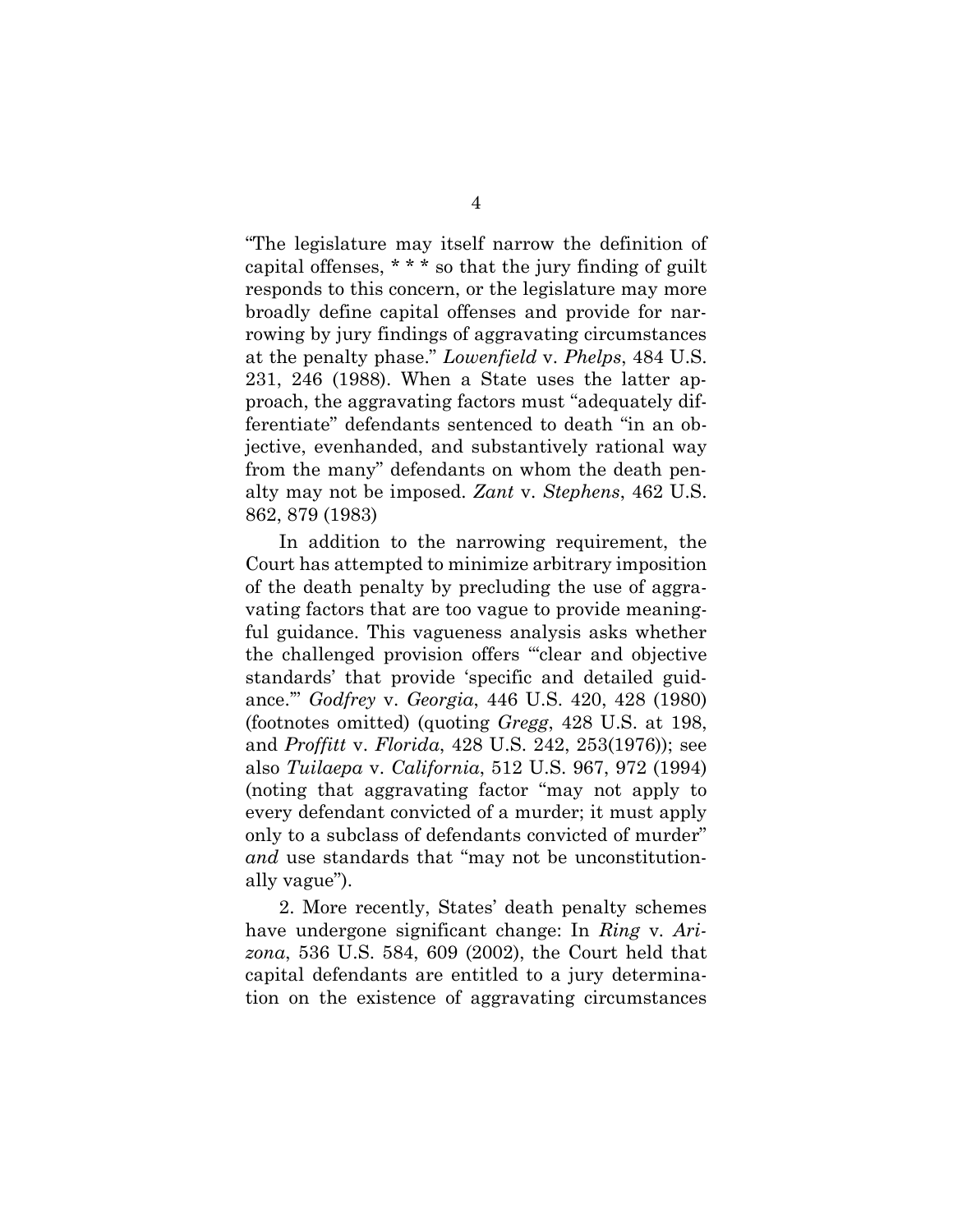necessary for the imposition of the death penalty. In the wake of *Ring*, the five judge-only capital sentencing States (including Idaho) revised their death penalty sentencing schemes to make juries responsible for imposition of a capital sentence. See William J. Bowers et al., *The Decision Maker Matters: An Empirical Examination of the Way the Role of the Judge and the Jury Influence Death Penalty Decision-Making*, 63 WASH. & LEE L. REV. 931, 937 (2006). In doing so, however, these States did not alter the language of their aggravating factors and limiting constructions.

The Court has repeatedly acknowledged that there are constitutionally meaningful differences between judges and juries as capital sentencers. The Court's ruling in *Proffitt*, for instance, relied on the assumption that "a trial judge is more experienced in sentencing than a jury, and therefore is better able to impose sentences similar to those imposed in analogous cases." 428 U.S. at 252 (opinion of Stewart, Powell, and Stevens, JJ). Similarly, in *Walton* v. *Arizona* (another pre-*Ring* case), the Court upheld the Arizona aggravator at issue expressly *because* sentencing was conducted by a judge rather than a jury. 497 U.S. 639, 653 (1990) (unlike jurors, "[t]rial judges are presumed to know the law and to apply it in making their decisions."), overruled on other grounds by *Ring*, 536 U.S. at 589; see also *Arave* v. *Creech*, 507 U.S. 463, 471 (1993) (upholding an aggravator in part because "the sentencer [was] a judge rather than a jury, [so] the federal court \* \* \* presume[d] that the judge knew and applied any existing narrowing construction").

#### **B. Idaho's capital punishment scheme**

Idaho makes *all* persons who are convicted of first-degree murder potentially subject to the death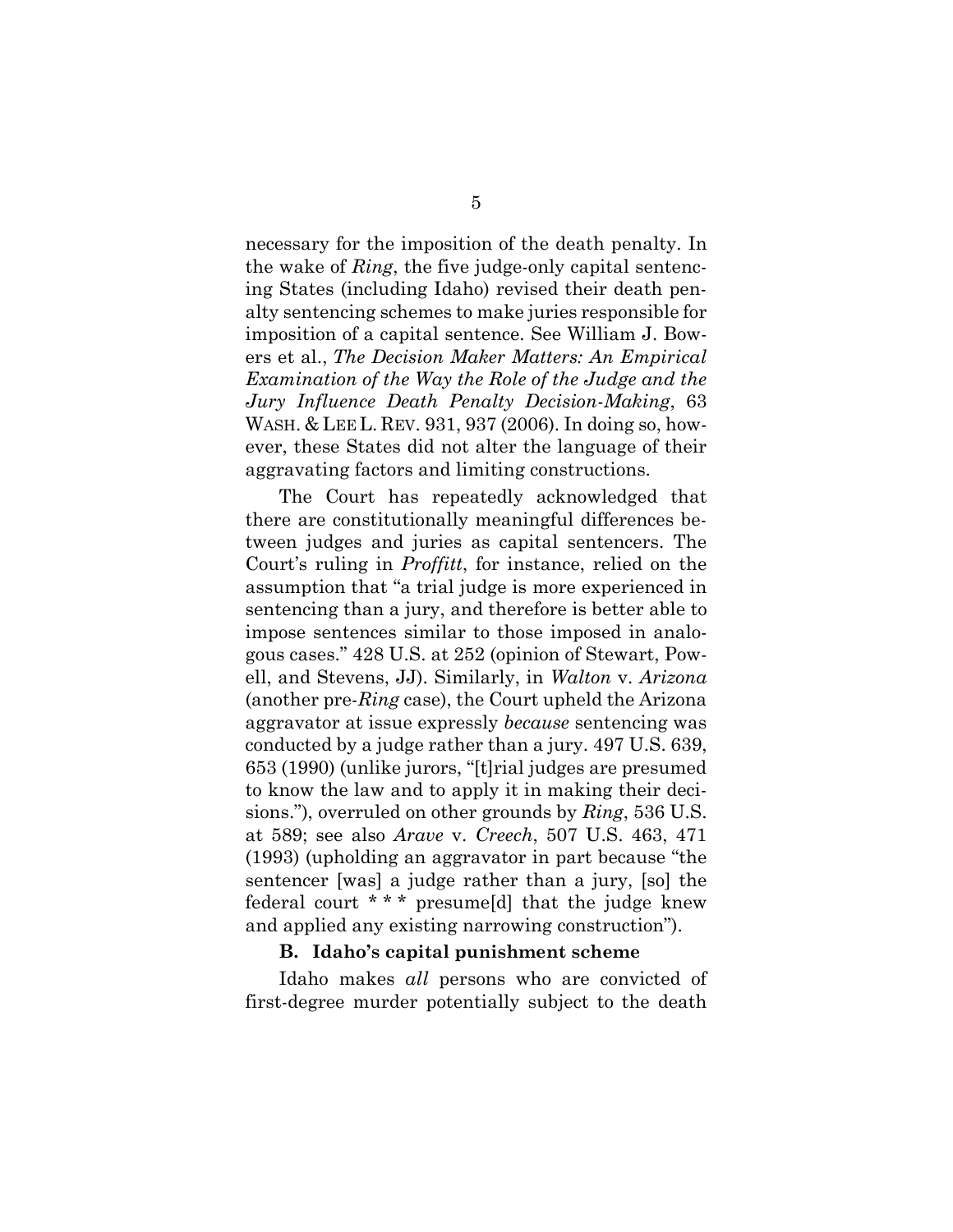penalty, whether or not they "directly committed the acts that caused death." Idaho Code § 19-2515(1). See *Arave*, 507 U.S. at 475. "And the category of first-degree murders [in Idaho] also is broad," including, among others, all premeditated murders and seconddegree murders that are accompanied "by one of a number of enumerated circumstances," including felony murder. *Ibid*; see also Idaho Code § 18-4003(a), (d).

Because Idaho makes a broad class of defendants eligible for the death penalty at the guilt stage, the State's capital sentencing scheme narrows the category of defendants who may be subjected to capital punishment through the use of aggravating factors at the sentencing stage. After a defendant is found guilty of first-degree murder, a "special sentencing proceeding" is conducted in which evidence and arguments are presented "in aggravation and mitigation of the offense." Idaho Code § 19-2515(5)(a). A jury (or judge, if the jury is waived) must find the existence of at least one statutory aggravating factor before the death penalty may be imposed. *Id.*  $\S$  19-2515(3)(b). If the jury finds such a factor, the death penalty will be imposed "unless mitigating circumstances \* \* \* are found to be sufficiently compelling that the death penalty would be unjust." *Ibid.* 

Idaho's death penalty scheme lists eleven statutory aggravating factors. Idaho Code § 19-2515(9)(a)- (k). Four are relevant here:

> "The murder was especially heinous, atrocious or cruel, manifesting exceptional depravity." *Id*. § 19-2515(9)(e) (the "HAC aggravator").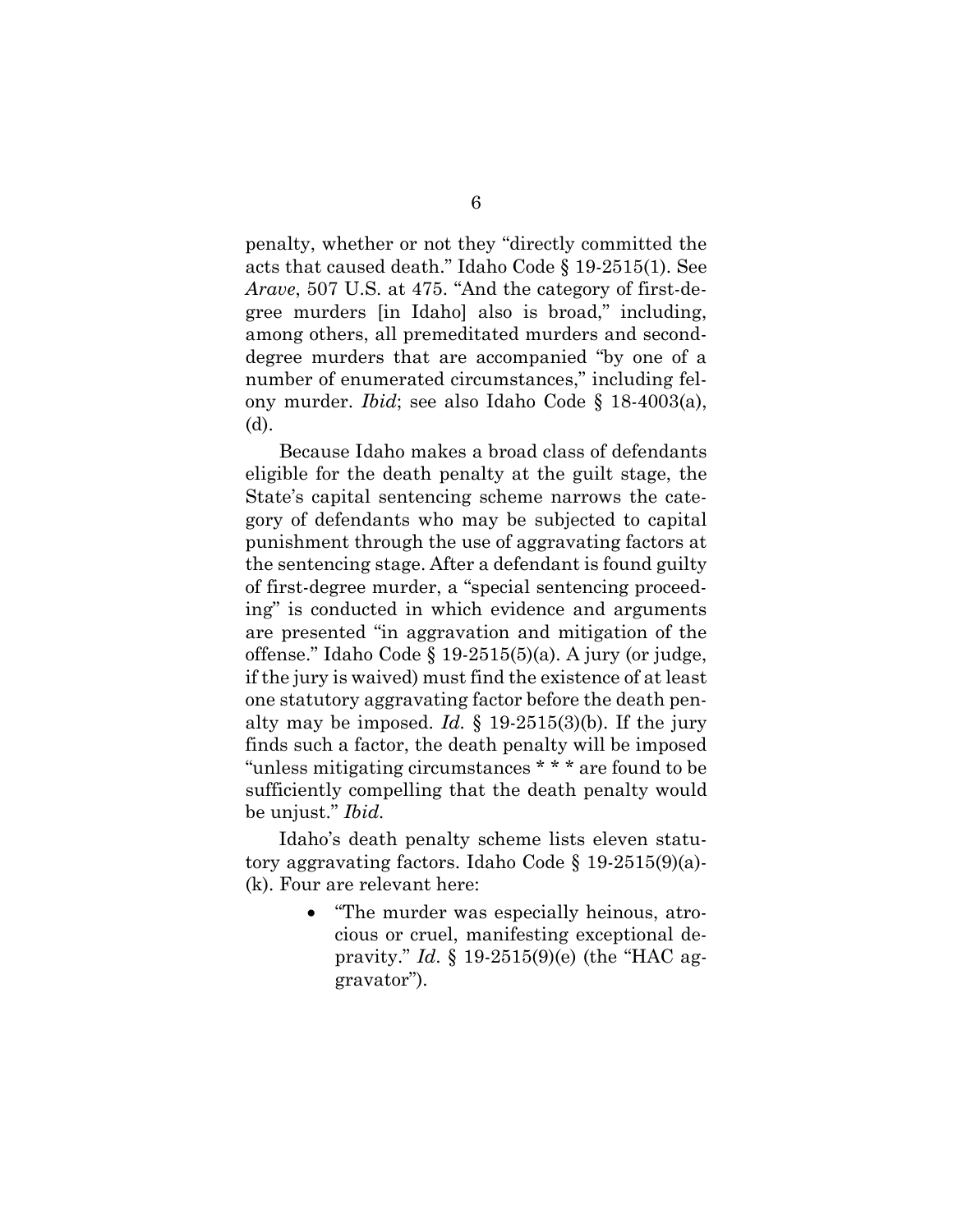- "By the murder, or circumstances surrounding its commission, the defendant exhibited utter disregard for human life." *Id*.  $§$  19-2515(9)(f) (the "utter disregard aggravator").
- "The murder was committed in the perpetration of, or attempt to perpetrate, arson, rape, robbery, burglary, kidnapping or mayhem and the defendant killed, intended a killing, or acted with reckless indifference to human life." *Id*. § 19-2515(9)(g) (the "felony-murder aggravator").
- "The defendant, by his conduct \* \* \* has exhibited a propensity to commit murder which will probably constitute a continuing threat to society." *Id*. § 19-2515(9)(i) (the "propensity aggravator").

### **C. Statement of facts**

Petitioner was convicted in Idaho state court of first-degree murder, first-degree kidnapping, and rape. See App., *infra*, 3a. He was automatically eligible for the death penalty under Idaho's capital-sentencing scheme as a consequence of his felony-murder conviction. The jury then sentenced petitioner to death, finding the four aggravating circumstances described above. App., *infra*, 48a-49a.

On appeal, petitioner contended, among other things, that (1) the HAC, utter disregard, and propensity aggravators are unconstitutionally vague; and (2) Idaho's felony-murder aggravator does not fulfill the constitutional narrowing requirement for defend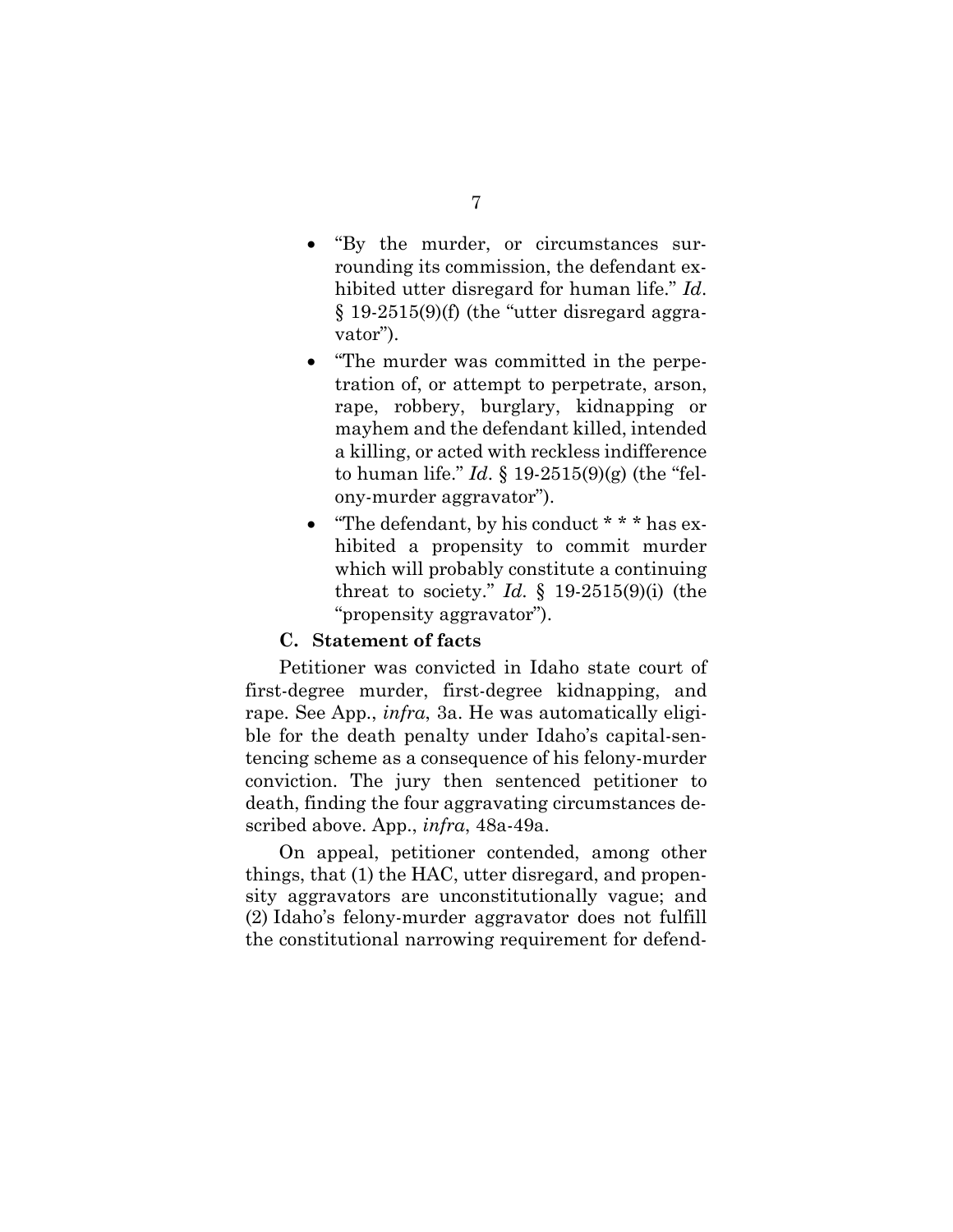ants who, like petitioner, are convicted of felony murder. The Supreme Court of Idaho rejected each of petitioner's contentions. App., *infra*, 49a-57a.<sup>1</sup>

*First*, regarding the HAC aggravator, the court below recognized that this Court has held that similar language—referring to conduct that was "especially heinous, atrocious, or cruel"—fails to give a sentencing jury constitutionally sufficient guidance. App., *infra*, 50a-51a (citing *Maynard*). The Idaho Supreme Court also acknowledged that the Eighth Circuit has held that the term "exceptional depravity," applied to narrow the HAC aggravator, is itself vague and facially unconstitutional. *Ibid*. (citing *Moore* v. *Clarke*, 904 F.2d 1226, 1229 (8th Cir. 1990)). Nevertheless, the court below noted that it had upheld the constitutionality of the HAC aggravator after the decision in *Moore* and declined to revisit that holding, finding it immaterial that Idaho law had since been modified to give juries rather than judges the principal role in capital sentencing. *Id*. at 51a-52a.

*Second*, the Idaho court similarly rejected the vagueness challenges to the utter disregard and propensity aggravators. It noted that this Court had upheld Idaho's utter disregard aggravator in *Arave* when the provision was applied by a judge and "decline[d] to revisit these issues" despite Idaho's switch from judge to jury sentencing. App., *infra*, 52a-53a. The court likewise rejected the argument that "[t]he advent of jury sentencing" "alter[s] the constitutional

<sup>1</sup> On appeal, the Idaho Supreme Court consolidated petitioner's direct and post-conviction challenges to his conviction and sentence, which advanced numerous evidentiary and legal contentions. App., *infra*, 3a. This petition addresses only capital sentencing issues raised on direct appeal.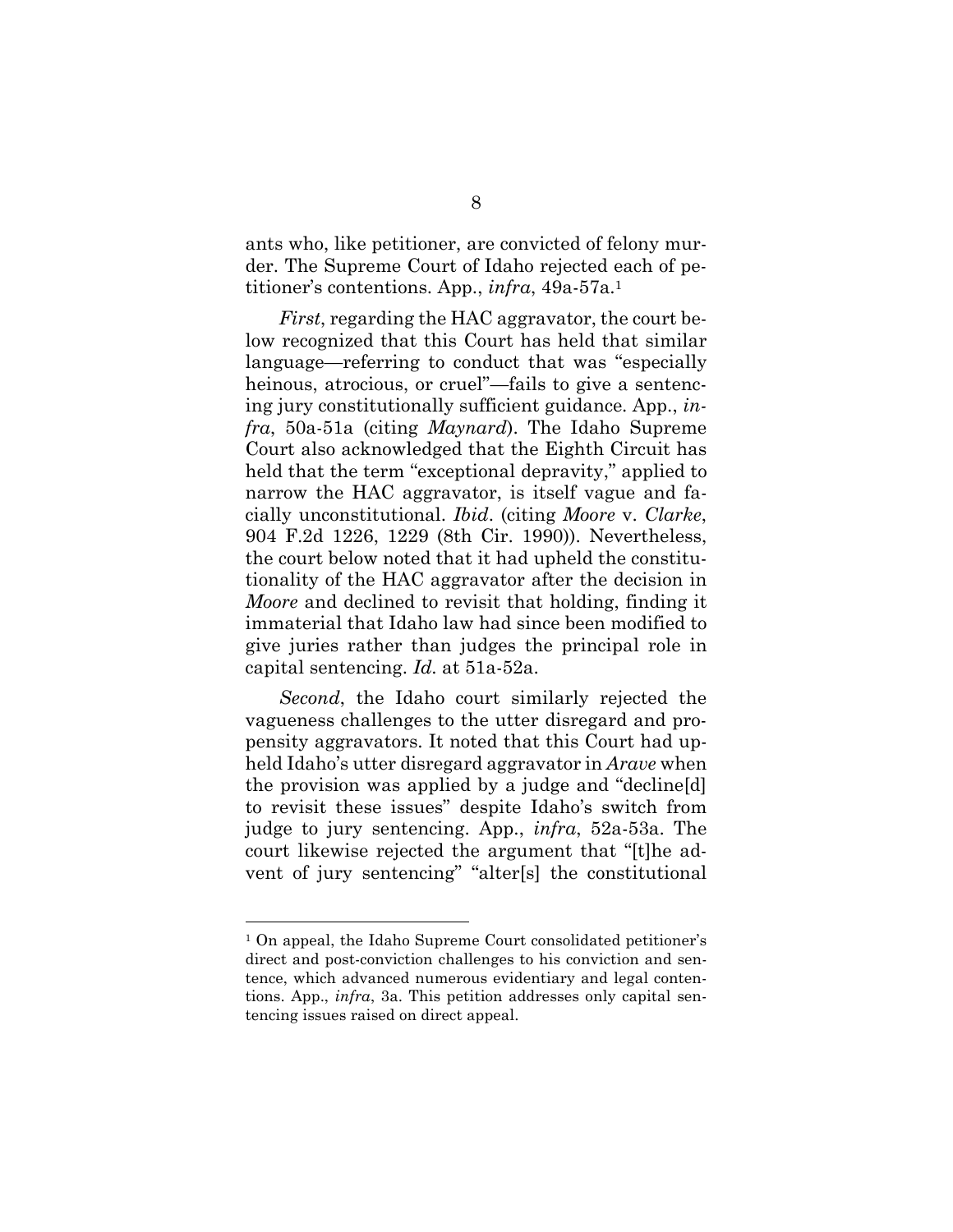vagueness analysis" as applied to the propensity aggravator because "[j]uries are capable of differentiating a person predisposed to killing from a person who happens to kill in a fit of passion." *Id*. at 54a.

*Finally*, the Idaho court held that the felony-murder aggravator sufficiently narrows the class of persons subject to the death penalty. Although the court recognized that a capital sentencing regime must "genuinely narrow the class of persons eligible for the death penalty" and also must "reasonably justify the imposition of a more severe sentence on the defendant compared to others found guilty of murder" (App, *infra*, 55a (quoting *Lowenfield*, 484 U.S. at 244)), it found that requirement satisfied here by Idaho's felony-murder aggravator because that provision "applies only to those murders which are committed in perpetration of 'arson, rape, robbery, burglary, kidnapping or mayhem.' This language may apply to many murders, but it certainly does not apply to *every* first-degree murder—which is all the narrowing required." *Id.* at 57a. In reaching this conclusion, the court rejected as "unavailing" the contrary holding of the Nevada Supreme Court in *McConnell* v. *State*, 102 P.3d 606, 624 (Nev. 2004).

Justice Kidwell dissented, "find[ing] the aggravators and limiting construction unconstitutionally vague under the Eighth Amendment." App., *infra*, 175a.2 He explained that "the [Idaho HAC] limiting construction is no less vague than the one struck down in *Maynard*." *Id*. at 178a-79a. And rejecting the Idaho Supreme Court's holding that the HAC aggravator is

<sup>2</sup> Invoking state-law grounds, Justice Horton separately dissented from affirmance of the death penalty. App., *infra*, 166- 174a.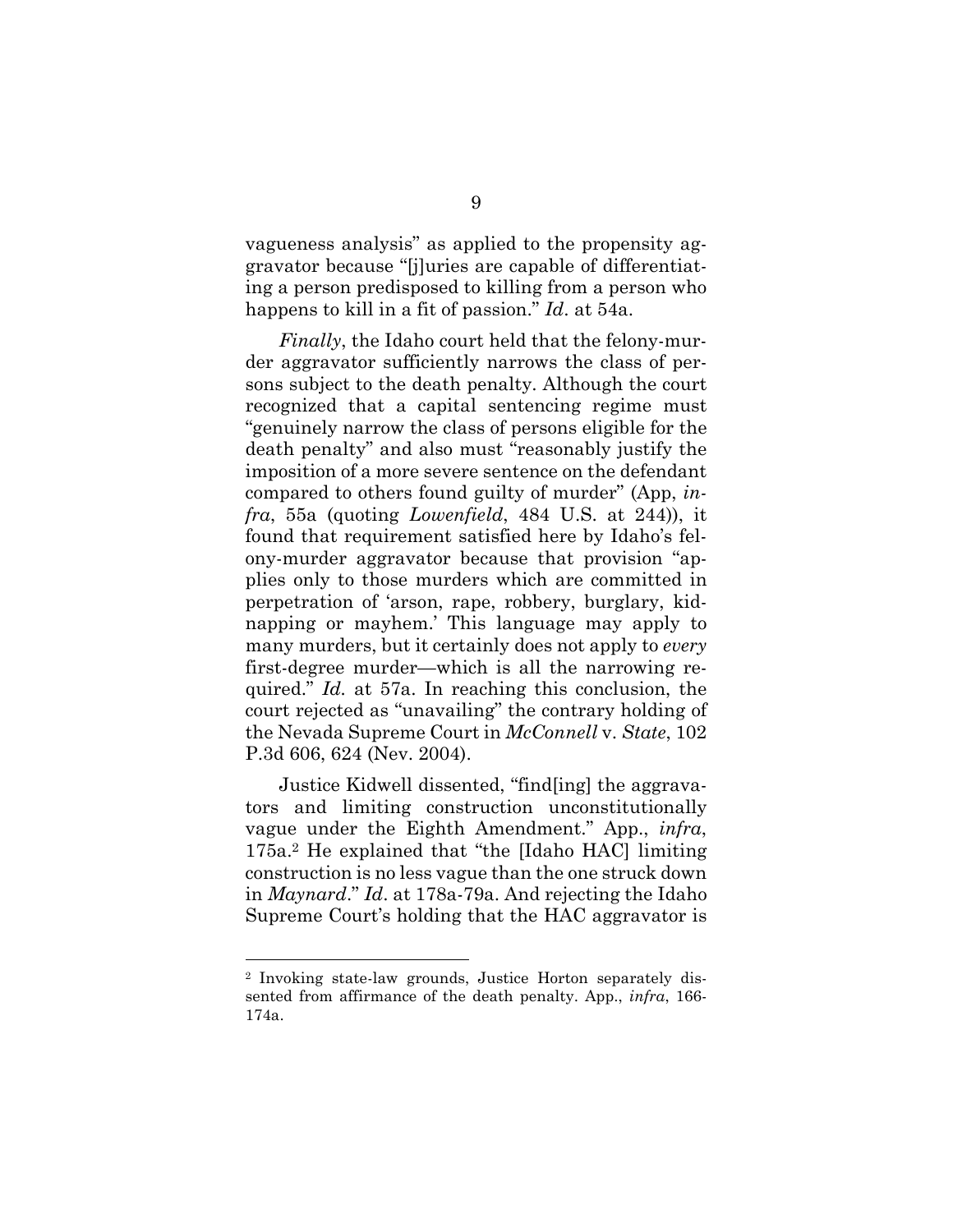rendered constitutional by the addition of the "exceptional depravity" qualifier, Justice Kidwell "respectfully suggest[ed] that this is just word salad. Vague words remain vague when more vague words are added." *Id*. at 175a. He found the same defect in the utter disregard aggravator, which contains no "language [that] could guide any sentencer, or limit the class eligible to receive the death penalty." *Id*. at 179a.

In addition, Justice Kidwell reasoned that "[t]he majority's approach understate[d] the magnitude of the transition from the judge as a sentencer, to the jury as a sentencer." App., *infra*, 179a. As he explained, because "[m]any jury members have not been involved in sentencing before, and are unfamiliar with the law and its implications," "jurors need specific and detailed guidance on which murderers should receive the death penalty as opposed to only life in prison. The aggravators in Idaho do not provide such guidance, and result in the arbitrary, capricious and unconstitutional imposition of the death penalty." *Id*. at 180a (citing *Gregg*, 428 U.S. at 192).

### **REASONS FOR GRANTING THE PETITION**

Imposition of the death penalty by lay jurors is permissible only if the State provides clear and intelligible guidance on the governing standards, and does so in a manner that separates defendants warranting capital punishment from the much larger number of murder defendants who do not. As this case demonstrates, Idaho fails to do that; instead of the necessary clarity, the State presents jurors with "word salad," starting with "[v]ague words" to which "more vague words are added." App., *infra*, 175a.

It is perhaps not surprising that the decision below upholding this deeply flawed regime disregards a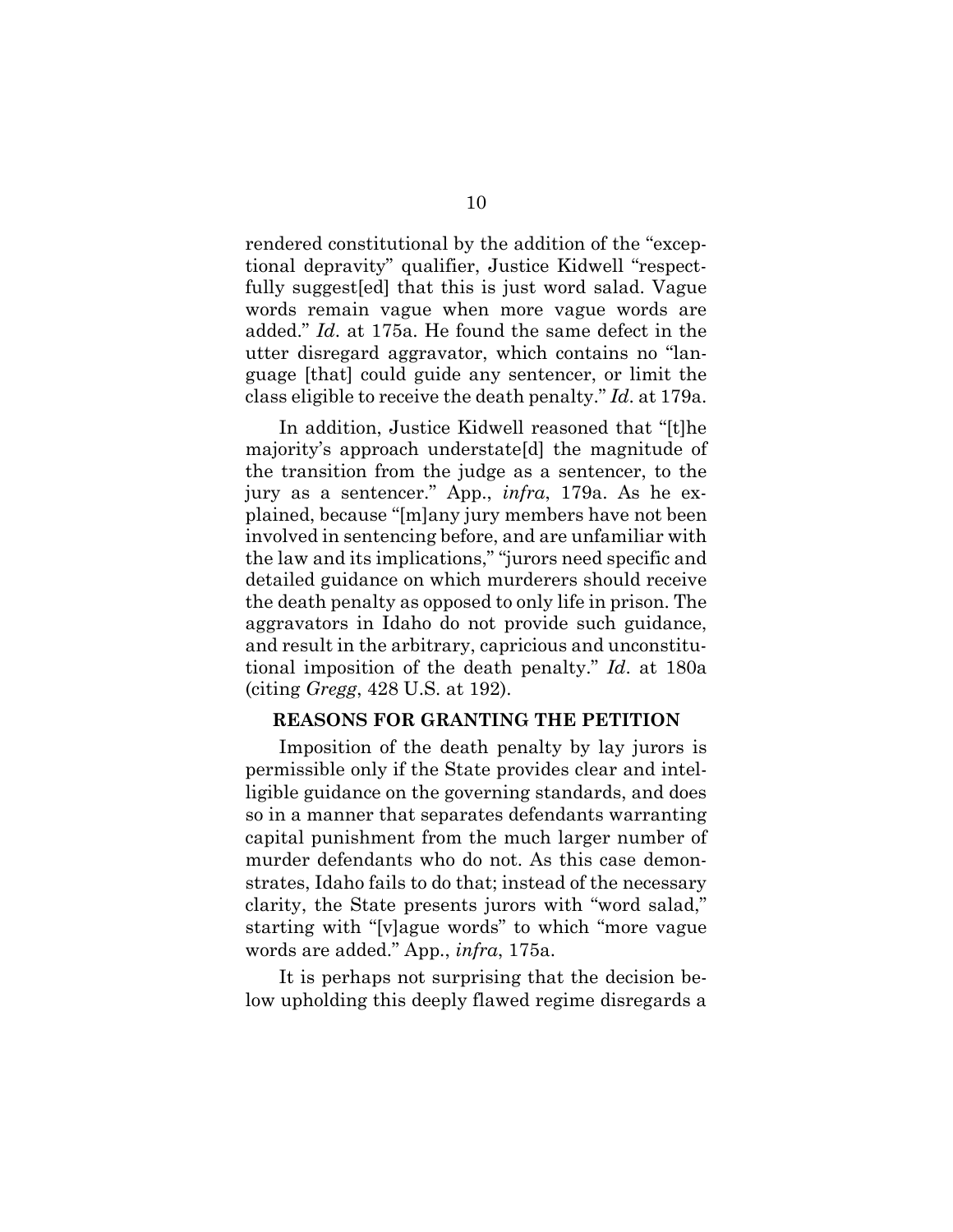ruling of this Court and conflicts with the decisions of other state and federal courts. Because the Idaho Supreme Court's decision leaves in place an unconstitutional sentence of death, maintains insupportable jury instructions that will infect future capital sentencing in Idaho, and more broadly exacerbates uncertainty about the rules governing a vitally important area of the law, this Court should grant review.

### **I. IDAHO'S AGGRAVATING CIRCUMSTANCES ARE UNCONSTITUTIONALLY VAGUE.**

At the outset, Idaho uses unconstitutionally vague aggravating factors, which leads to arbitrary and capricious imposition of the death penalty. Aggravating factors must provide the sentencer with a "principled means \* \* \* to distinguish those that receive[] the [death] penalty from those that d[o] not." *Maynard* v. *Cartwright*, 486 U.S. 356, 362 (1988). Yet Idaho's HAC, utter disregard, and propensity aggravators fail to "channel the sentencer's discretion by clear and objective standards." *Godfrey* v. *Georgia*, 446 U.S. 420, 428 (1980) (internal quotation marks omitted). They are therefore unconstitutional.

## **A. The Idaho Supreme Court's holding on the HAC aggravator directly contravenes this Court's decision in** *Maynard* **v.** *Cartwright***.**

In *Maynard*, this Court struck down as unconstitutionally vague an Oklahoma HAC aggravator that was, in relevant part, indistinguishable from Idaho's. The Idaho HAC aggravator asks whether "[t]he murder was especially heinous, atrocious or cruel, manifesting exceptional depravity." Idaho Code § 19- 2525(e). Oklahoma's HAC aggravator similarly ap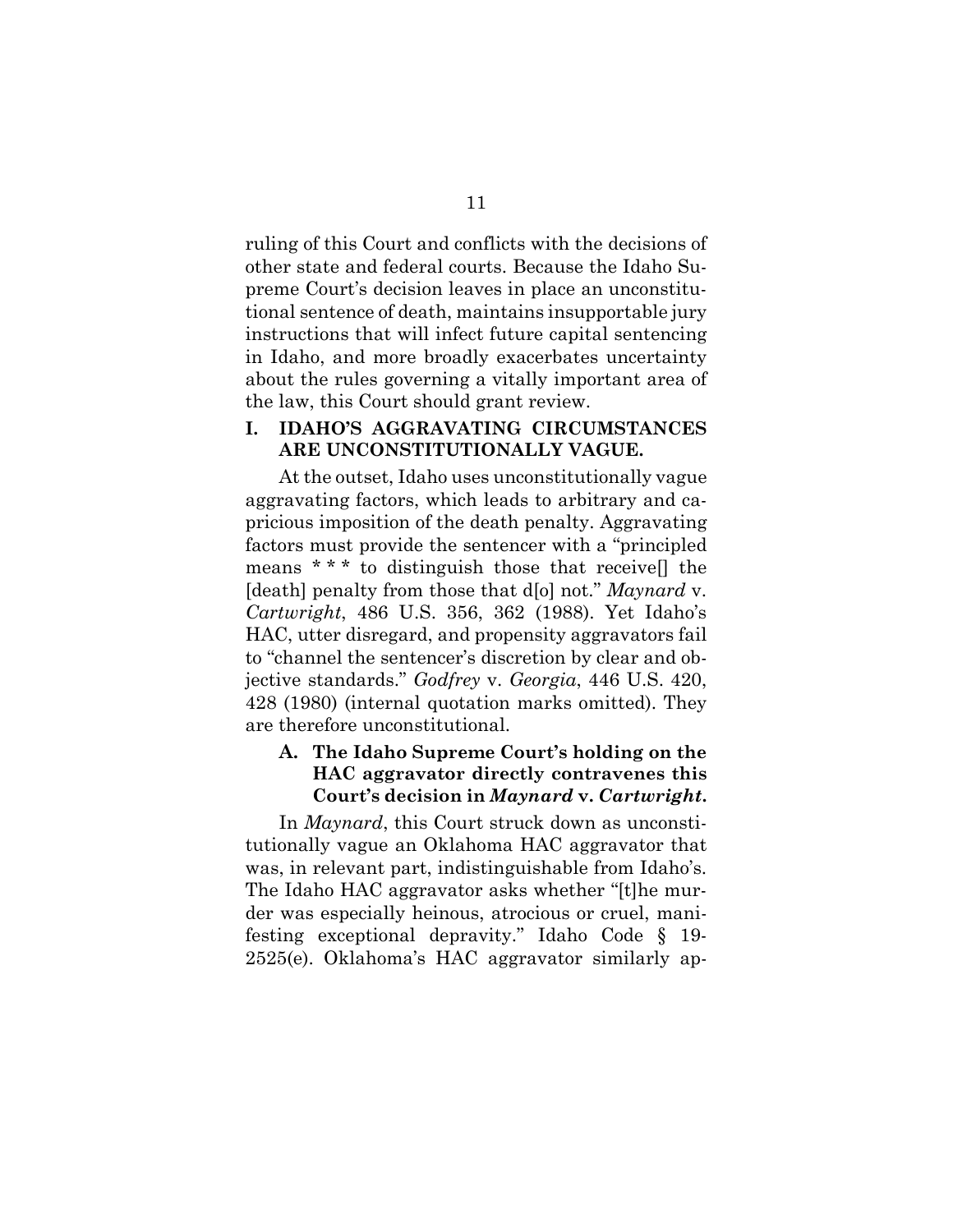plied to defendants who committed murder in an "especially heinous, atrocious, or cruel" manner. Okla. Stat. tit. 21, § 701.12.

The Court in *Maynard* unanimously found that Oklahoma's use of the limiting word "especially" to condition "heinous, atrocious or cruel" failed to bring Oklahoma's HAC aggravator within constitutional bounds. As the Court explained, the suggestion "that the addition of the word 'especially' somehow guides the jury's discretion, even if the term 'heinous' does not, is untenable." *Maynard*, 486 U.S. at 364. Thus, "[t]o say that something is 'especially heinous' merely suggests that the individual jurors should determine that the murder is more than just 'heinous,' whatever that means." *Ibid*. The Court added: "[A]n ordinary person could honestly believe that every unjustified, intentional taking of human life is 'especially heinous.'" *Ibid.*; *see also Godfrey*, 446 U.S. at 428-29 (finding Georgia's "outrageously or wantonly vile, horrible or inhuman" aggravating factor unconstitutionally vague for similar reasons).

Despite conceding that the text of Idaho's HAC aggravator "tracks some of the language in the Oklahoma statute condemned by *Maynard*," the court below upheld Idaho's HAC aggravator because Idaho adds the limiting phrase "manifesting exceptional depravity." App., *infra*, 50a-52a. To support this conclusion, the Idaho court relied on its prior ruling in *State*  v. *Osborn*, 631 P.2d 187, 200 (Idaho 1981), which held that "the *key word* [in interpreting the limiting construction] is 'exceptional.'" *Ibid.* (emphasis added). See App., *infra*, 51a-52a.

Surely, however, there is no meaningful difference between "exceptional" and "especially," the latter of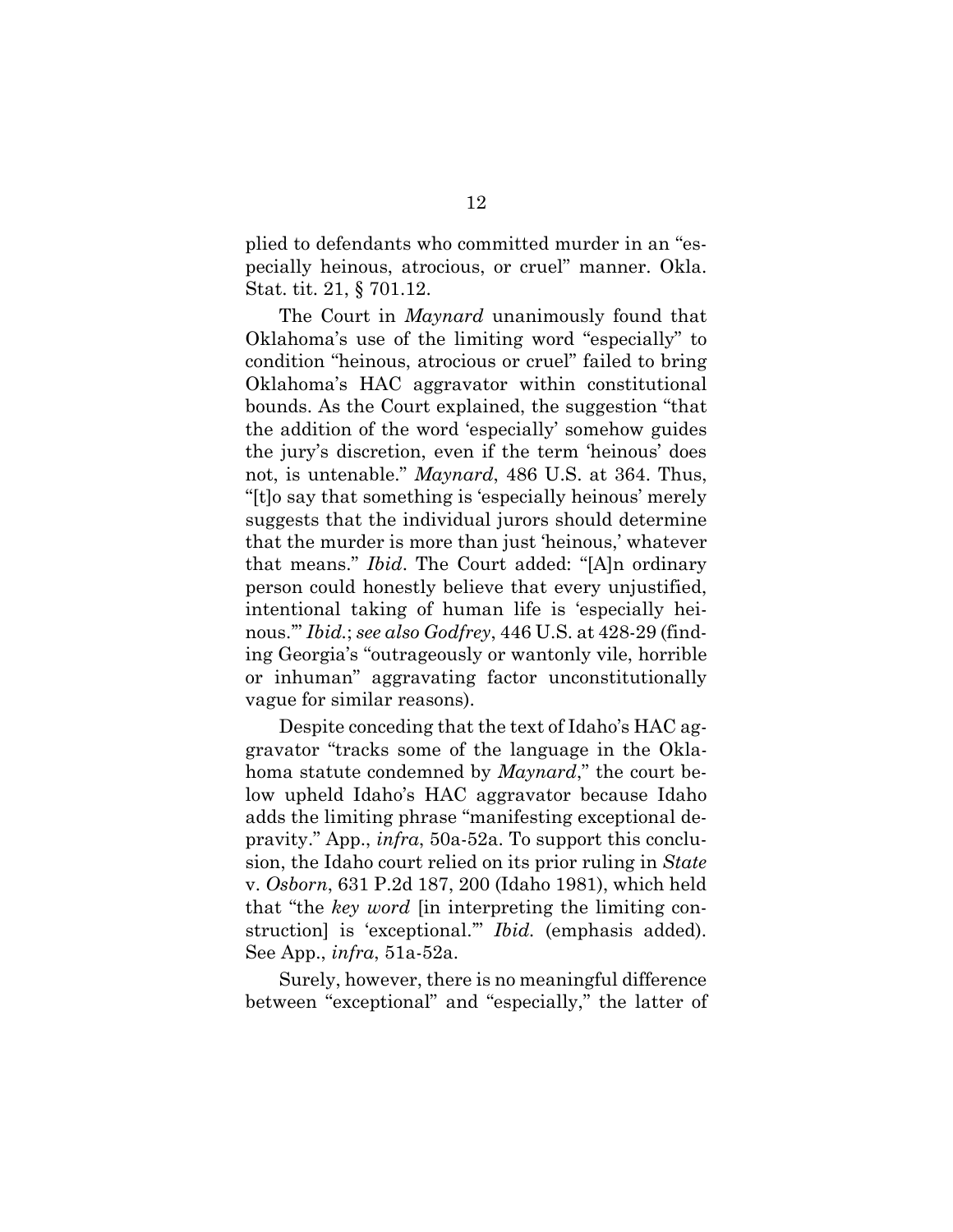which this Court found insufficient to render Oklahoma's HAC aggravator constitutional; just as the Court said of "especially," "[a]n ordinary person could honestly believe that every unjustified, intentional taking of human life" exhibits *exceptional* depravity. *Maynard*, 486 U.S. at 364. The words have substantially similar meanings—in fact, one is defined in terms of the other. "Especially" means "in a special way: particularly, notably, *exceptionally*." *Webster's Third New International Dictionary* 776 (1993) (emphasis added); see also 5 *Oxford English Dictionary* 394-395 (2d ed. 1989), (defining "especially" as "in an especial manner" and defining "especial" as, *inter alia*, "of feelings, qualities, or attributes: *exceptional* in degree") (emphasis added). And "exceptional" is defined as "[o]f the nature of or forming an exception: out of the ordinary course, unusual, *special*" (5 *Oxford English Dictionary* 498-499 (emphasis added)), with "special" defined in the lead definition as "exceptional in character, quality or degree." *Id*. at 149; see also *Webster's Third New International Dictionary* 791 (defining "exceptional" as "forming an exception \* \* \* : being out of the ordinary: uncommon, rare" or "better than average : superior"). If there is any distinction here, it is not of constitutional magnitude. For its part, the Idaho Supreme Court made no attempt at all to differentiate the terms.

Because both words simply indicate something "more than just 'heinous,'" they fail to provide jurors with "principled means" to impose the death penalty. *Maynard*, 486 U.S. at 362, 364. The Idaho Supreme Court was therefore wrong to rely on "exceptional" as the "key word" to bring Idaho's HAC aggravator within constitutional bounds.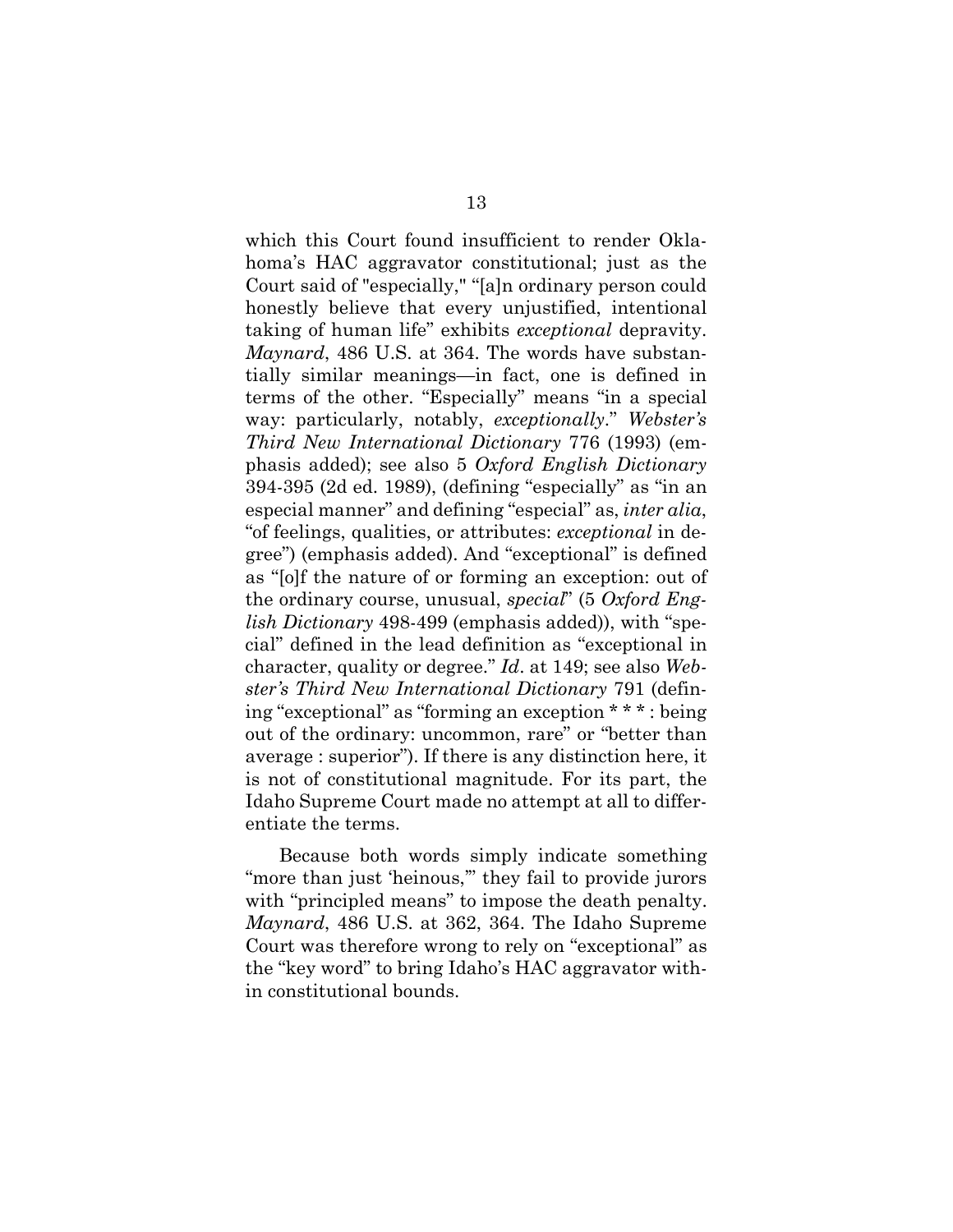## **B. The Idaho Supreme Court rejected the Eighth Circuit's holding that the "exceptional depravity" limiting construction of the HAC aggravator is constitutionally inadequate.**

Moreover, as the court below expressly recognized, its holding conflicts with the Eighth Circuit's decision in *Moore* v. *Clarke*. The Eighth Circuit there struck down the "exceptional depravity" component of Nebraska's HAC aggravator as unconstitutionally vague. 904 F.2d 1226, 1228-1231 (8th Cir. 1990). Contrary to the Idaho Supreme Court's reasoning, the Eighth Circuit concluded that the limiting effect offered by Nebraska's use of the word "exceptional" did *not* provide sufficiently "objective criteria for applying the statute" to "salvage [the] facially-vague" component of the aggravator under *Maynard*. *Id.* at 1229. Specifically, the Eighth Circuit found that "[t]he phrase 'exceptional,' which modifies 'depravity' in the challenged statute, is \* \* \* unhelpful to a sentencing body seeking objective standards to guide its discretion. 'Exceptional' carries vagueness and subjectivity to the same extent as 'especially,' a standard rejected by the Supreme Court." *Id.* at 1230.

Here, again, the Idaho Supreme Court made no suggestion that there is any distinction between the Nebraska statute invalidated in *Moore* and the Idaho HAC aggravator. Instead, the court below simply observed that the HAC aggravator "was determined constitutional by th[e] [Idaho Supreme] Court *after Moore* was decided." App., *infra*, 51a. But all this shows is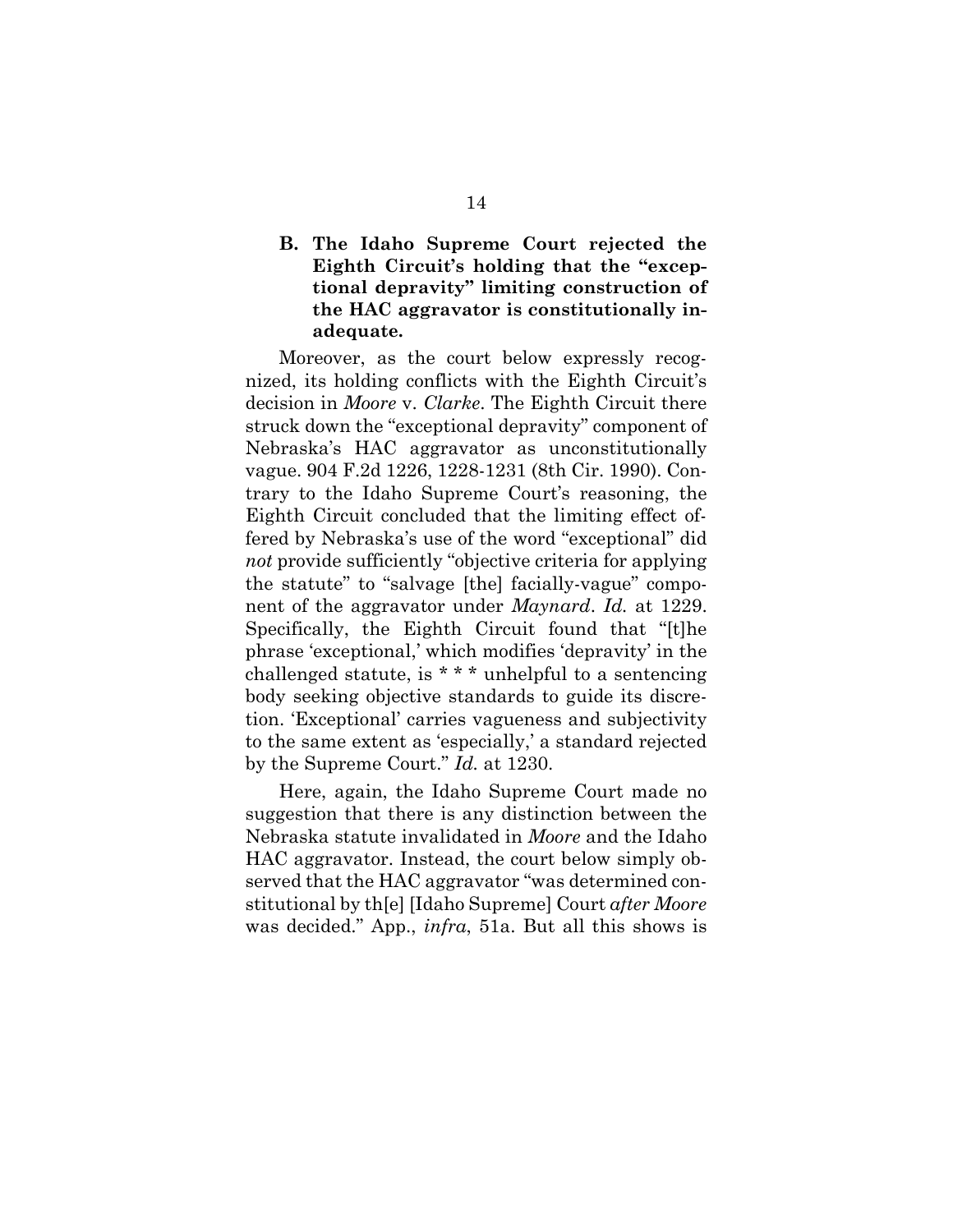that the conflict in the lower courts is intractable making review by this Court essential.<sup>3</sup>

## **C. The shift to jury sentencing in capital cases calls into question the adequacy of the HAC narrowing construction.**

The error committed by the court below in disregarding this Court's decision in *Maynard* and departing from the Eighth Circuit's approach in *Moore* was greatly compounded by the Idaho court's express refusal to take any account of how the "shift from judge to jury sentencing" magnifies the damage caused by vague aggravators. App., *infra*, 50a-51a. As Justice

<sup>&</sup>lt;sup>3</sup> The court below also observed that the Ninth Circuit approved Idaho's HAC limiting instruction in *Leavitt* v. *Arave*, 383 F.3d 809, 835-37 (9th Cir. 2004). See App., *infra*, 51a. But this suggestion is, in the context of this case, highly misleading. The limiting instruction approved in *Leavitt* and recited by the court below in its decision (see App., *infra*, 50a) was *not* the instruction actually given in this case; the *Leavitt* instruction was considerably more elaborate and precise, asking, among other things, whether the defendant's offense was a "conscienceless or pitiless crime which [wa]s unnecessarily torturous to the victim." 383 F.3d at 835-86 (citation and internal quotation marks omitted). Compare App., *infra*, 201a-202a (HAC instruction given in this case).

In fact, the instruction at issue in *Leavitt* does not appear in Idaho's pattern HAC jury instruction (see https://isc.idaho.gov- /main/criminal-jury-instructions, instruction 1713) and, as this case illustrates, is not given in Idaho as a matter of course. And needless to say, even if the "conscienceless or pitiless" and "unnecessarily torturous" instruction is constitutional—a proposition that itself is in doubt, as the instruction has been held unconstitutional by the California Supreme Court (see *State* v. *Superior Court*, 647 P.2d 76, 78 (Cal. 1982))—a limiting instruction that was not given to the jury hearing petitioner's case necessarily cannot save the constitutionality of his death sentence. Cf. *Moore*, 904 F.2d at 1231 (when sentencing panel "did not have the benefit" of a narrowing construction, "the State should not be permitted to rely on it now").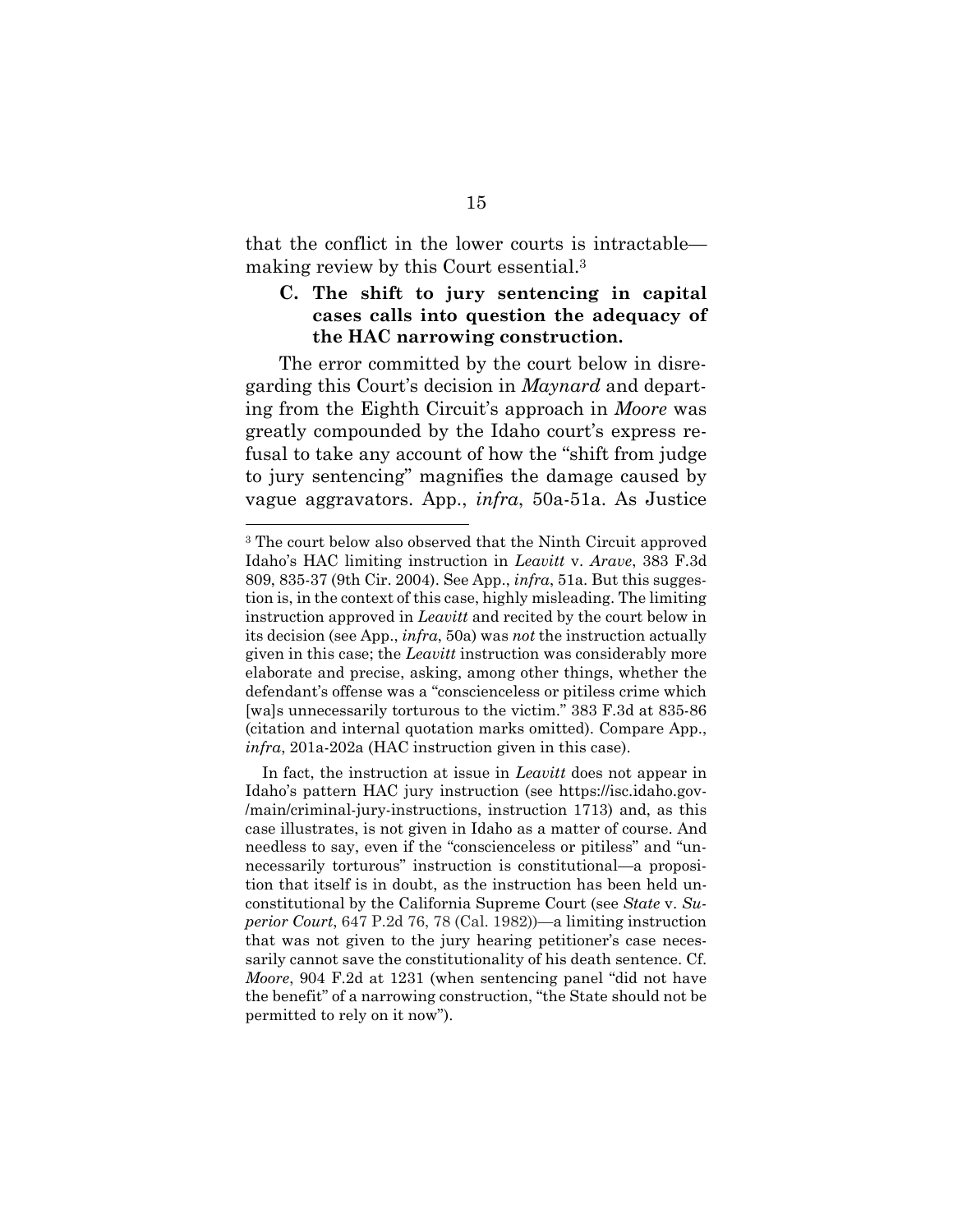Kidwell recognized in dissent below, "the general lack of experience juries have with regard to sentencing" means that "jurors need specific and detailed guidance on which murderers should receive the death penalty," a reality that requires courts to "revisit, and possibly overrule, prior decisions" that addressed judge-based sentencing regimes. App., *infra*, 180a-181a.

That insight was correct: Aggravators and limiting constructions once found constitutionally permissible under a *judicial* capital sentencing scheme no longer necessarily comport with the Eighth Amendment in a *jury-based* sentencing system. Yet in upholding Idaho's HAC aggravator, the Idaho Supreme Court relied on decisions where the aggravators in question were applied by judges, not juries. Thus, the Idaho precedents invoked below relied on *Proffitt* v. *Florida*, which upheld the Florida HAC aggravator's "conscienceless and pitiless" narrowing construction. App., *infra*, 51a-52a. The *Proffitt* court, however, grounded its decision in Florida's *judicial* sentencing scheme. 428 U.S. at 251-252 (noting that "in Florida the sentence is determined by the trial judge rather than by the jury" and "a trial judge is more experienced in sentencing than a jury, and therefore is better able to impose sentences similar to those imposed in analogous cases").

In fact, the Court has repeatedly recognized and relied on fundamental differences between judges and juries in evaluating the constitutionality of capital sentencing aggravators. For example, in *Walton* v. *Arizona*, the Court premised its decision to uphold Arizona's HAC aggravator on that State's *judicial* sentencing scheme. 497 U.S. at 653 ("[T]he logic of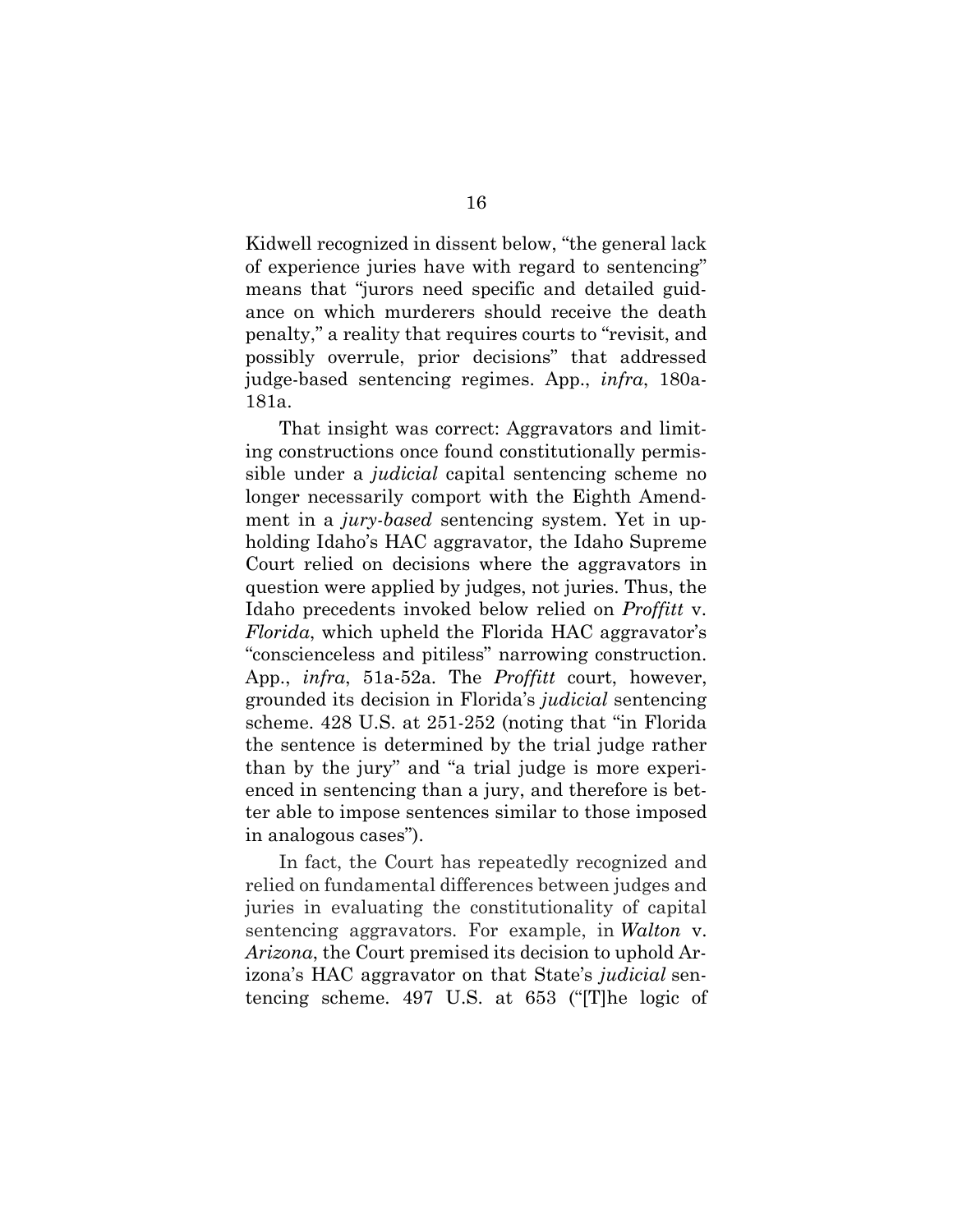[*Maynard* and *Godfrey*] has no place in the context of sentencing by a trial judge. Trial judges are presumed to know the law and to apply it in making their decisions."); see also *Arave*, 507 U.S. at 471 ("Where \* \* \* the sentencer is a judge rather than a jury, the federal court must presume that the judge knew and applied any existing narrowing construction.").

This distinction turns on the very different qualifications and backgrounds of juries on the one hand and judges on the other. Empirical evidence demonstrates that juries in capital sentencing cases often fail to understand their instructions and, unlike judges, tend to "fall back on their own prior knowledge" to interpret those instructions. James Luginbuhl & Julie Howe, *Discretion in Capital Sentencing Instructions: Guided or Misguided?*, 70 IND. L.J. 1161, 1169 (1995); see, *e.g.*, William J. Bowers et al., *The Decision Maker Matters: An Empirical Examination of the Way the Role of the Judge and the Jury Influence Death Penalty Decision-Making*, 63 WASH. & LEE L. REV. 931, 963 (2006). Perhaps even more problematic, absent adequate guidance, jurors simply lack the experience necessary to make the comparative judgments that are *required* in sentencing. A lay juror can have no sense of how a particular crime—which will be viewed by that juror in isolation—compares to other death-eligible offenses. But having that knowledge is key to any objective and measured application of the death penalty: "[A] trial judge with experience in the facts of criminality possesses the requisite knowledge to balance the facts of the case against the standard criminal activity which can only be developed by involvement with the trials of numerous defendants." *Proffitt*, 428 U.S. at 259 n.10.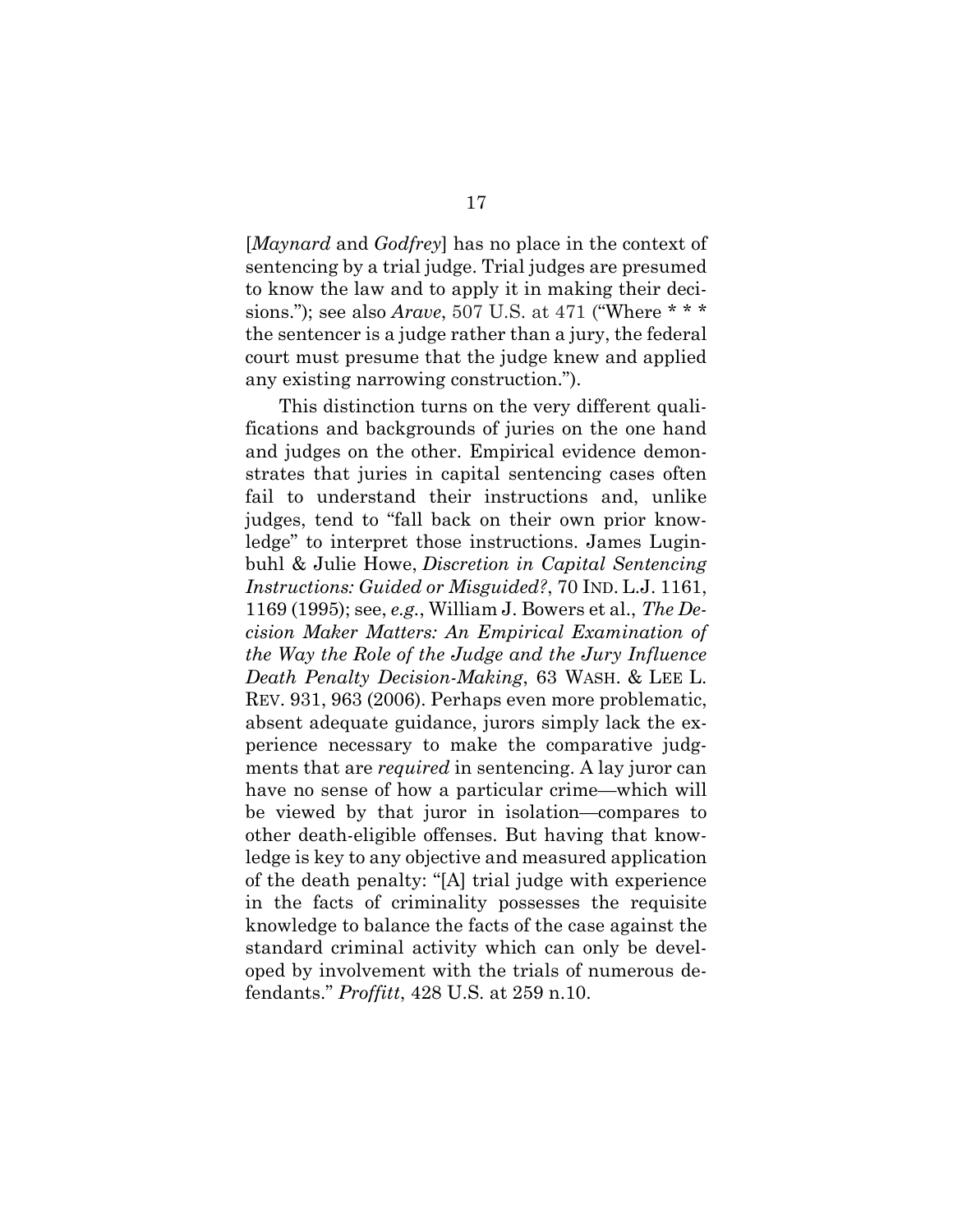These considerations apply with full force here. As Justice Kidwell noted below, "[m]any jury members have not been involved in sentencing before, and are unfamiliar with the law and its implications." App., *infra*, 180a. But "[t]he aggravators in Idaho do not provide" the "specific and detailed guidance" these jurors need—and the "result [is] the arbitrary, capricious and unconstitutional imposition of the death penalty." *Ibid*. <sup>4</sup> This Court should not countenance that error.

## **D. The "utter disregard" and "propensity" aggravators also are unconstitutionally vague.**

Two of the other aggravating circumstances relied upon below suffer from some of the same constitutional defects as does the HAC aggravator. The Idaho Supreme Court rejected vagueness challenges to the "utter disregard" and "propensity" aggravators. But neither aggravator offers sufficient guidance in a regime where juries, rather than judges, are the decision-makers.

1. When this Court upheld Idaho's "utter disregard" aggravator against a vagueness challenge in *Arave*, the decision was expressly premised on the *judicial* sentencing scheme then used in the State. The Court noted that "the question [of the aggravator's constitutionality] is close" (507 U.S. at 475), but held

<sup>4</sup> Thus, an Idaho jury is instructed that the HAC aggravator is satisfied only "where the actual commission of the first-degree murder was accompanied by such additional acts as to set the crime apart from the norm of first-degree murders." App., *infra*, 201a. But jurors, as opposed to judges, cannot be expected to be aware of "the norm of first-degree murders."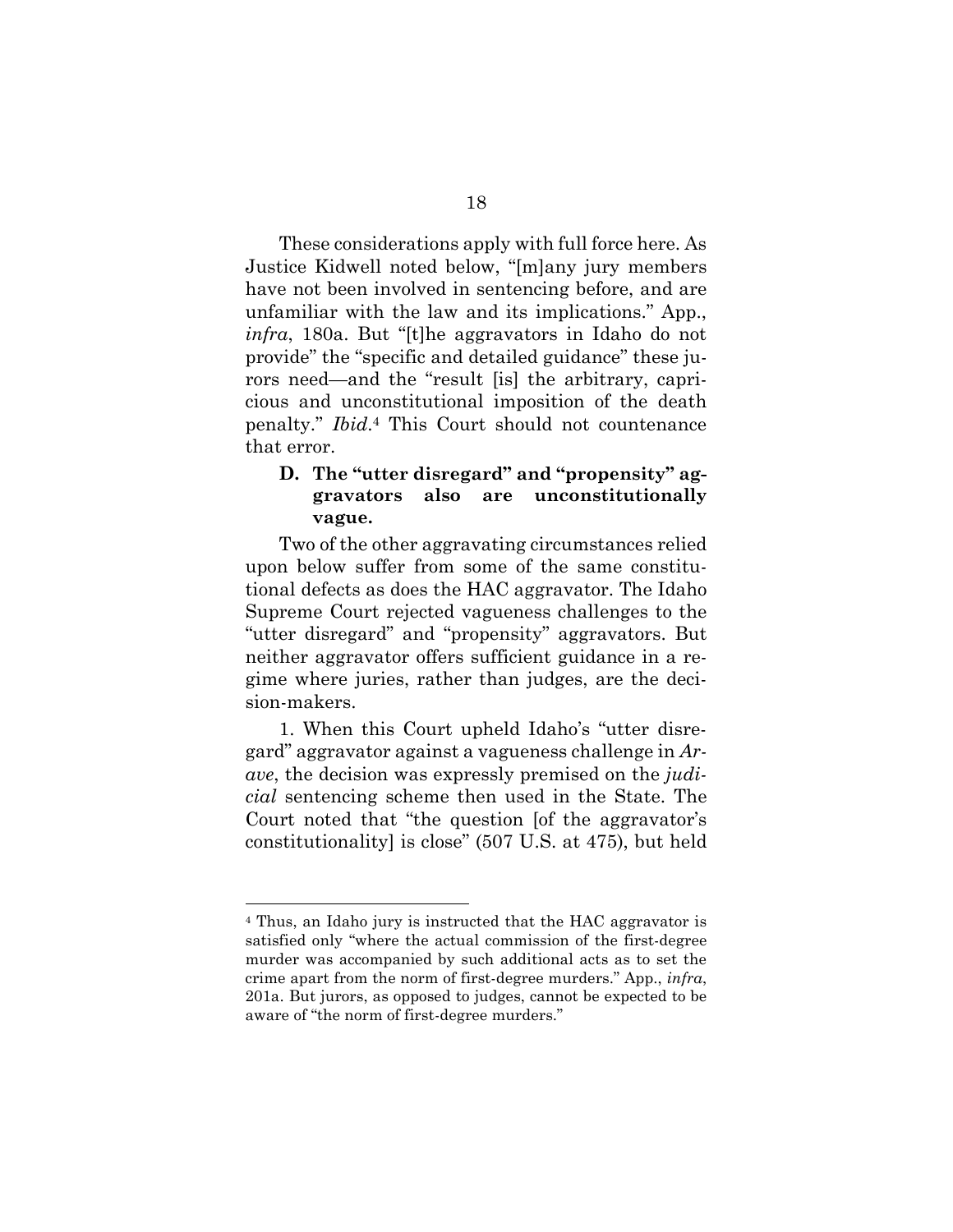that "[w]here, as in Idaho, the sentencer is a judge rather than a jury, the federal court must presume that the judge knew and applied any existing narrowing construction." *Id.* at 471.

The logic underpinning *Arave*, however, does not hold in Idaho's current jury-based sentencing regime. The narrowing construction adopted below defines "utter disregard for human life" as "acts or circumstances surrounding the crime which exhibit the highest, the utmost, callous disregard for human life, *i.e.*, the cold-blooded, pitiless slayer." *Osborn*, 631 P.2d at 201. In *Arave*, this Court "acknowledge[d] that \* \* \* the word 'pitiless,' standing alone, might not narrow the class of defendants eligible for the death penalty," as even "[a] sentencing judge might conclude that every first-degree murderer is 'pitiless.'" 507 U.S. at 475. Thus, the Court found "cold-blooded" to be the critical term in Idaho's "utter disregard" limiting construction. *Id.* at 475-76.

And although the term "cold-blooded" may have provided *sentencing judges* with constitutionally adequate guidance, it fails to offer an "ordinary person" (*Maynard*, 486 U.S. at 363-364) a "clear and objective standard" by which to impose the death penalty. *Godfrey*, 446 U.S. at 128. The *Arave* Court found that, "[g]iven the statutory scheme \* \* \* a sentencing judge reasonably could find that not all Idaho capital defendants are 'cold-blooded,'" specifically "because [that judge could identify] some within the broad class of first-degree murderers [who] *do* exhibit feeling." 507 U.S. at 475-476. This reasoning turns on the status of judges as informed and repeat players, with knowledge both of the "statutory scheme" and of how that scheme applies (and has been applied in the past)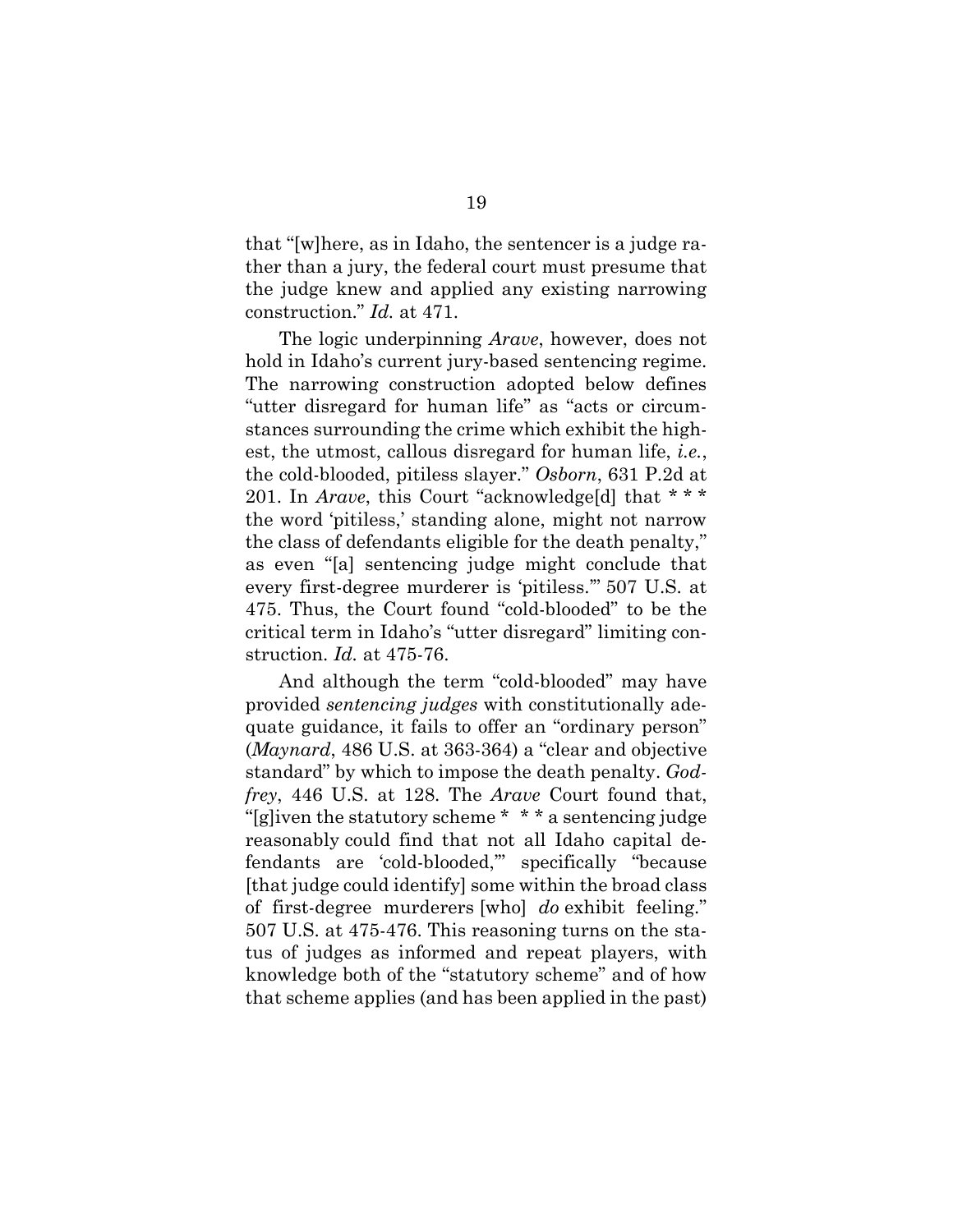to the range of first-degree murderers. Juries, in contrast, cannot be "presume d to  $\chi$ <sup>\*</sup> \* \* kn<sub>[o]</sub>w and appl[y]" prior case law. *Arave*, 507 U.S. at 471. Without the experience and knowledge of a trial judge, juries lack the capacity to identify the subset of firstdegree murderers who committed "cold-blooded" crimes in a way that both (1) adequately narrows and (2) is objective and "rationally reviewable," as the Eighth Amendment requires. *Id*. at 475-476.

The ordinary use of the term "cold-blooded" reinforces this point. "In everyday parlance, the term 'cold-blooded' *routinely* is used to describe killings" that are not "without emotion." *Arave*, 507 U.S. at 482–483 (Blackmun J., dissenting). Within a nineweek period prior to the *Arave* decision, for example, the label "cold-blooded" was applied to numerous murders that "occurred with 'feelings' of one kind or another." *Id.* at 483-484. Thus, although the "utter disregard" aggravator and its narrowing construction may have provided sufficient guidance to a sentencing judge, it leaves juries—which will rely on the meaning of words as used in "everyday parlance"—with unchanneled discretion to make arbitrary and capricious decisions. It therefore is unconstitutionally vague. See *Moore*, 904 F.2d at 1230 ("the phrase 'so coldly calculated as to indicate a state of mind totally and senselessly bereft of regard for human life' offers little, if any, objective guidance").

2. Much the same problem infects the propensity aggravator. The ordinary juror is unlikely to have a clear sense of what it means to have a "propensity" to commit murder; after all, *anyone* who commits murder could be thought to have more than the ordinary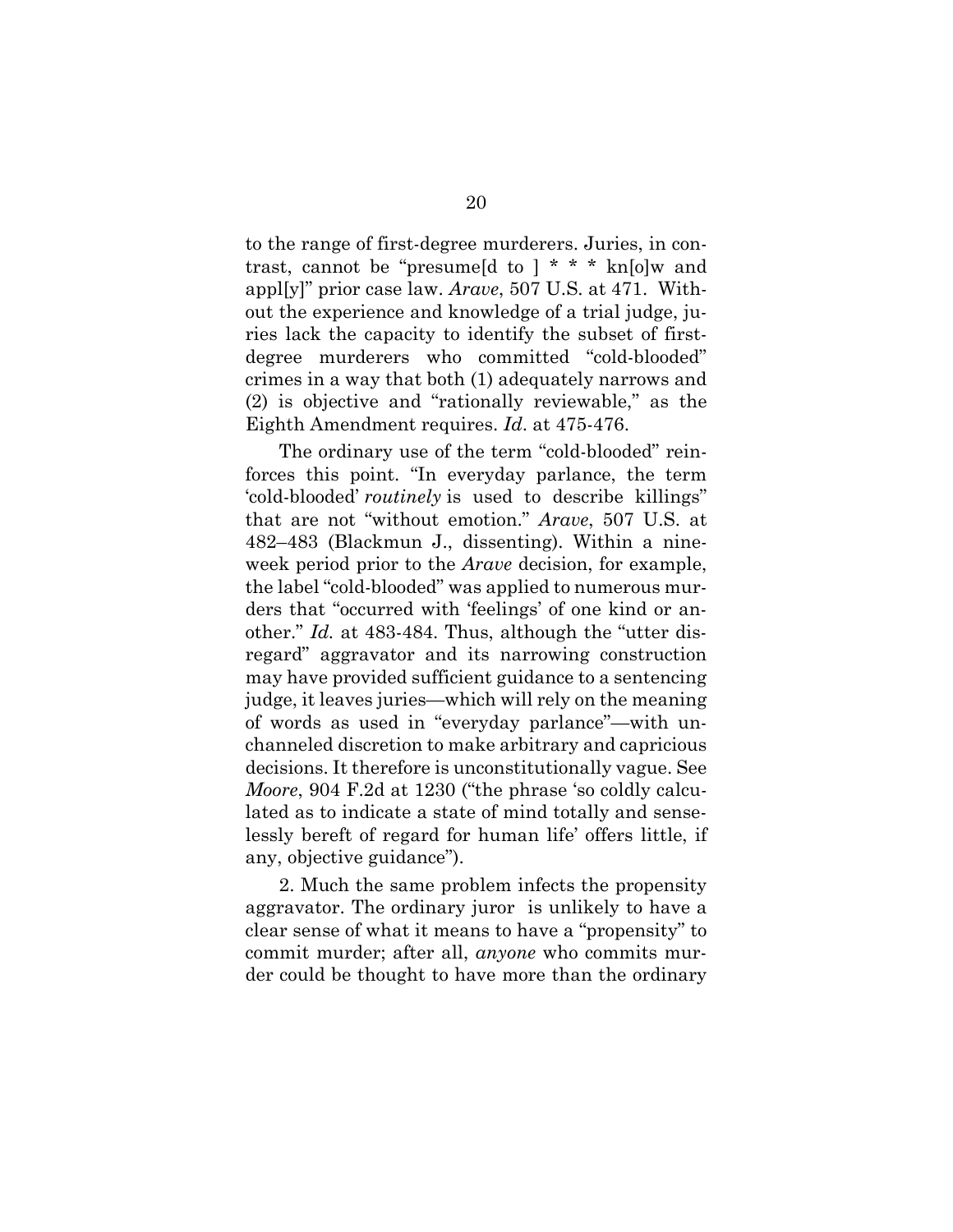propensity to kill. And although Idaho's jury instruction states that use of this aggravator "cannot be based solely upon the fact that [jurors] found the defendant guilty of murder," it also instructs that the aggravator may be found when the defendant acted with "less than the normal amount of provocation" an instruction that is sure to puzzle jurors who are unfamiliar with the "normal amount of provocation" that leads to murder. App., *infra*, 203a. This is, again, a circumstance where the distinction between a judge and a juror is of constitutional dimension. The court below erred in writing off that distinction as immaterial.

## **II. IDAHO'S FELONY-MURDER AGGRAVATOR DOES NOT SUFFICIENTLY NARROW THE CLASS OF DEFENDANTS WHO ARE SEN-TENCED TO DEATH.**

Review is warranted for a second reason. It is fundamental that, to adequately guide jury discretion in capital cases, sentencing-phase aggravators "must genuinely narrow the class of persons eligible for the death penalty and must reasonably justify the imposition of a more severe sentence on the defendant compared to others found guilty of murder." *Zant* v. *Stephens*, 462 U.S. 862, 877 (1983). But although the Court has repeatedly articulated this standard, it has never defined precisely what constitutes constitutionally adequate "narrowing." This uncertainty has led to confusion and conflict among state courts of last resort and federal courts of appeals about when commission of a felony in conjunction with a murder permissibly may serve as an aggravator. Some state courts (including the Idaho Supreme Court) have held that the narrowing requirement is met so long as an aggravator does not apply to literally *all* first-degree murders.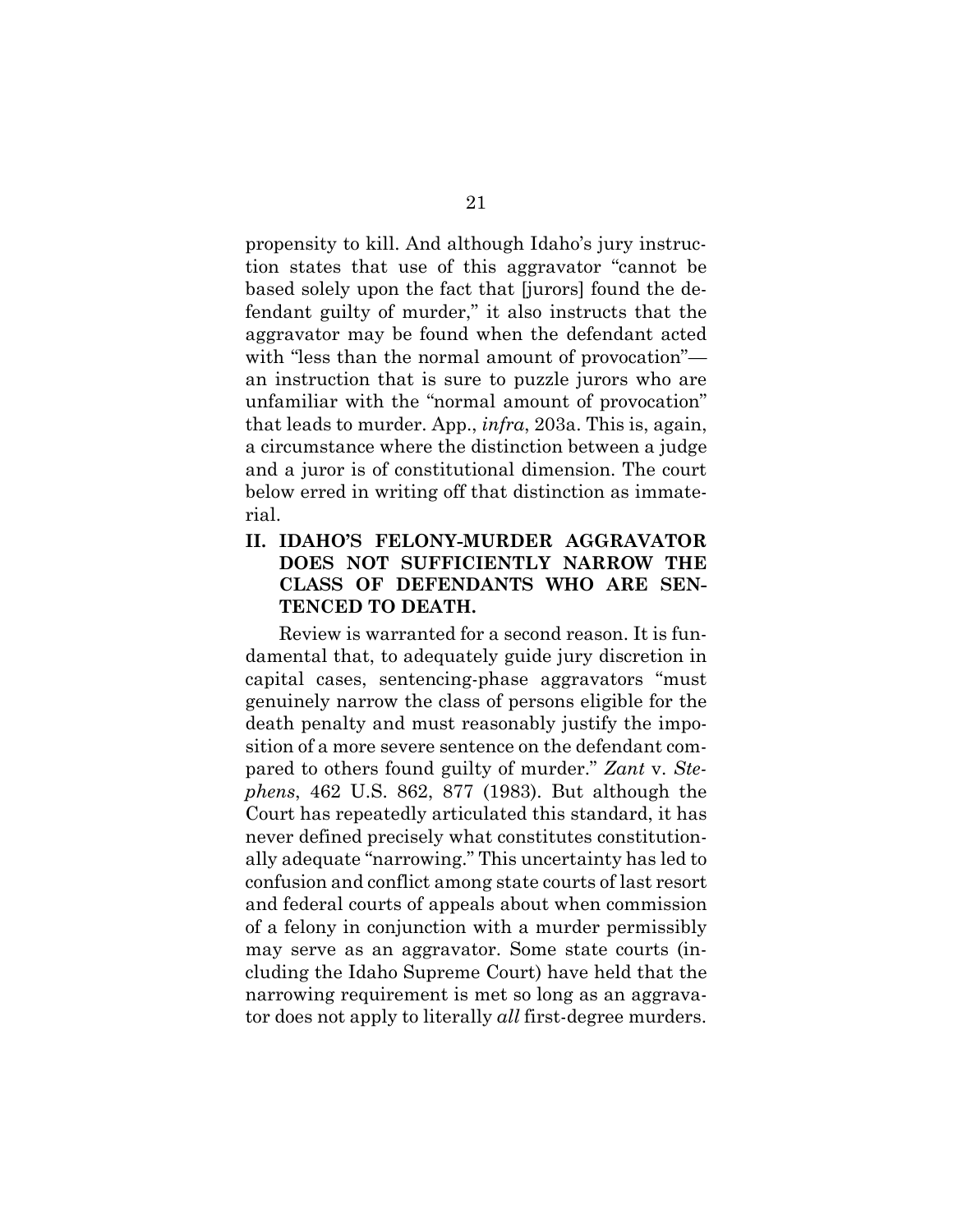Others, in contrast, have struck down States' use of felony-murder aggravators for failing to adequately narrow the class of defendants eligible for the death penalty.

Idaho is on the wrong side of this conflict. Its felony-murder aggravator has no actual narrowing effect for capital defendants convicted of felony murder. Perversely, the slight difference in language between the definitions of felony murder at the guilt and sentencing stages serves principally to eliminate small numbers of the *most* blameworthy defendants from death eligibility. Thus, Idaho's felony-murder aggravator fails to satisfy the narrowing requirement that reserves the death penalty "for 'the worst of the worst.'" *Kansas* v. *Marsh*, 548 U.S. 163, 206 (2006) (Souter, J., dissenting).

## **A. State supreme courts are divided on the constitutionality of felony-murder aggravators.**

At the outset, there is no denying that there is a clear, acknowledged, and well-defined conflict between state courts of last resort regarding the content of the narrowing requirement. The court below held that the narrowing requirement is met if there is *one* defendant who would not automatically be rendered death-eligible by the aggravator. Conversely, the Nevada Supreme Court has held that narrowing must be more than theoretical. Thus, Idaho and Nevada, which have nearly identical statutory schemes, directly disagree about the application of federal constitutional protections—as the court below appeared to recognize when it acknowledged, but rejected as "unavailing," the Nevada Supreme Court's holding that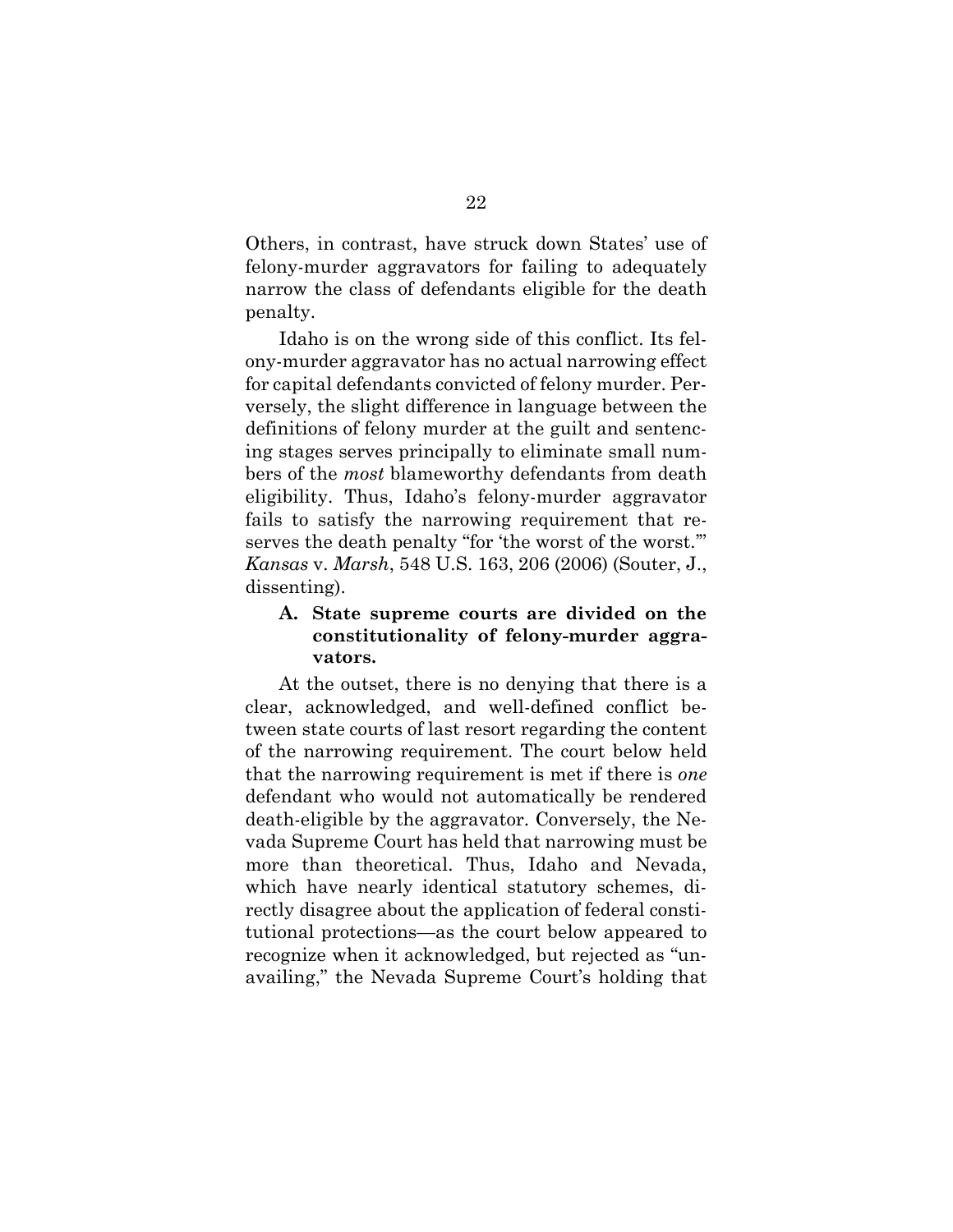"a felony-murder aggravator could not be used to qualify a murderer for the death sentence where the murderer had been convicted on a felony murder theory because [such an aggravator] 'fail[ed] to genuinely narrow the death eligibility of felony murderers and reasonably justify imposing death on all to whom it applies.'" App., *infra*, 55a-56a (quoting *McConnell* v. *State*, 102 P.3d 606, 624 (Nev. 2004)). Other courts have aligned themselves on one side or the other of this conflict. This Court should resolve the disagreement.

## *1. The conflict between the Idaho and Nevada Supreme Courts is a product of confusion over the meaning of the narrowing requirement.*

a. The Idaho Supreme Court's opinion in this case is in direct conflict with *McConnell*, where the Nevada Supreme Court held that Nevada's felony-murder aggravating factor violated the Constitution. 102 P.3d at 624. Nevada's death penalty scheme was similar to Idaho's across every relevant dimension. In both States, "all felony murder is first-degree murder" and "all first-degree murder is potentially capital murder." *McConnell*, 102 P.3d at 622; see also Idaho Code §§ 18- 4003(d), 19-2515(1). Both States employed a felonymurder aggravator that listed a subset of the felonies included in their respective definitions of felony murder.5 Notably, four of the five felonies listed in each

<sup>5</sup> Idaho's first-degree murder felony predicates are committing or attempting to commit aggravated battery on a child under twelve years of age, arson, rape, robbery, burglary, kidnapping or mayhem, acts of terrorism, and the use of a weapon of mass destruction, biological weapon, or chemical weapon. Idaho Code § 18- 4003(d). Idaho's felony-murder aggravator includes all but three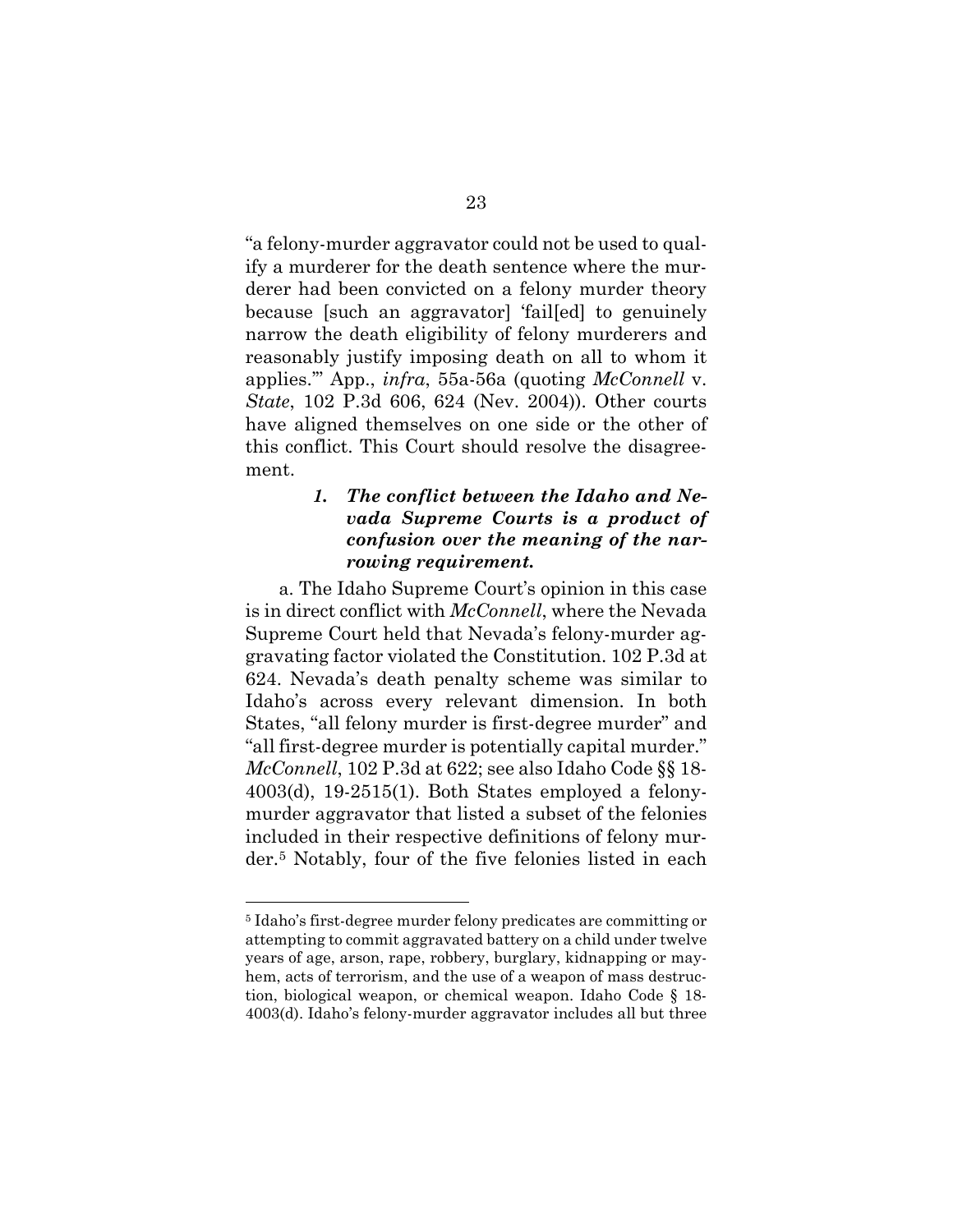State's aggravator were identical.6 Nevada's scheme, however, provided some narrowing that Idaho's does not: it restricted death-eligible kidnappings and arsons to those of the first degree. See *McConnell*, 102 P.3d at 622. Further, both Idaho and Nevada imposed a higher *mens rea* standard in their aggravators than in their felony-murder statutes. See *McConnell*, 102 P.3d at 623 ("the felony aggravator applies only to cases where the defendant 'killed or attempted to kill' \* \* \* or 'knew or had reason to know that life would be taken or lethal force used'"). Compare Idaho Code § 18-4003(d) (no intent requirement), with § 19-  $2515(9)(g)$  (defendant must have "killed, intended a killing, or acted with reckless indifference to human life"). But Nevada's statutory scheme narrowed *more* than Idaho's: Idaho includes cases in which the defendant acted with reckless indifference to human life; Nevada did not.

Unlike the Idaho Supreme Court, however, the Nevada court acknowledged that State's capital murder statute was "much broader" than the statute upheld in *Lowenfield* v. *Phelps*, 484 U.S. 231 (1998)*. McConnell*, 102 P.3d at 622. Accordingly, the Nevada

of these crimes, listing arson, rape, robbery, burglary, and kidnapping or mayhem. Idaho Code § 19-2515(9)(g). In Nevada, first-degree felony murder could be based on sexual assault, kidnapping, arson, robbery, burglary, invasion of the home, sexual abuse of a child, sexual molestation of a child under the age of fourteen years, or child abuse. *McConnell*, 102 P.3d at 622. And Nevada's felony-murder aggravating circumstance covered all but four of those felonies, listing robbery, burglary, invasion of the home, and first-degree kidnapping and arson. *Ibid.*

<sup>6</sup> Both states listed kidnapping, arson, robbery, and burglary. Idaho includes rape as its fifth, whereas Nevada includes invasion of the home. See note 5, *supra*.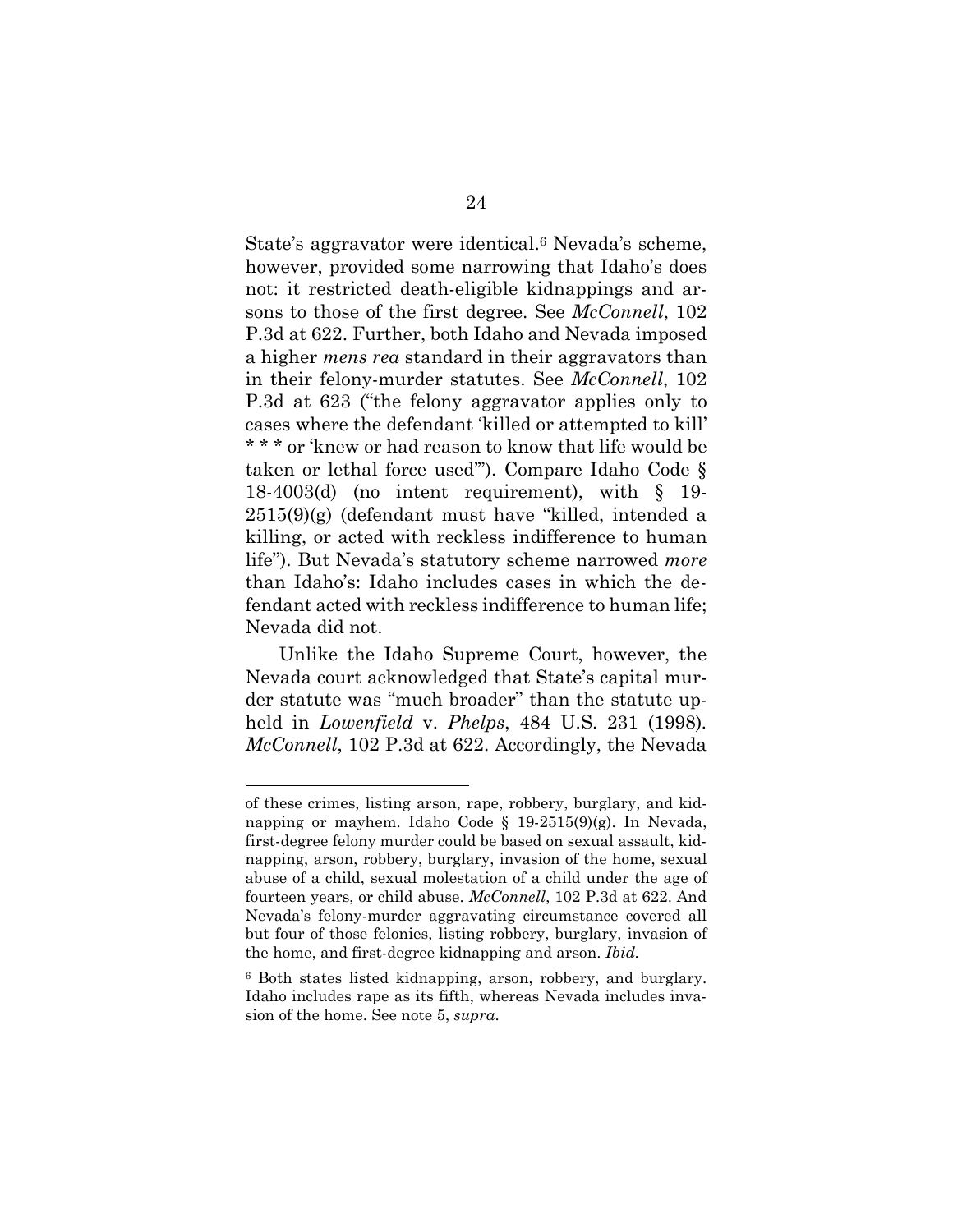court held that "Nevada's definition of felony murder d[id] not afford constitutional narrowing," meaning that Nevada's "capital sentencing scheme [had to] narrow death eligibility in the penalty phase by the jury's finding of aggravating circumstances." *Ibid.*  And the Nevada Supreme Court held that its State's felony-murder aggravator failed adequately to accomplish that purpose. *Id*. at 623-624.

b. These courts disagreed both on the application of the narrowing requirement to nearly identical statutory schemes and on the nature of the narrowing requirement itself. The Idaho Supreme Court held that the Eighth Amendment requires only that an aggravator apply to fewer than *literally "every* first-degree murder." App., *infra*, 57a. The Nevada Supreme Court came to the opposite conclusion: "[T]he narrowing capacity" of an aggravator must be more than "largely theoretical." *McConnell*, 102 P.3d at 623. The Nevada Supreme Court first rejected the argument that the shorter list of eligible felonies in the penalty-phase aggravator than in the provision creating the felonymurder crime satisfied the narrowing requirement, as the felonies common to both lists are those most likely to result in death. *Ibid.* The Nevada Supreme Court further held that the addition of the *mens rea* requirement to the felony murder aggravator failed to accomplish the required narrowing, as it "[did] little more than state the minimum constitutional requirement to impose death for felony murder." *Ibid* (citing *Enmund* v. *Florida*, 458 U.S. 782 (1982))*.* The court concluded that, "although the felony aggravator \* \* \* can theoretically eliminate death eligibility in a few cases of felony murder, the practical effect is so slight that the felony aggravator fails to genuinely narrow the death eligibility of felony murderers." *Id.* at 624.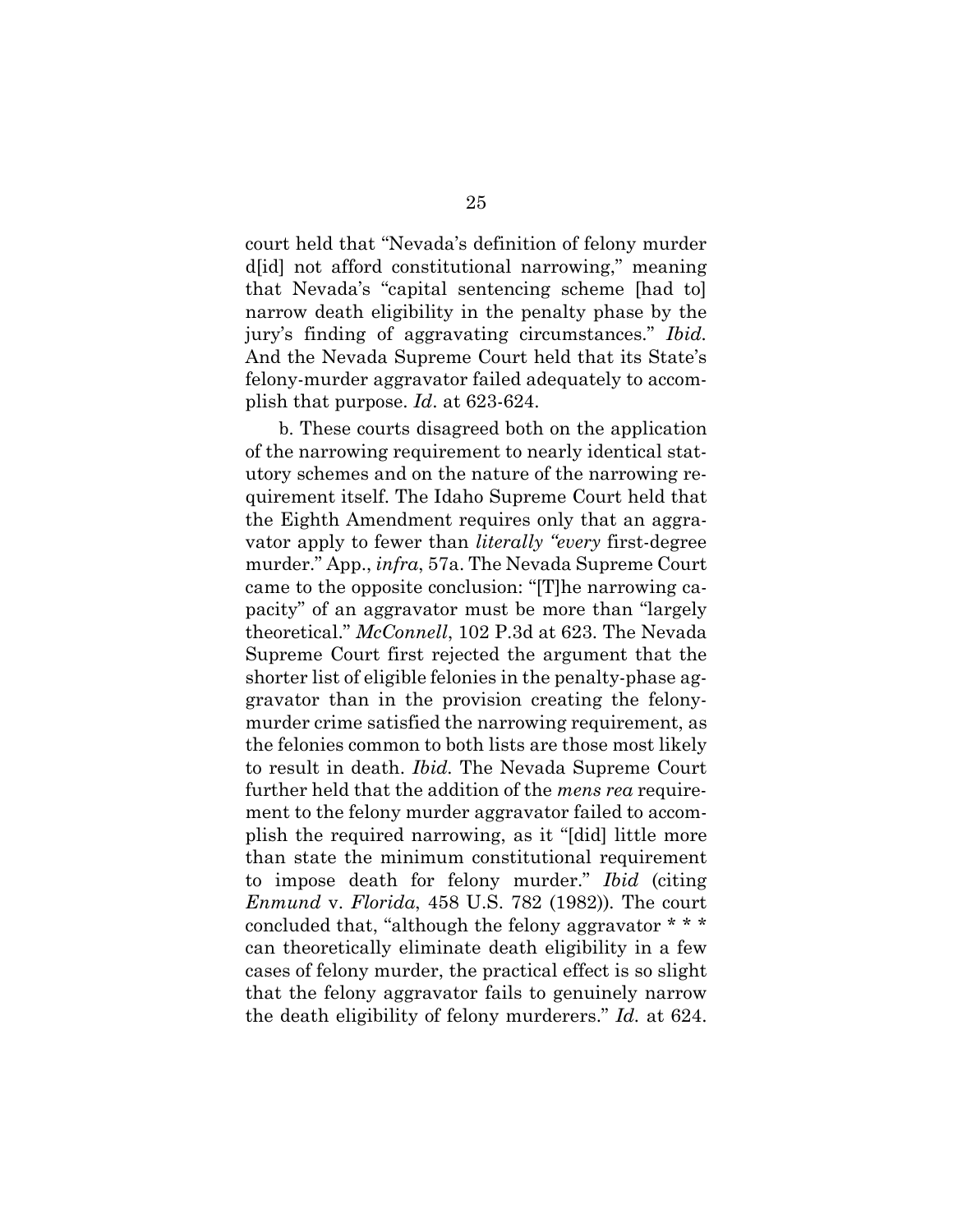The holding below cannot be reconciled with that reasoning.

## *2. Other state supreme courts are divided on the narrowing requirement as applied to felony-murder aggravators.*

Other state courts of last resort also have weighed in on this question. Several have taken an intermediate position between Nevada and Idaho, holding that, when felony murder is the *only* basis for a murder conviction, felony-murder aggravators may not serve as the foundation for the imposition of the death penalty. See, *e.g.*, *State* v. *Middlebrooks*, 840 S.W.2d 317, 346 (Tenn. 1992) (superseded by statute) ("[W]hen the defendant is convicted of first-degree murder solely on the basis of felony murder, the [felony-murder] aggravating circumstance \* \* \* does not narrow the class of death eligible murderers sufficiently"); *Engberg* v. *Meyer*, 820 P.2d 70, 92 (Wyo. 1991); *State* v. *Cherry*, 257 S.E.2d 551, 568 (N.C. 1979).

These courts have recognized that defendants convicted of felony murder have at least one aggravator that automatically applies to them. Thus, "the possibility that a defendant convicted of a felony murder will be sentenced to death is disproportionately higher than the possibility that a defendant convicted of a premeditated killing will be sentenced to death." *Cherry*, 257 S.E.2d at 568. But "[a] simple felony murder unaccompanied by any other aggravating factor is not worse than a simple, premeditated, and deliberate murder." *Middlebrooks*, 840 S.W.2d at 345. Use of a felony-murder aggravator in this situation therefore does not qualitatively narrow by guiding sentencers to the most blameworthy defendants; to the contrary, it does just the opposite.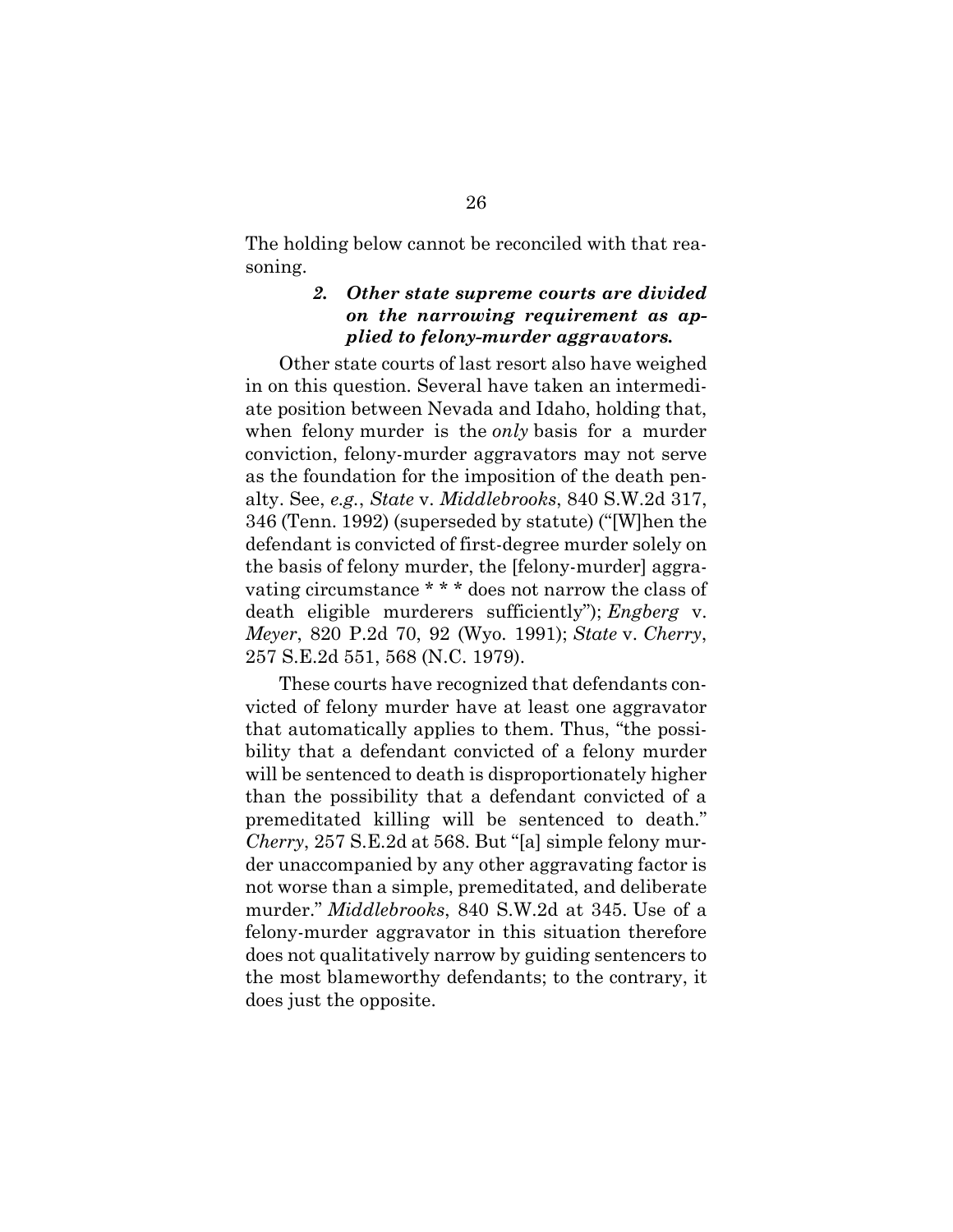In contrast, several other state and federal courts have held that overlapping felony-murder provisions may apply at both the guilt and the sentencing phases. See *Deputy* v. *Taylor*, 19 F.3d 1485, 1500-1502 (3d Cir. 1994) (upholding Delaware's statute, which requires consideration of a felony at both the guilt and sentencing stages); *Johnson* v. *Dugger*, 932 F.2d 1360, 1368-1370 (11th Cir. 1991) (same as to Florida); *Perry*  v. *Lockhart*, 871 F.2d 1384, 1392-1393 (8th Cir. 1989) (*Lowenfield* required the court to overrule a prior holding that Arkansas's double counting was unconstitutional); *Ballenger* v. *State*, 667 So. 2d 1242, 1260- 1261 (Miss. 1995) (approach similar to Idaho); *Ferguson* v. *State*, 642 A.2d 772, 780-781 (Del. 1994) (same).

## **B. The Idaho Supreme Court's felony-murder holding is inconsistent with this Court's precedent.**

1. The need for review is especially acute because the Idaho Supreme Court's approach to the narrowing requirement not only conflicts with the holdings of other courts, but is wrong. Because Idaho has chosen to define its class of death-eligible defendants broadly at the guilt phase, it must comply with the Eighth Amendment's narrowing requirement through the use of sentencing-phase aggravating factors. In rejecting petitioner's challenge to the constitutionality of Idaho's felony-murder aggravator, however, the Idaho Supreme Court seemed to hold that the constitutionally required narrowing permissibly occurred at the *guilt* phase: "the 'narrowing function' required by the U.S. Constitution was performed by the legislature in limiting the class of murderers eligible for the death penalty in Idaho Code sections 18-4003 and 18-4004." App., *infra*, 55a (citing *State* v. *Wood*, 967 P.2d 702, 716-717 (Idaho 1998)).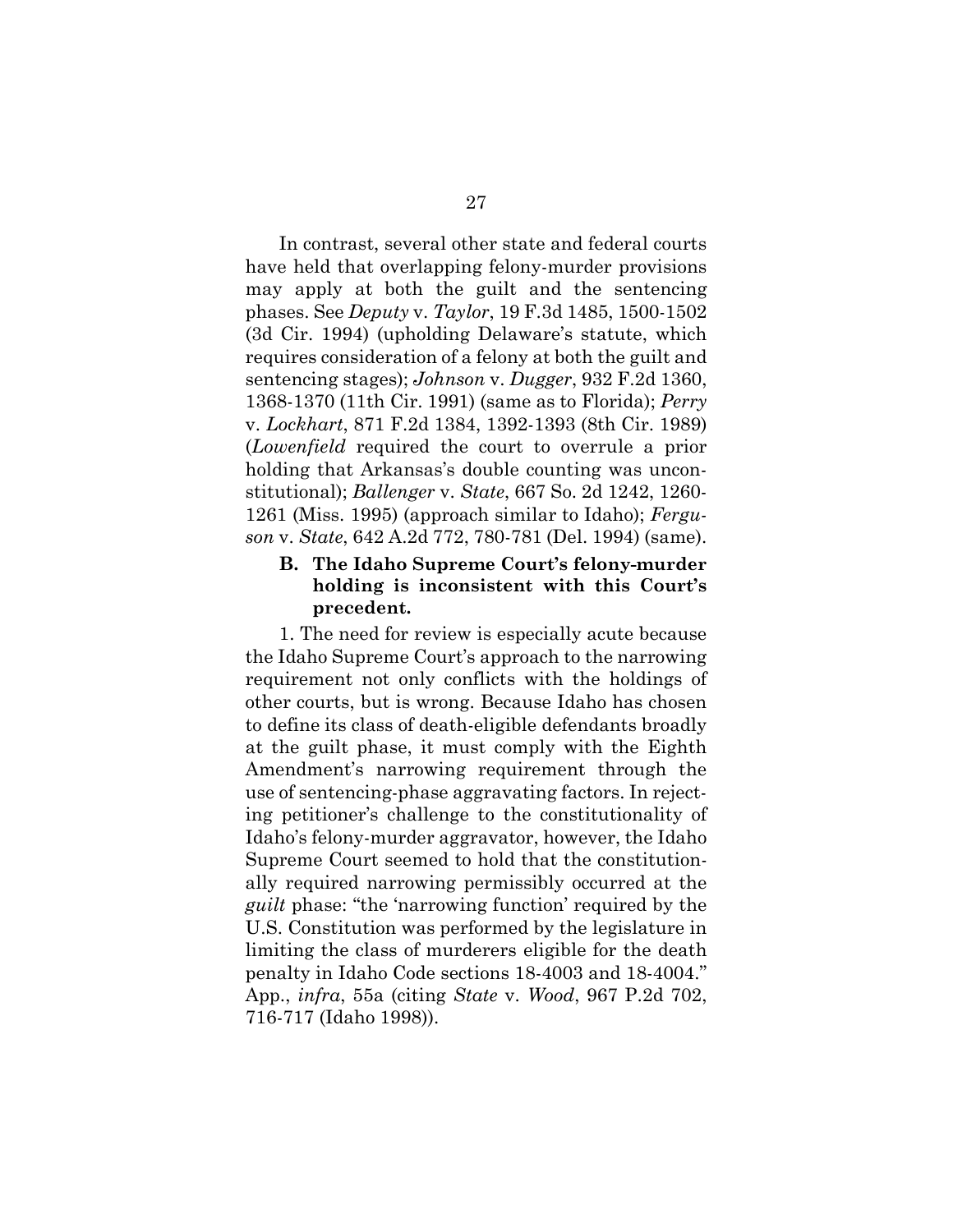That holding was incorrect. In *Loving* v. *United States*, this Court held that "aggravating factors are necessary to the constitutional validity of the military capital punishment scheme as now enacted." 517 U.S. 748, 755 (1996). Although the scheme in question permitted only premeditated murder and felony murder to be punished by death, the Court held that "[t]he statute's selection of the two types of murder for the death penalty \* \* \* does not narrow the death-eligible class in a way consistent with our cases." *Id.* at 756. Idaho's broader capital punishment scheme makes *all* first-degree murders eligible for death (Idaho Code § 19-2515(1)), and its definition of first-degree murder includes both premeditated and felony murders. Idaho Code § 18-4003(a), (d). Idaho's death-eligibility scheme therefore is, by definition, at least as broad as that considered in *Loving.* Accordingly, *Loving* makes clear that Idaho's sentencing-phase aggravators must perform the constitutional narrowing function. Insofar as Idaho's narrowing as to felony murder is thought to occur at the guilt phase, the State's scheme is inconsistent with Eighth Amendment standards.

2. In any event, even Idaho is thought to narrow *both* "in the definition of the crime" *and* through application of "the aggravating circumstance," as the court below also appeared to suggest (App., infra, 56a), the narrowing standard applied by the Idaho Supreme Court in this case was incorrect as a matter of law. In rejecting petitioner's challenge, the court below held that the only constitutional narrowing requirement is that an aggravator not apply to *literally every* first-degree felony murder. App., *infra*, 57a. That holding eviscerates the narrowing requirement and is plainly inconsistent with this Court's precedent.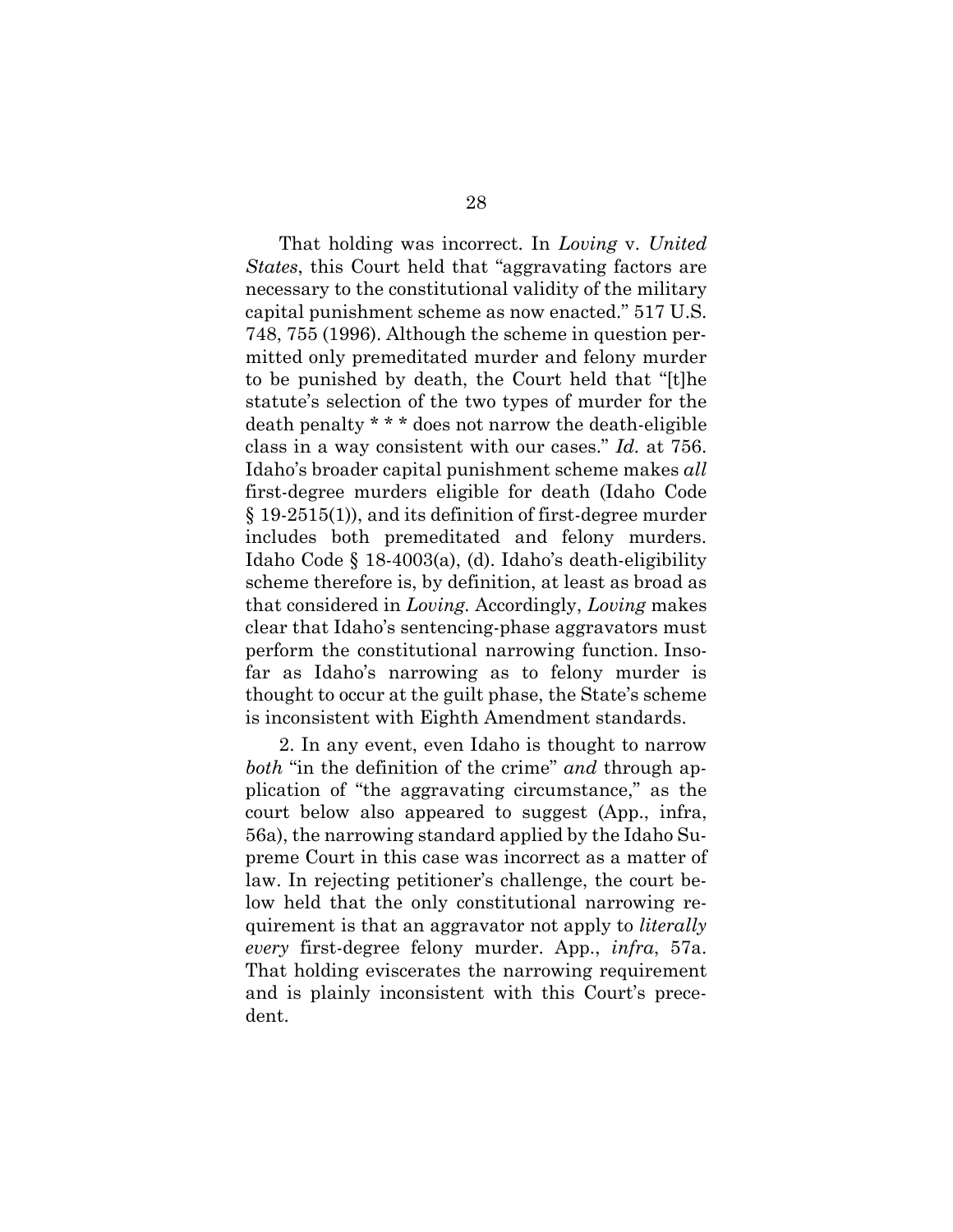This Court has stressed that "[t]he use of 'aggravating circumstances' is not an end in itself, but a means of *genuinely* narrowing the class of death-eligible persons and thereby channeling the jury's discretion." *Lowenfield*, 484 U.S. at 244 (emphasis added). The Idaho Supreme Court's test for determining whether an aggravator sufficiently narrows is inconsistent with this standard. The simple fact that an aggravator does not *definitionally* apply to all murders does not mean that it adequately guides jurors in their selection of the most culpable defendants, absent an objective and articulable reason to believe that the aggravator "reasonably justif[ies] the imposition of a more severe sentence on the defendant compared to others found guilty of murder." *Zant*, 462 U.S. at 874.. In fact, the Idaho Supreme Court's test says *nothing* about an aggravator's suitability as a mechanism for meaningfully separating those who do from those who do not warrant capital punishment.

3. As this Court's decisions suggest, the narrowing requirement for aggravators has both a qualitative and a quantitative component. Qualitatively, the aggravator must "reasonably justify the imposition of a more severe sentence," channeling the jury's discretion by helping it identify the most culpable defendants. *Zant*, 462 U.S. at 877. Quantitatively, the aggravator must *actually* apply to fewer than all death-eligible defendants so as to "*genuinely* narrow the class of persons eligible for the death penalty." *Ibid.* (emphasis added); see also Richard A. Rosen, *Felony Murder and the Eighth Amendment Jurisprudence of Death*, 31 B.C. L. REV. 1103, 1127 (1990); Srikanth Srinivasan, Note, *Capital Sentencing Doctrine and the Weighing-Nonweighing Distinction*, 47 STAN. L. REV. 1347, 1365 n.103 (1995).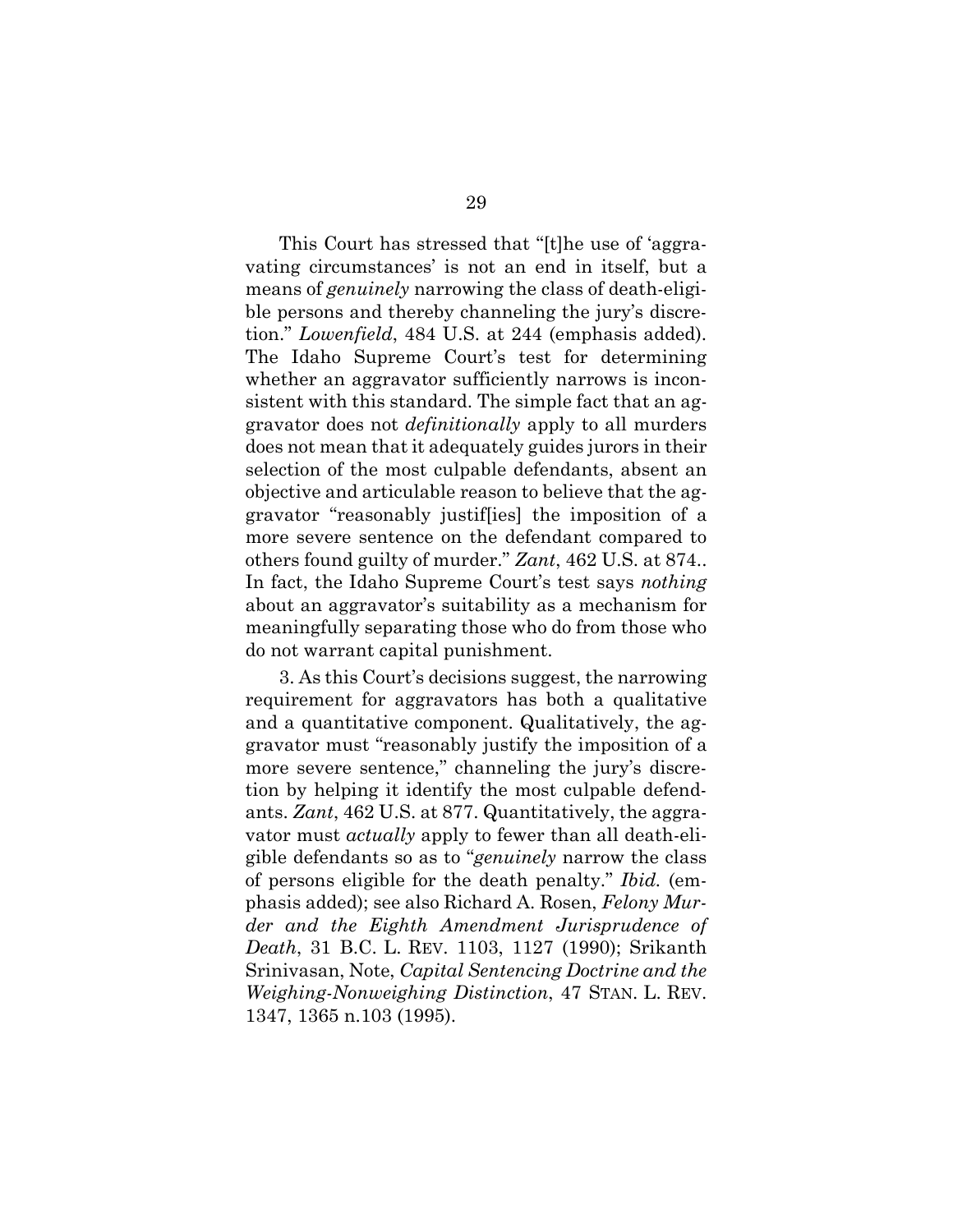Idaho's felony-murder aggravator fails both prongs of the narrowing requirement. Qualitatively, the aggravator does not provide a "principled basis" to "distinguish those who deserve capital punishment from those who do not." *Arave*, 507 U.S. at 474. In fact, it appears to eliminate some of the most culpable defendants convicted of felony murder while retaining the less culpable: Idaho's felony murder aggravator renders automatically eligible for the death penalty all persons convicted of felony murder who committed crimes such as burglary and robbery, but omits terrorists and those who use weapons of mass destruction, biological weapons, or chemical weapons. Compare Idaho Code § 18-4003(d) with Idaho Code § 19-  $2515(9)$ (g.

Quantitatively, an aggravating circumstance "may not apply to every defendant convicted of a murder; it must apply only to a subclass of defendants convicted of murder." *Tuilaepa*, 512 U.S. at 972. And this Court's precedents do not support the Idaho Supreme Court's broad assertion that, so long as the aggravator "does not apply to *every* first degree murderer," it has accomplished "all the narrowing required." App., *infra*, 57a. See *Godfrey*, 446 U.S. at 428-429 (holding unconstitutional an aggravating circumstance that could apply to "*almost* every murder") (emphasis added). The narrowing principle is not a mechanical numbers game; the requirement that the death penalty apply to only a "subclass" of defendants is designed to ensure that the focus really is placed on those deserving of the most severe punishment. See *McConnell*, P.3d at 623-624. The essentially theoretical narrowing effect of Idaho's felony-murder aggravator fails to satisfy this constitutional requirement.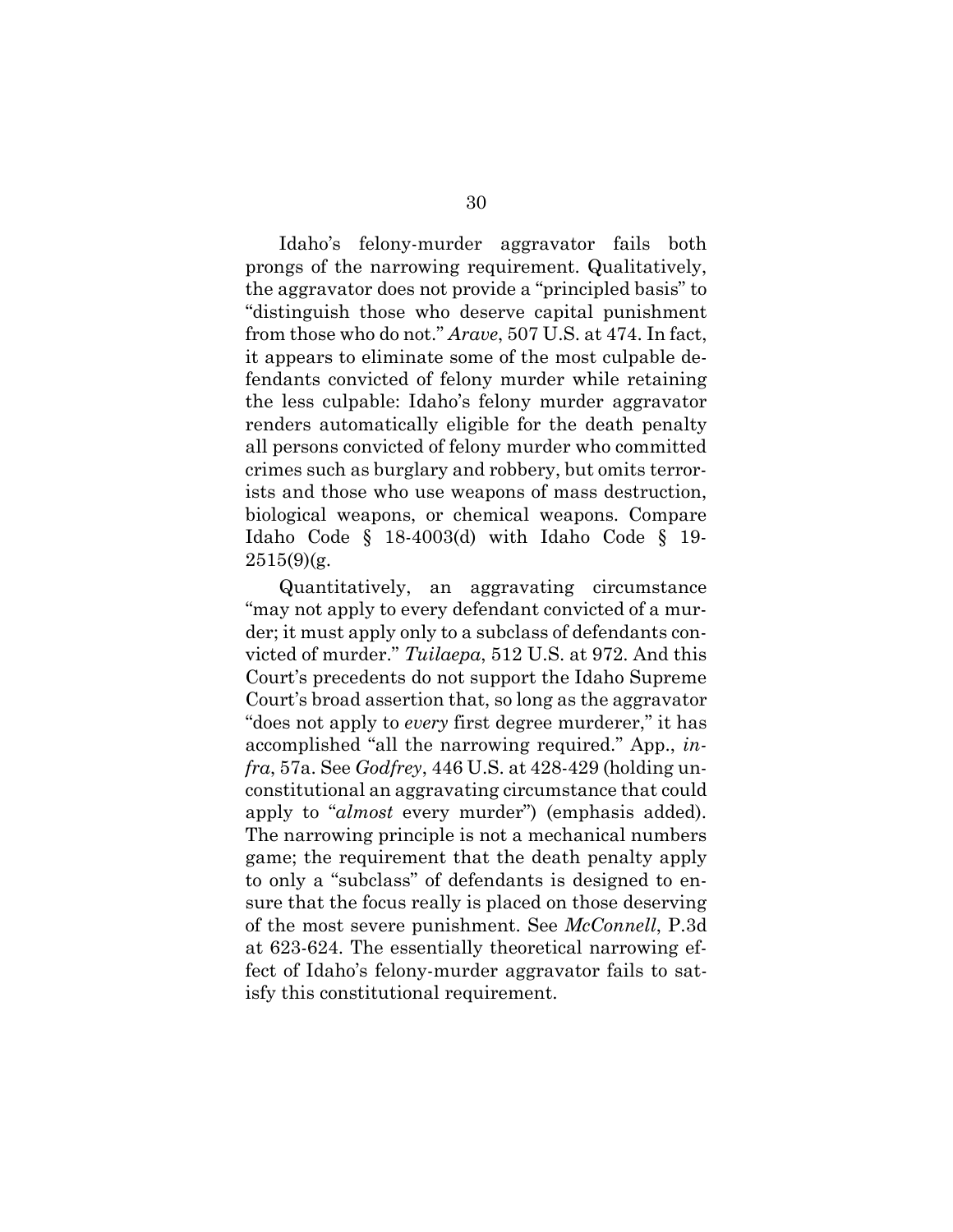### **III. THIS CASE IS AN APPROPRIATE VEHICLE TO RESOLVE THESE IMPORTANT ISSUES.**

The need for review is pressing because the questions presented are ones of great significance. Of course, every case involving a sentence of death is inherently important: "[T]he qualitative difference of death from all other punishments requires a correspondingly greater degree of scrutiny of the capital sentencing determination." *California* v. *Ramos*, 463 U.S. 992, 998-999 & n.9 (1983). But there is a special need for review of the questions presented here because they arise repeatedly in numerous States, making it essential that the governing rules are clear, applied consistently—and constitutionally adequate.

1. The Court already has recognized the importance of the questions raised in this case by granting review on one of them. In *Tennessee* v. *Middlebrooks,* 507 U.S. 1028 (1993), the Court granted Tennessee's petition for certiorari to resolve the question whether, "[i]n a capital felony murder case, \* \* \* the Eighth Amendment prohibit[s] the sentencer from relying on [the] statutory aggravating circumstance that the murder was committed in the perpetration of a felony." Brief for Pet'r at i, *Tennessee* v. *Middlebrooks*, 510 U.S. 124 (1993) (No. 92-989). The Court held oral argument before dismissing the case as improvidently granted, presumably because the Tennessee Supreme Court's decision—which relied on both the State and the U.S. Constitutions—rested on an independent and adequate state ground. But there is no such jurisdictional obstacle here, making this case a suitable one in which to reach the issue that was not resolved in *Middlebrooks*—an issue that has only grown more pressing with the passage of time, given the development of the conflict between the Nevada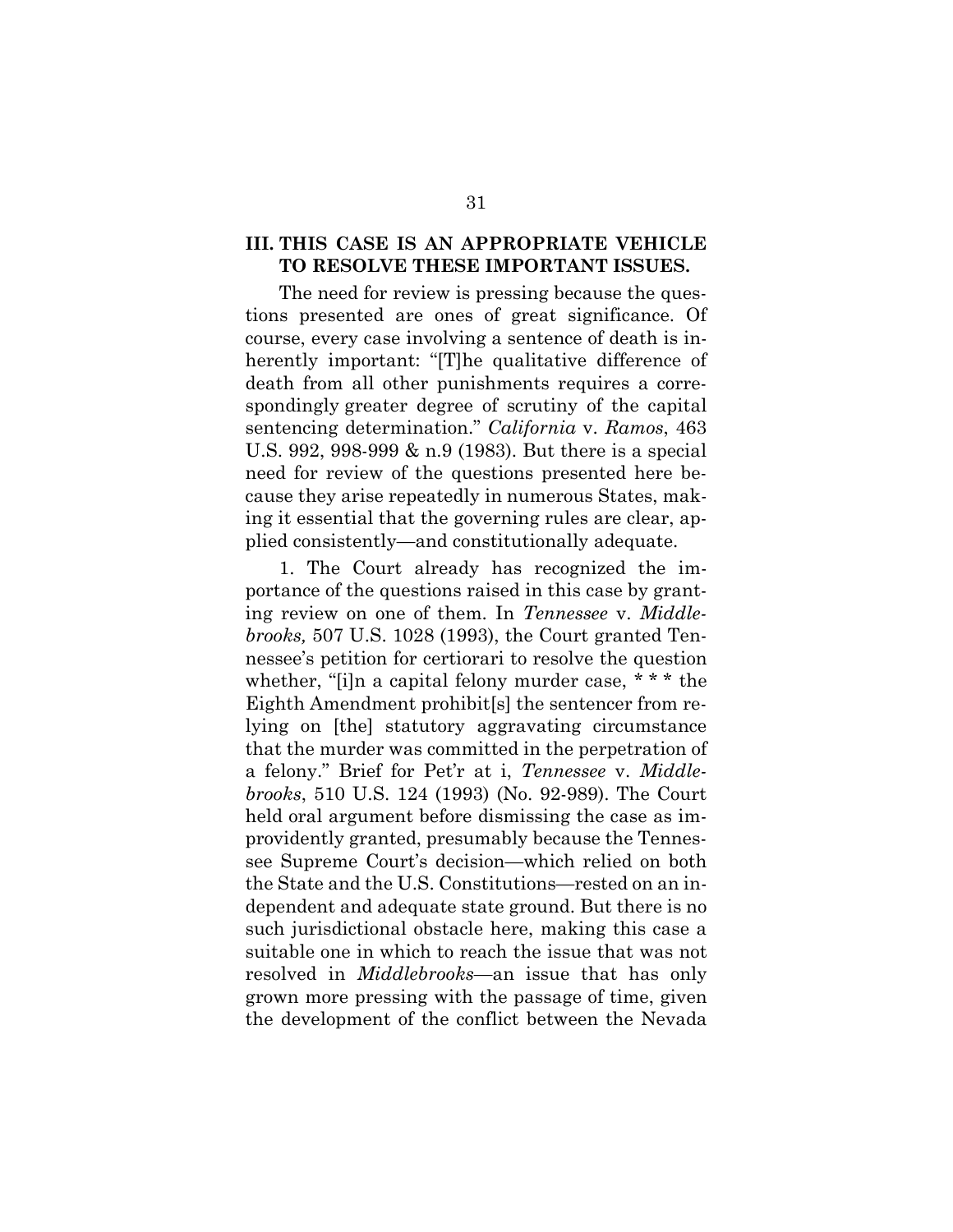Supreme Court's decision in *McConnell* and the decision below.

2. Moreover, the common use of the felony-murder and HAC aggravators in active death penalty jurisdictions across the United States means that this case raises issues that are critically important not only to petitioner, but also to myriad future capital defendants.

One authoritative study found that over 60% of death-eligible defendants contemporaneously committed the crime of arson, burglary, kidnapping, rape, or robbery—and that commission of robbery *alone* in connection with a homicide made more defendants death-eligible than any other aggravating factor. David McCord, *Should Commission of a Contemporaneous Arson, Burglary, Kidnapping, Rape, or Robbery Be Sufficient to Make a Murderer Eligible for a Death Sentence—An Empirical and Normative Analysis*, 49 SANTA CLARA. L. REV. 1, 1, 32 (2009). And in fourteen States, the definition of death-eligible murder includes a contemporaneous felony that is also listed as an aggravating circumstance.7 As of April 2018, 69% of the persons under sentence of death in the United

<sup>7</sup> See Ala. Code §§ 13A-5-40, 13A-5-49; Cal. Penal Code §§ 189, 190.2 (West); Colo. Rev. Stat. §§ 18-3-102, 18-1.3-1201; Fla. Stat. Ann. §§ 782.04, 921.141(6)(d) (West); Ga. Code Ann. §§ 16-5-1, 17-10-30; Idaho Code §§ 18-4003(d), 19-2515(9)(g); Ind. Code Ann. §§ 35-42-1-1, 35-50-2-9(b) (West); La. Stat. Ann. § 14:30 ; La. Code Crim. Proc. Ann. art. 905.4; Miss. Code Ann. §§ 97-3- 19(2)(e)-(f), 99-19-101(5)(d); Nev. Rev. Stat. Ann. §§ 200.030(1), 200.033(4) (LexisNexis); N.C. Gen. Stat. §§ 14-17, 15A-2000(e)(5); Ohio Rev. Code Ann. §§ 2903.01, 2929.04(A)(7) (LexisNexis); Tenn. Code Ann. §§ 39-13-202, 39-13-204(i); Wyo. Stat. Ann. §§ 6-2-101(a), 6-2-102(h)(xii).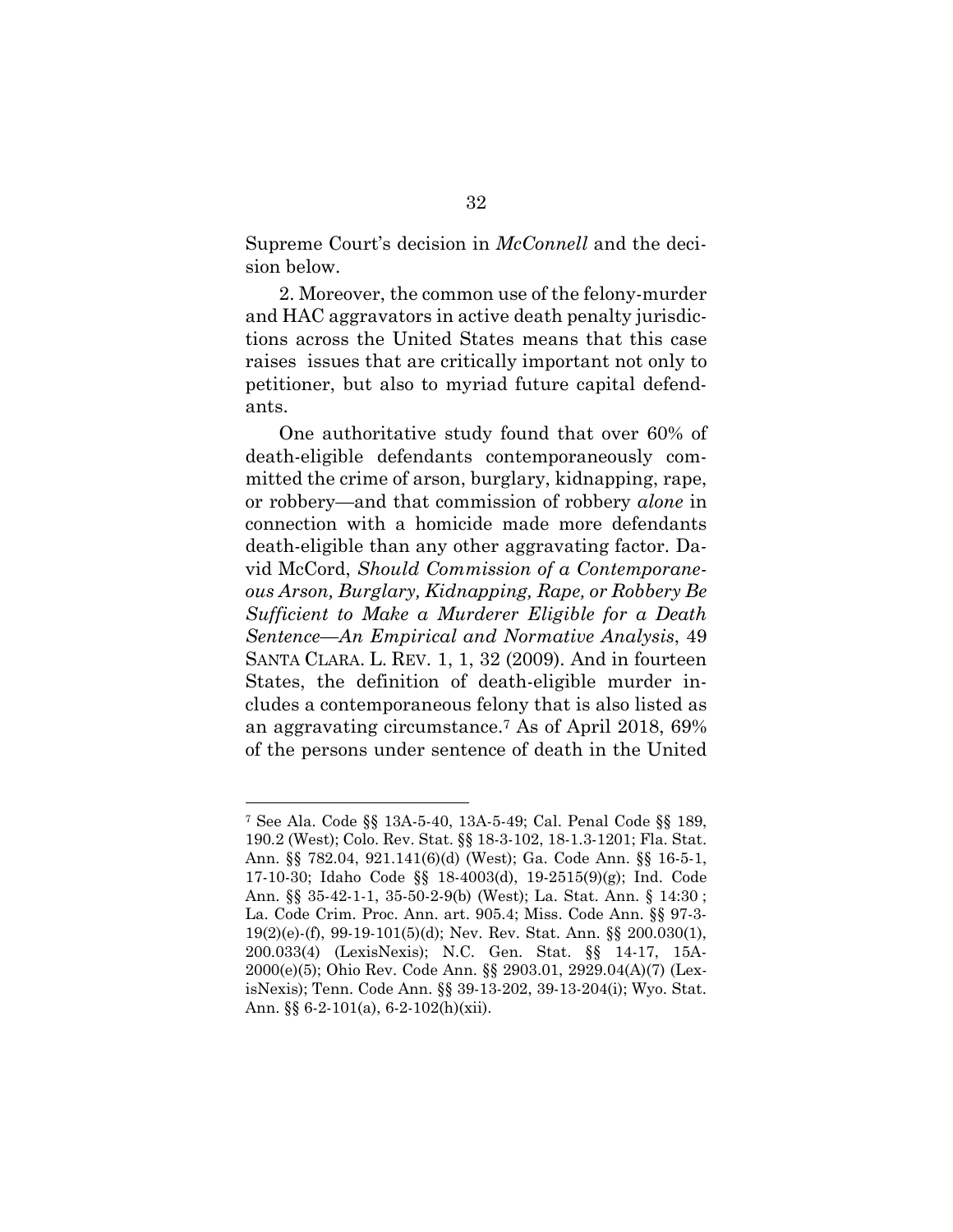States were in these fourteen states.8 Clarity in application of the felony-murder aggravator—a point on which the courts are now in acknowledged conflict is therefore of pressing importance.

In addition, as of 2018, the federal government and thirteen States used a HAC aggravating factor.<sup>9</sup> Multiple studies have found that this aggravating factor applies to most murder defendants.10 The jurisdictions with a HAC aggravator account for 71% of the population under sentence of death in the United States.11 Here, too, clarity is essential—but the lower courts are in disarray.

<sup>8</sup> See *Death Row USA, Spring 2018 Report*, NAACP LEGAL DE-FENSE FUND 37-38 (Apr. 1, 2018), https://www.naacpldf.org/wpcontent/uploads/DRUSASpring2018\_.pdf. At that time, there were 1,908 persons on death row in these States out of 2,747 total persons across the United States. *Id.* at 38.

<sup>9</sup> 18 U.S.C. § 3592(c)(6); Ala. Code § 13A-5-49(8); Ariz. Rev. Stat. Ann. § 13-751(F)(6); Ark. Code Ann. § 5-4-604(8); Colo. Rev. Stat. § 18-1.3-1201(5)(j); Fla. Stat. Ann. § 921.141(6)(h) (West); Kan. Stat. Ann. § 21-6624(f); La. Code Crim. Proc. Ann. art. 905.4- (A)(7); Neb. Rev. Stat. Ann. § 29-2523(1)(d); N.H. Rev. Stat. Ann. § 630:5(VII)(h); Okla. Stat. tit. 21, § 701.12(4); Tenn. Code Ann. § 39-13-204(i)(5); Utah Code Ann. § 76-5-202(1)(r); Wyo. Stat. Ann. § 6-2-102(h)(vii).

<sup>10</sup> See, e.g., Michael Mello, *Florida's "Heinous, Atrocious or Cruel" Aggravating Circumstance: Narrowing the Class of Death-Eligible Cases Without Making It Smaller*, 13 STETSON L. REV. 523, 551 (1984) (survey of all Florida decisions involving the HAC aggravator concluding that "[a]ll first degree murders meet the [HAC] circumstance except those resulting in instantaneous death not preceded by awareness by the victim and not committed 'execution style.'").

<sup>11</sup> NAACP LEGAL DEFENSE FUND, *supra* note 9, at 37-38. There are 1,939 persons on death row in these jurisdictions out of 2,747 total persons across the United States. *Id.* at 38.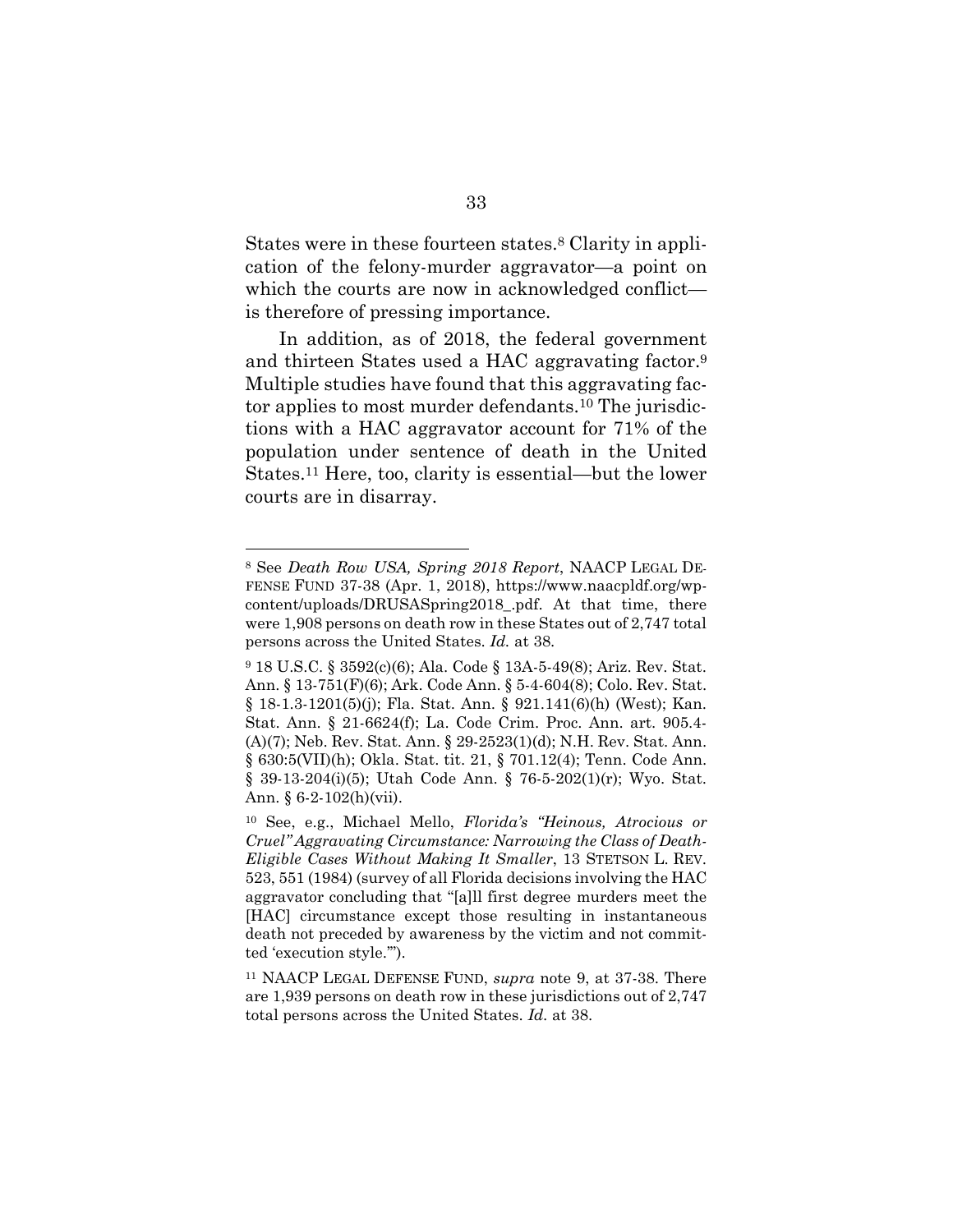3. Finally, this case is a suitable vehicle for resolution of the questions presented. Invalidation of any of the aggravating factors at issue here would require reversal and reconsideration of the death sentence. "An invalidated sentencing factor \* \* \* will render the sentence unconstitutional by reason of its adding an improper element to the aggravation scale in the weighing process unless one of the other sentencing factors enables the sentencer to give aggravating weight to the same facts and circumstances." *Brown*  v. *Sanders*, 546 U.S. 212, 220 (2006) (footnote omitted).

Here, the aggravating circumstances before the jury each contained distinct elements and requirements; "if one of them [is] invalid the jury could not [have] consider[ed] the facts and circumstances relevant to that factor as aggravating in some other capacity." *Sanders*, 546 U.S. at 217. This context is quite different from the one addressed in *Sanders* itself, where the State relied on an "omnibus" aggravating factor that took account of *all* "facts bearing upon the 'circumstances of the crime.'" *Id*. at 224. In this case, in contrast, invalidation of any *one* of the four aggravating factors found in petitioner's case will "render the sentence unconstitutional \* \* \* [because n]one of the other sentencing factors enables the sentencer to give aggravating weight to the same facts and circumstances" that would have been implicated by the invalid factor. *Id.* at 220.

#### **CONCLUSION**

The petition for a writ of certiorari should be granted.